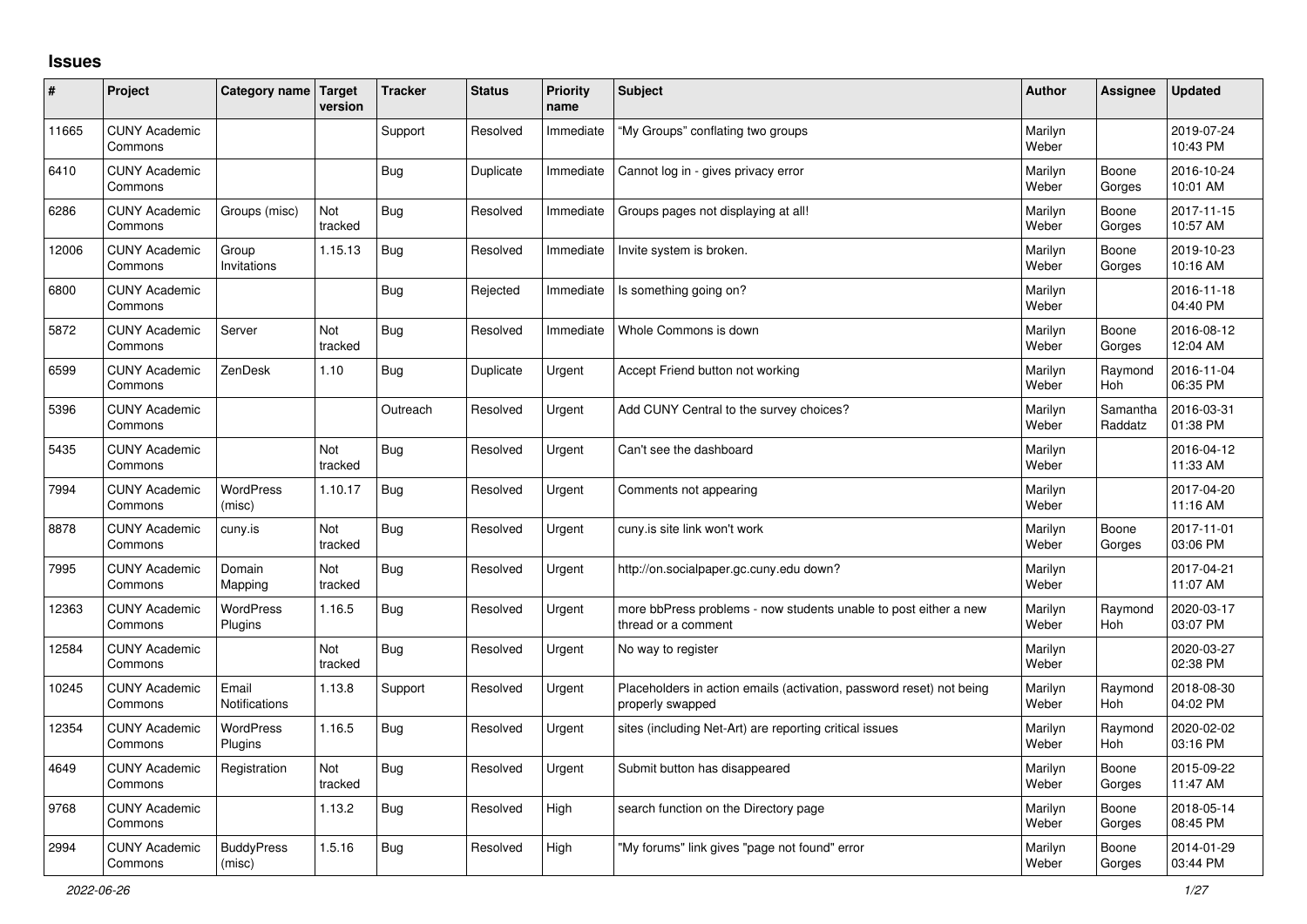| $\vert$ # | Project                         | Category name   Target            | version        | <b>Tracker</b> | <b>Status</b> | <b>Priority</b><br>name | <b>Subject</b>                                                                          | <b>Author</b>    | Assignee              | <b>Updated</b>         |
|-----------|---------------------------------|-----------------------------------|----------------|----------------|---------------|-------------------------|-----------------------------------------------------------------------------------------|------------------|-----------------------|------------------------|
| 8620      | <b>CUNY Academic</b><br>Commons | ZenDesk                           | 1.11.11        | <b>Bug</b>     | Resolved      | High                    | 'Send us a message" not working                                                         | Marilyn<br>Weber | Raymond<br><b>Hoh</b> | 2017-08-29<br>04:13 PM |
| 3121      | <b>CUNY Academic</b><br>Commons | <b>WordPress</b><br><b>Themes</b> | 1.5.21         | <b>Bug</b>     | Resolved      | High                    | Add Academica theme?                                                                    | Marilyn<br>Weber | Boone<br>Gorges       | 2014-03-24<br>11:04 AM |
| 6602      | <b>CUNY Academic</b><br>Commons | ZenDesk                           | 1.10           | <b>Bug</b>     | Resolved      | High                    | Add Friend button not working                                                           | Marilyn<br>Weber | Raymond<br><b>Hoh</b> | 2016-11-04<br>12:14 PM |
| 13173     | <b>CUNY Academic</b><br>Commons | Group Library                     | 1.17.1         | Support        | Resolved      | High                    | all uploads to the library are silent                                                   | Marilyn<br>Weber |                       | 2020-08-10<br>04:12 PM |
| 15022     | <b>CUNY Academic</b><br>Commons |                                   |                | Support        | Rejected      | High                    | ArabStages                                                                              | Marilyn<br>Weber |                       | 2021-12-06<br>10:16 AM |
| 13675     | <b>CUNY Academic</b><br>Commons | Group Library                     | 1.18.1         | <b>Bug</b>     | Resolved      | High                    | broken Library                                                                          | Marilyn<br>Weber |                       | 2020-12-09<br>05:02 PM |
| 8125      | <b>CUNY Academic</b><br>Commons | <b>WordPress</b><br>Themes        | 1.10.19        | <b>Bug</b>     | Resolved      | High                    | careerplan admin page failing to load with "currently unable to handle<br>this request" | Marilyn<br>Weber |                       | 2017-07-13<br>12:54 PM |
| 7100      | <b>CUNY Academic</b><br>Commons | <b>WordPress</b><br>Plugins       | 1.10.5         | <b>Bug</b>     | Resolved      | High                    | Cincopa plugin problem                                                                  | Marilyn<br>Weber | Boone<br>Gorges       | 2016-12-19<br>10:32 AM |
| 3530      | <b>CUNY Academic</b><br>Commons | Server                            | Not<br>tracked | <b>Bug</b>     | Resolved      | High                    | Commons running very slowly/ "connection lost"                                          | Marilyn<br>Weber | Matt Gold             | 2014-10-08<br>09:34 AM |
| 3417      | <b>CUNY Academic</b><br>Commons | <b>BuddyPress</b><br>(misc)       | Not<br>tracked | <b>Bug</b>     | Rejected      | High                    | copying two commons groups                                                              | Marilyn<br>Weber | Marilyn<br>Weber      | 2014-11-05<br>09:56 AM |
| 4880      | <b>CUNY Academic</b><br>Commons | Password<br>Reset                 | Not<br>tracked | Support        | Resolved      | High                    | CUNY Central person having password trouble                                             | Marilyn<br>Weber |                       | 2015-11-10<br>12:40 PM |
| 8917      | <b>CUNY Academic</b><br>Commons | Group Files                       | 1.12.3         | <b>Bug</b>     | Resolved      | High                    | Files not downloading from Groups properly                                              | Marilyn<br>Weber | Boone<br>Gorges       | 2017-11-29<br>10:04 PM |
| 13227     | <b>CUNY Academic</b><br>Commons | Group Library                     | 1.17.2         | Bug            | Resolved      | High                    | folder not appearing in library                                                         | Marilyn<br>Weber |                       | 2020-08-21<br>04:22 PM |
| 13715     | <b>CUNY Academic</b><br>Commons |                                   | Not<br>tracked | Bug            | Resolved      | High                    | https://ulysses.commons.gc.cuny.edu down                                                | Marilyn<br>Weber |                       | 2020-12-22<br>03:02 PM |
| 14799     | <b>CUNY Academic</b><br>Commons |                                   | 1.18.19        | Support        | Resolved      | High                    | install the official Classic Widgets?                                                   | Marilyn<br>Weber |                       | 2021-09-22<br>02:17 PM |
| 14008     | <b>CUNY Academic</b><br>Commons |                                   |                | <b>Bug</b>     | Resolved      | High                    | invisible user                                                                          | Marilyn<br>Weber |                       | 2021-02-18<br>05:53 PM |
| 12483     | <b>CUNY Academic</b><br>Commons |                                   | 1.16.7         | Bug            | Resolved      | High                    | post error                                                                              | Marilyn<br>Weber |                       | 2020-02-28<br>02:44 PM |
| 9276      | <b>CUNY Academic</b><br>Commons |                                   |                | <b>Bug</b>     | Resolved      | High                    | problem adding a member to a group - wrong username?                                    | Marilyn<br>Weber |                       | 2018-02-25<br>12:47 PM |
| 15685     | <b>CUNY Academic</b><br>Commons |                                   |                | Support        | <b>New</b>    | High                    | problem with chrome?                                                                    | Marilyn<br>Weber |                       | 2022-04-25<br>03:40 PM |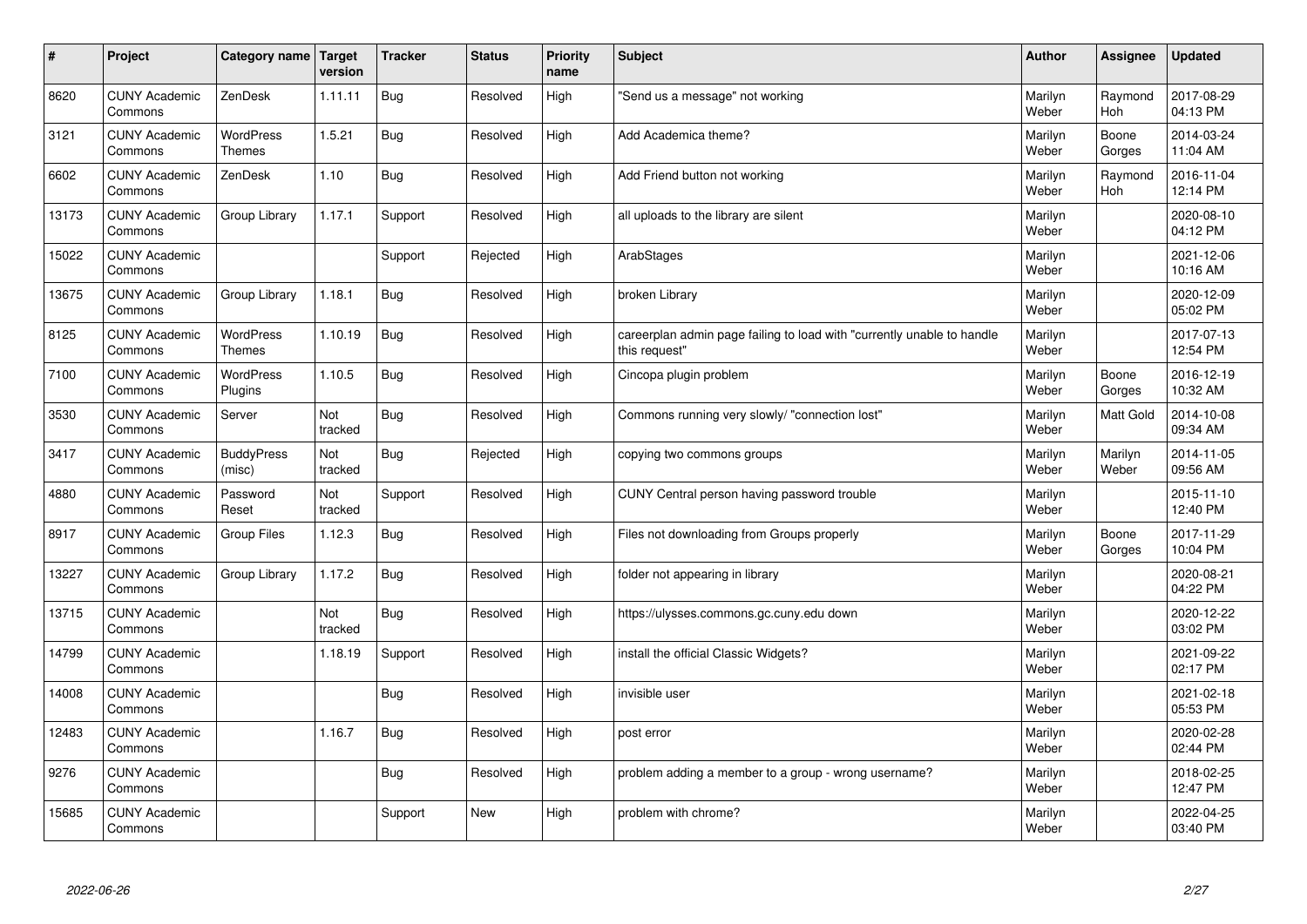| $\sharp$ | Project                         | Category name   Target           | version        | <b>Tracker</b> | <b>Status</b> | <b>Priority</b><br>name | <b>Subject</b>                                                                        | <b>Author</b>    | Assignee        | <b>Updated</b>         |
|----------|---------------------------------|----------------------------------|----------------|----------------|---------------|-------------------------|---------------------------------------------------------------------------------------|------------------|-----------------|------------------------|
| 4734     | <b>CUNY Academic</b><br>Commons | <b>BuddyPress</b><br><b>Docs</b> | 1.8.13         | Bug            | Resolved      | High                    | Problems with "Create New Doc"                                                        | Marilyn<br>Weber | Boone<br>Gorges | 2015-10-09<br>07:53 AM |
| 4962     | <b>CUNY Academic</b><br>Commons | Events                           | 1.8.18         | Bug            | Resolved      | High                    | Problems with text entry field in the Events Calendar                                 | Marilyn<br>Weber | Raymond<br>Hoh  | 2015-12-01<br>06:57 PM |
| 6101     | <b>CUNY Academic</b><br>Commons | <b>Public Portfolio</b>          |                | Bug            | Resolved      | High                    | Profile update problems                                                               | Marilyn<br>Weber | Boone<br>Gorges | 2016-12-01<br>03:50 PM |
| 13633    | <b>CUNY Academic</b><br>Commons |                                  | Not<br>tracked | <b>Bug</b>     | Resolved      | High                    | PublicsLab site down                                                                  | Marilyn<br>Weber |                 | 2020-11-30<br>02:01 PM |
| 8934     | <b>CUNY Academic</b><br>Commons | Reply By Email                   | 1.12.4         | Support        | Resolved      | High                    | RBE "could not post" email should have info about attempted From<br>address           | Marilyn<br>Weber | Raymond<br>Hoh  | 2017-12-12<br>11:25 AM |
| 4918     | <b>CUNY Academic</b><br>Commons | ZenDesk                          | Not<br>tracked | Bug            | Resolved      | High                    | Re-directing Help Requests                                                            | Marilyn<br>Weber | Raymond<br>Hoh  | 2015-11-23<br>11:15 AM |
| 9828     | <b>CUNY Academic</b><br>Commons | Domain<br>Mapping                | 1.13.3         | Bug            | Resolved      | High                    | redirecting problem                                                                   | Marilyn<br>Weber | Raymond<br>Hoh  | 2018-05-24<br>02:39 PM |
| 14526    | <b>CUNY Academic</b><br>Commons | Registration                     | 1.18.12        | Bug            | Resolved      | High                    | registration interface won't show a space to enter nonCUNY code                       | Marilyn<br>Weber |                 | 2021-06-03<br>04:02 PM |
| 3593     | <b>CUNY Academic</b><br>Commons | Registration                     | 1.7.2          | Bug            | Resolved      | High                    | registration problems                                                                 | Marilyn<br>Weber | Boone<br>Gorges | 2014-11-01<br>02:57 PM |
| 13656    | <b>CUNY Academic</b><br>Commons |                                  |                | <b>Bug</b>     | Resolved      | High                    | site down                                                                             | Marilyn<br>Weber |                 | 2020-12-11<br>12:50 PM |
| 5713     | <b>CUNY Academic</b><br>Commons | <b>WordPress</b><br>(misc)       | Not<br>tracked | <b>Bug</b>     | Abandoned     | High                    | Site freezing                                                                         | Marilyn<br>Weber | Boone<br>Gorges | 2017-11-15<br>10:58 AM |
| 6107     | <b>CUNY Academic</b><br>Commons |                                  |                | Bug            | Resolved      | High                    | site redirect?                                                                        | Marilyn<br>Weber | Boone<br>Gorges | 2016-09-29<br>03:45 PM |
| 12393    | <b>CUNY Academic</b><br>Commons | <b>WordPress</b><br>(misc)       |                | Support        | Resolved      | High                    | size limit for files                                                                  | Marilyn<br>Weber |                 | 2020-02-18<br>10:13 AM |
| 4657     | <b>CUNY Academic</b><br>Commons | Group Forums                     | 1.8.18         | Bug            | Resolved      | High                    | Submit button disappears in new post mode in forum                                    | Marilyn<br>Weber | Raymond<br>Hoh  | 2015-12-01<br>11:15 PM |
| 7684     | <b>CUNY Academic</b><br>Commons | Reply By Email                   | 1.10.12        | <b>Bug</b>     | Resolved      | High                    | trying to post too often error                                                        | Marilyn<br>Weber | Raymond<br>Hoh  | 2017-02-28<br>12:43 PM |
| 6039     | <b>CUNY Academic</b><br>Commons | Membership                       | 1.9.28         | Bug            | Resolved      | High                    | User cannot change her email                                                          | Marilyn<br>Weber |                 | 2016-09-19<br>03:03 PM |
| 13878    | <b>CUNY Academic</b><br>Commons | Group cloning                    | 1.18.4         | Support        | Resolved      | High                    | When creating Group + Site and choosing 'Clone existing', cannot<br>advance to step 2 | Marilyn<br>Weber | Jeremy<br>Felt  | 2021-02-02<br>11:02 AM |
| 11813    | <b>CUNY Academic</b><br>Commons | WordPress<br>Plugins             | 1.15.9         | Support        | Resolved      | Normal                  | 'Change Password Protected Message" plugin requests                                   | Marilyn<br>Weber |                 | 2019-09-10<br>05:57 PM |
| 6626     | <b>CUNY Academic</b><br>Commons | <b>Group Files</b>               | 1.10.1         | Bug            | Resolved      | Normal                  | Files from non-member showing up in private group                                     | Marilyn<br>Weber | Boone<br>Gorges | 2016-11-07<br>03:54 PM |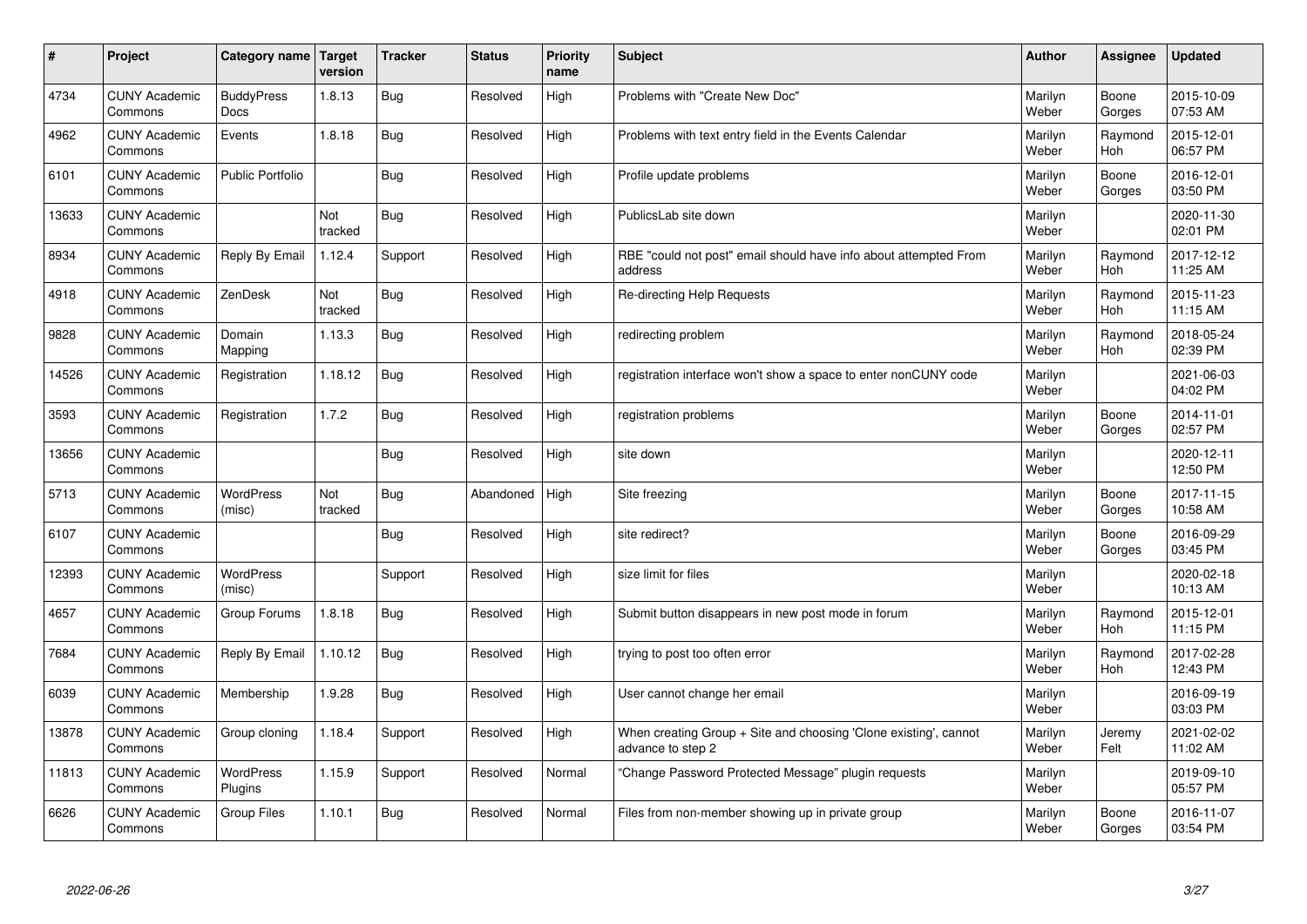| $\sharp$ | Project                         | Category name               | Target<br>version | <b>Tracker</b> | <b>Status</b>        | <b>Priority</b><br>name | <b>Subject</b>                                                | <b>Author</b>    | Assignee              | Updated                |
|----------|---------------------------------|-----------------------------|-------------------|----------------|----------------------|-------------------------|---------------------------------------------------------------|------------------|-----------------------|------------------------|
| 12741    | <b>CUNY Academic</b><br>Commons | <b>WordPress</b><br>Plugins | Not<br>tracked    | Support        | Reporter<br>Feedback | Normal                  | <b>Tableau Public Viz Block</b>                               | Marilyn<br>Weber | Raymond<br><b>Hoh</b> | 2020-05-12<br>11:00 AM |
| 8937     | <b>CUNY Academic</b><br>Commons |                             | Not<br>tracked    | Bug            | Resolved             | Normal                  | videos gone                                                   | Marilyn<br>Weber |                       | 2017-12-01<br>11:27 AM |
| 9955     | <b>CUNY Academic</b><br>Commons | <b>WordPress</b><br>Plugins | 1.13.4            | Support        | Rejected             | Normal                  | docx converter plugin?                                        | Marilyn<br>Weber |                       | 2018-06-26<br>11:39 AM |
| 15978    | <b>CUNY Academic</b><br>Commons | WordPress -<br>Media        | 2.0.2             | Support        | Reporter<br>Feedback | Normal                  | tex files?                                                    | Marilyn<br>Weber | Raymond<br>Hoh        | 2022-06-14<br>11:36 AM |
| 11483    | <b>CUNY Academic</b><br>Commons |                             | 1.15.2            | <b>Bug</b>     | Resolved             | Normal                  | "Add New user" not working                                    | Marilyn<br>Weber |                       | 2019-05-21<br>02:26 PM |
| 9282     | <b>CUNY Academic</b><br>Commons | Group Forums                | 1.12.9            | Bug            | Resolved             | Normal                  | 'Forum ID is missing" error?                                  | Marilyn<br>Weber |                       | 2018-02-27<br>10:32 AM |
| 11634    | <b>CUNY Academic</b><br>Commons | <b>WordPress</b><br>(misc)  | Not<br>tracked    | Bug            | Rejected             | Normal                  | "Insert Read More Tag" working oddly                          | Marilyn<br>Weber | Raymond<br>Hoh        | 2019-07-15<br>11:48 PM |
| 16172    | <b>CUNY Academic</b><br>Commons | <b>WordPress</b><br>(misc)  | 2.0.2             | Bug            | Resolved             | Normal                  | "Lost your password" link not in error messge                 | Marilyn<br>Weber | Raymond<br><b>Hoh</b> | 2022-06-14<br>09:21 PM |
| 12352    | <b>CUNY Academic</b><br>Commons |                             | Not<br>tracked    | Support        | New                  | Normal                  | posts list" page builder block option                         | Marilyn<br>Weber |                       | 2020-02-03<br>01:29 PM |
| 14246    | <b>CUNY Academic</b><br>Commons |                             | 1.18.8            | Support        | Resolved             | Normal                  | 'Weekly jQuery Migrate Status Update"                         | Marilyn<br>Weber |                       | 2021-04-13<br>11:08 AM |
| 15545    | <b>CUNY Academic</b><br>Commons | <b>WordPress</b><br>Plugins | 1.19.5            | Feature        | Resolved             | Normal                  | 'ZI Hide Featured Image" plugin request                       | Marilyn<br>Weber | Boone<br>Gorges       | 2022-03-09<br>10:09 AM |
| 9355     | <b>CUNY Academic</b><br>Commons |                             | Not<br>tracked    | Support        | Resolved             | Normal                  | 14gb of video?                                                | Marilyn<br>Weber |                       | 2018-03-13<br>11:56 AM |
| 13944    | <b>CUNY Academic</b><br>Commons | WordPress<br>Plugins        | 1.18.4            | Support        | Resolved             | Normal                  | 3D FlipBook request                                           | Marilyn<br>Weber |                       | 2021-02-09<br>11:05 AM |
| 11453    | <b>CUNY Academic</b><br>Commons | <b>WordPress</b><br>(misc)  | 1.15.2            | Bug            | Resolved             | Normal                  | 403 error on Firefox                                          | Marilyn<br>Weber | Raymond<br>Hoh        | 2019-05-28<br>11:46 AM |
| 6106     | <b>CUNY Academic</b><br>Commons | Server                      | Not<br>tracked    | <b>Bug</b>     | Resolved             | Normal                  | 504 error                                                     | Marilyn<br>Weber |                       | 2017-11-15<br>01:55 PM |
| 11848    | <b>CUNY Academic</b><br>Commons |                             | Not<br>tracked    | Support        | Hold                 | Normal                  | a Dean of Faculty wants to share a large file                 | Marilyn<br>Weber |                       | 2019-09-24<br>08:44 AM |
| 13034    | <b>CUNY Academic</b><br>Commons |                             | Not<br>tracked    | Support        | Reporter<br>Feedback | Normal                  | a site is asking people to join the Commons to get a download | Marilyn<br>Weber |                       | 2020-07-12<br>07:23 AM |
| 4997     | <b>CUNY Academic</b><br>Commons | WordPress<br>Plugins        | 1.9.4             | Feature        | Resolved             | Normal                  | ability to embed maps from StoryMapJS?                        | Marilyn<br>Weber | Boone<br>Gorges       | 2016-01-07<br>12:34 PM |
| 13255    | <b>CUNY Academic</b><br>Commons |                             | Not<br>tracked    | Support        | Reporter<br>Feedback | Normal                  | Accessibility problems                                        | Marilyn<br>Weber |                       | 2020-09-01<br>05:48 PM |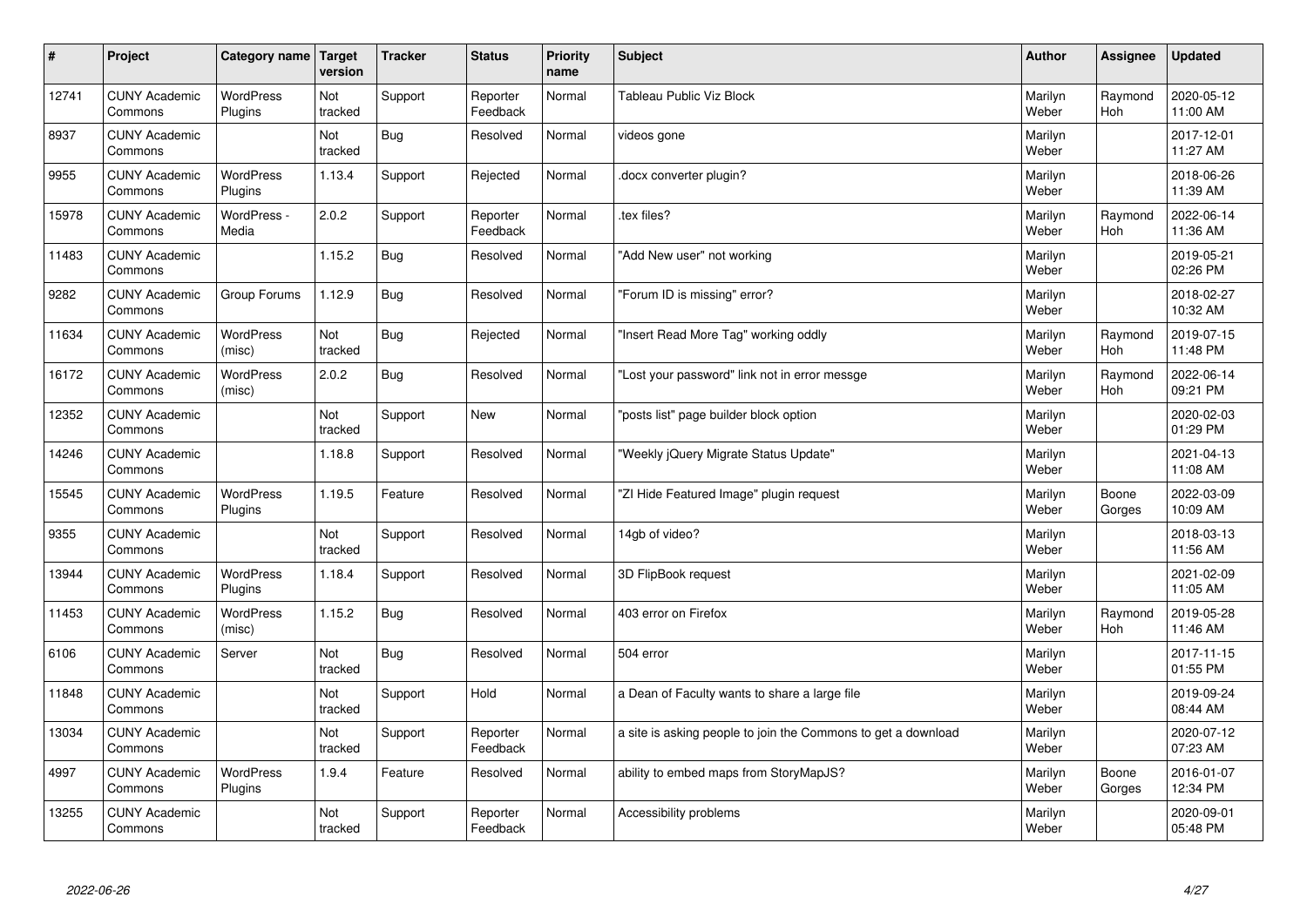| $\vert$ # | Project                         | Category name                | Target<br>version     | <b>Tracker</b> | <b>Status</b> | <b>Priority</b><br>name | <b>Subject</b>                                              | <b>Author</b>    | Assignee        | <b>Updated</b>         |
|-----------|---------------------------------|------------------------------|-----------------------|----------------|---------------|-------------------------|-------------------------------------------------------------|------------------|-----------------|------------------------|
| 10440     | <b>CUNY Academic</b><br>Commons |                              | Not<br>tracked        | Support        | Resolved      | Normal                  | Acert post problem                                          | Marilyn<br>Weber |                 | 2018-12-10<br>03:57 PM |
| 9992      | <b>CUNY Academic</b><br>Commons |                              | 1.13.6                | Bug            | Resolved      | Normal                  | ACERT website down again                                    | Marilyn<br>Weber |                 | 2018-07-10<br>12:15 PM |
| 9834      | <b>CUNY Academic</b><br>Commons |                              |                       | Support        | Duplicate     | Normal                  | add a "like" function                                       | Marilyn<br>Weber |                 | 2018-05-25<br>10:38 AM |
| 9835      | <b>CUNY Academic</b><br>Commons | Group Forums                 | Future<br>release     | <b>Bug</b>     | Assigned      | Normal                  | add a "like" function?                                      | Marilyn<br>Weber | Erik<br>Trainer | 2018-06-05<br>01:49 PM |
| 13541     | <b>CUNY Academic</b><br>Commons |                              | <b>Not</b><br>tracked | Support        | Resolved      | Normal                  | add a page template to OER site.                            | Marilyn<br>Weber |                 | 2020-11-11<br>11:12 AM |
| 7678      | <b>CUNY Academic</b><br>Commons | Groups (misc)                | Not<br>tracked        | Support        | Resolved      | Normal                  | add admin to student group                                  | Marilyn<br>Weber | Boone<br>Gorges | 2017-02-15<br>11:58 AM |
| 10932     | <b>CUNY Academic</b><br>Commons |                              |                       | Support        | Resolved      | Normal                  | add me as admin to meenaalexander.com                       | Marilyn<br>Weber | Matt Gold       | 2019-01-09<br>02:12 PM |
| 8401      | <b>CUNY Academic</b><br>Commons | Membership                   | Not<br>tracked        | Support        | Resolved      | Normal                  | add me as an admin                                          | Marilyn<br>Weber | Boone<br>Gorges | 2017-07-11<br>11:40 AM |
| 8120      | <b>CUNY Academic</b><br>Commons | Membership                   | Not<br>tracked        | Support        | Resolved      | Normal                  | add me as an admin to https://nyslavery.commons.gc.cuny.edu | Marilyn<br>Weber |                 | 2017-05-10<br>02:19 PM |
| 10066     | <b>CUNY Academic</b><br>Commons | Membership                   | Not<br>tracked        | Support        | Resolved      | Normal                  | add me as an admin to https://pkms.commons.gc.cuny.edu/     | Marilyn<br>Weber |                 | 2018-07-26<br>11:54 AM |
| 7922      | <b>CUNY Academic</b><br>Commons | Membership                   | Not<br>tracked        | Support        | Resolved      | Normal                  | add me as an admin to the MALs alumni site?                 | Marilyn<br>Weber |                 | 2017-04-06<br>05:19 PM |
| 5199      | <b>CUNY Academic</b><br>Commons | Social Paper                 | Future<br>release     | Feature        | <b>New</b>    | Normal                  | add tables to the SP editor                                 | Marilyn<br>Weber |                 | 2016-10-24<br>11:27 AM |
| 8471      | <b>CUNY Academic</b><br>Commons |                              | Not<br>tracked        | Support        | Resolved      | Normal                  | admin at https://commons.gc.cuny.edu/                       | Marilyn<br>Weber |                 | 2017-09-06<br>01:50 PM |
| 9535      | <b>CUNY Academic</b><br>Commons |                              | Not<br>tracked        | Support        | Resolved      | Normal                  | admin for https://video.commons.gc.cuny.edu/?               | Marilyn<br>Weber | Matt Gold       | 2018-04-13<br>05:06 PM |
| 8222      | <b>CUNY Academic</b><br>Commons | Membership                   | Not<br>tracked        | Support        | Resolved      | Normal                  | Admin for iletc.commons.gc.cuny.edu                         | Marilyn<br>Weber | Boone<br>Gorges | 2017-06-08<br>10:06 AM |
| 4834      | <b>CUNY Academic</b><br>Commons | <b>Blogs</b><br>(BuddyPress) |                       | Bug            | Resolved      | Normal                  | Admin invite problem                                        | Marilyn<br>Weber | Boone<br>Gorges | 2015-11-13<br>12:25 PM |
| 8481      | <b>CUNY Academic</b><br>Commons | Membership                   | Not<br>tracked        | Support        | Resolved      | Normal                  | admin of http://swipanalytic.org/organizers/                | Marilyn<br>Weber |                 | 2019-02-19<br>01:58 PM |
| 8531      | <b>CUNY Academic</b><br>Commons | Membership                   | Not<br>tracked        | Support        | Resolved      | Normal                  | admin of https://admissions.commons.gc.cuny.edu             | Marilyn<br>Weber |                 | 2017-08-15<br>04:20 PM |
| 9919      | <b>CUNY Academic</b><br>Commons |                              | Not<br>tracked        | Bug            | Resolved      | Normal                  | admin of https://sphcurriculum.commons.gc.cuny.edu          | Marilyn<br>Weber |                 | 2018-06-12<br>09:37 PM |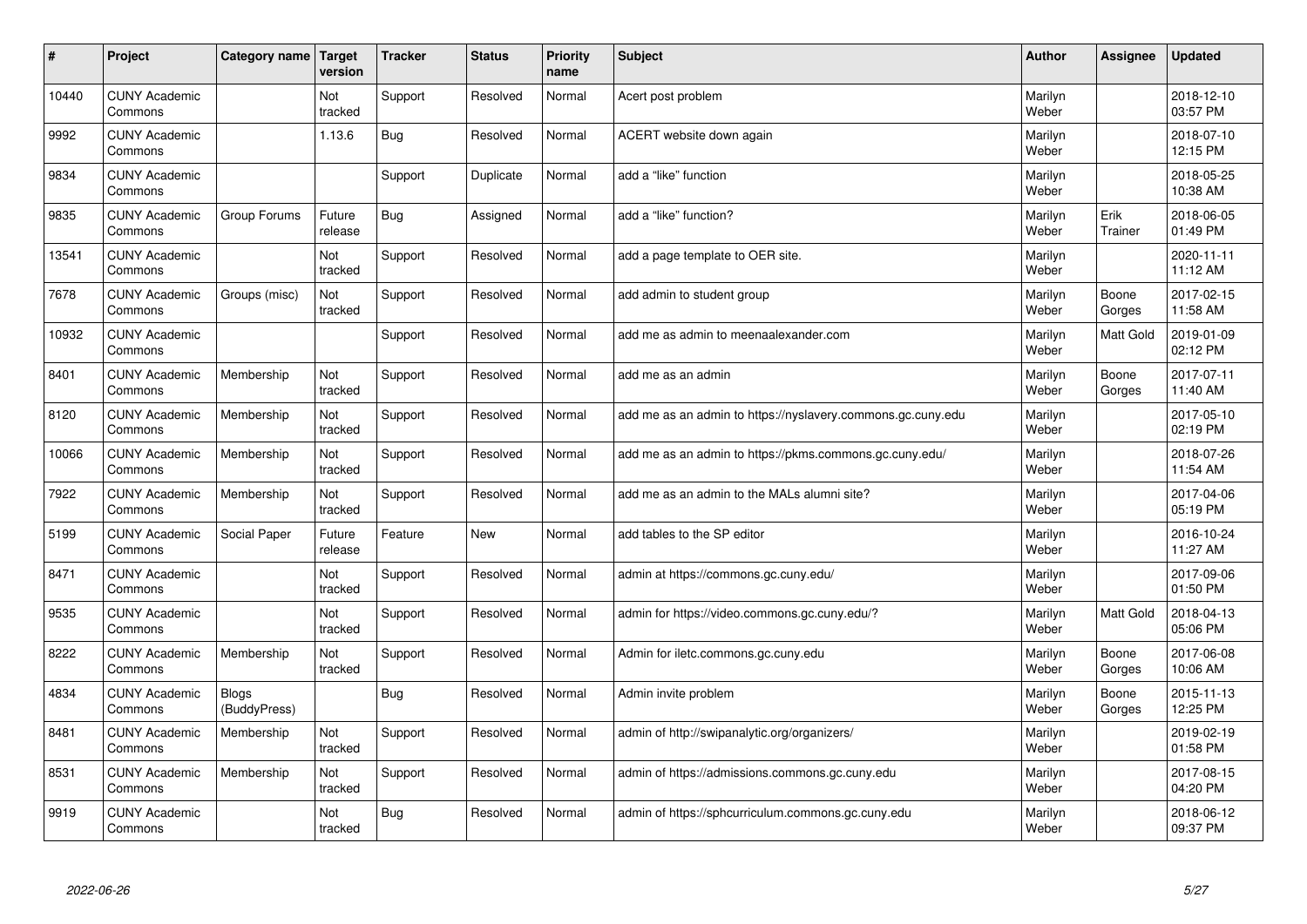| #     | Project                         | Category name   Target      | version        | <b>Tracker</b> | <b>Status</b>        | <b>Priority</b><br>name | <b>Subject</b>                                             | <b>Author</b>    | Assignee         | <b>Updated</b>         |
|-------|---------------------------------|-----------------------------|----------------|----------------|----------------------|-------------------------|------------------------------------------------------------|------------------|------------------|------------------------|
| 12038 | <b>CUNY Academic</b><br>Commons |                             | 1.15.13        | Bug            | Resolved             | Normal                  | admin visibility problem at careerplan.commons.gc.cuny.edu | Marilyn<br>Weber |                  | 2019-11-12<br>10:20 AM |
| 14594 | <b>CUNY Academic</b><br>Commons |                             | Not<br>tracked | Support        | Resolved             | Normal                  | Administration email verification?                         | Marilyn<br>Weber |                  | 2021-07-12<br>11:40 AM |
| 3620  | <b>CUNY Academic</b><br>Commons | Groups (misc)               | Not<br>tracked | Bug            | Resolved             | Normal                  | admins of The Group for Group Admins                       | Marilyn<br>Weber |                  | 2014-11-03<br>08:38 AM |
| 12515 | <b>CUNY Academic</b><br>Commons | cuny.is                     | 1.16.7         | Support        | Resolved             | Normal                  | AJAX actions on cuny is admin page are failing             | Marilyn<br>Weber |                  | 2020-03-10<br>11:57 AM |
| 15370 | <b>CUNY Academic</b><br>Commons |                             |                | Support        | Reporter<br>Feedback | Normal                  | All-in-One Event Calendar?                                 | Marilyn<br>Weber |                  | 2022-02-17<br>11:03 AM |
| 13637 | <b>CUNY Academic</b><br>Commons |                             |                | Support        | Abandoned            | Normal                  | All-in-One Migration plugin request                        | Marilyn<br>Weber |                  | 2020-12-08<br>10:46 AM |
| 13238 | <b>CUNY Academic</b><br>Commons | WordPress -<br>Media        | 1.17.3         | Support        | Resolved             | Normal                  | allow ppsx file?                                           | Marilyn<br>Weber | Raymond<br>Hoh   | 2020-09-10<br>11:46 AM |
| 13013 | <b>CUNY Academic</b><br>Commons |                             | Not<br>tracked | <b>Bug</b>     | Resolved             | Normal                  | an invite to Group Admins from Brian Foote?!               | Marilyn<br>Weber |                  | 2020-07-07<br>02:36 PM |
| 8200  | <b>CUNY Academic</b><br>Commons | Groups (misc)               | Not<br>tracked | Bug            | Resolved             | Normal                  | Announcements has disappeared                              | Marilyn<br>Weber | Boone<br>Gorges  | 2017-05-26<br>04:04 PM |
| 10006 | <b>CUNY Academic</b><br>Commons | Membership                  | Not<br>tracked | Support        | Resolved             | Normal                  | another email change request                               | Marilyn<br>Weber |                  | 2018-07-13<br>12:36 PM |
| 8855  | <b>CUNY Academic</b><br>Commons |                             | Not<br>tracked | Support        | Resolved             | Normal                  | another email change request                               | Marilyn<br>Weber |                  | 2017-10-25<br>10:55 AM |
| 11217 | <b>CUNY Academic</b><br>Commons | Membership                  | Not<br>tracked | Support        | Resolved             | Normal                  | Another email update                                       | Marilyn<br>Weber |                  | 2019-03-12<br>03:37 PM |
| 5037  | <b>CUNY Academic</b><br>Commons | Registration                | Not<br>tracked | Support        | Resolved             | Normal                  | Another Forgotten password for user with new email address | Marilyn<br>Weber | Boone<br>Gorges  | 2015-12-22<br>05:24 PM |
| 12346 | <b>CUNY Academic</b><br>Commons | Redmine                     |                | Support        | Resolved             | Normal                  | another Redmine request                                    | Marilyn<br>Weber | <b>Matt Gold</b> | 2020-01-30<br>08:20 PM |
| 8577  | <b>CUNY Academic</b><br>Commons | Membership                  | Not<br>tracked | Support        | Resolved             | Normal                  | another user email change                                  | Marilyn<br>Weber |                  | 2017-08-25<br>10:23 AM |
| 8071  | <b>CUNY Academic</b><br>Commons | <b>WordPress</b><br>Plugins | Not<br>tracked | Support        | Rejected             | Normal                  | Anthologize                                                | Marilyn<br>Weber |                  | 2017-05-10<br>10:15 AM |
| 14344 | <b>CUNY Academic</b><br>Commons | Domain<br>Mapping           | Not<br>tracked | Support        | Resolved             | Normal                  | arabstages.org site down                                   | Marilyn<br>Weber | Raymond<br>Hoh   | 2021-04-19<br>01:42 PM |
| 9078  | <b>CUNY Academic</b><br>Commons | WordPress<br>Plugins        | 1.12.7         | Support        | Resolved             | Normal                  | arcgis web maps?                                           | Marilyn<br>Weber | Raymond<br>Hoh   | 2018-01-23<br>11:11 AM |
| 9224  | <b>CUNY Academic</b><br>Commons | Group Files                 | 1.13           | Feature        | Resolved             | Normal                  | attachments to forum posts clutter up Files area           | Marilyn<br>Weber | Boone<br>Gorges  | 2018-03-22<br>03:34 PM |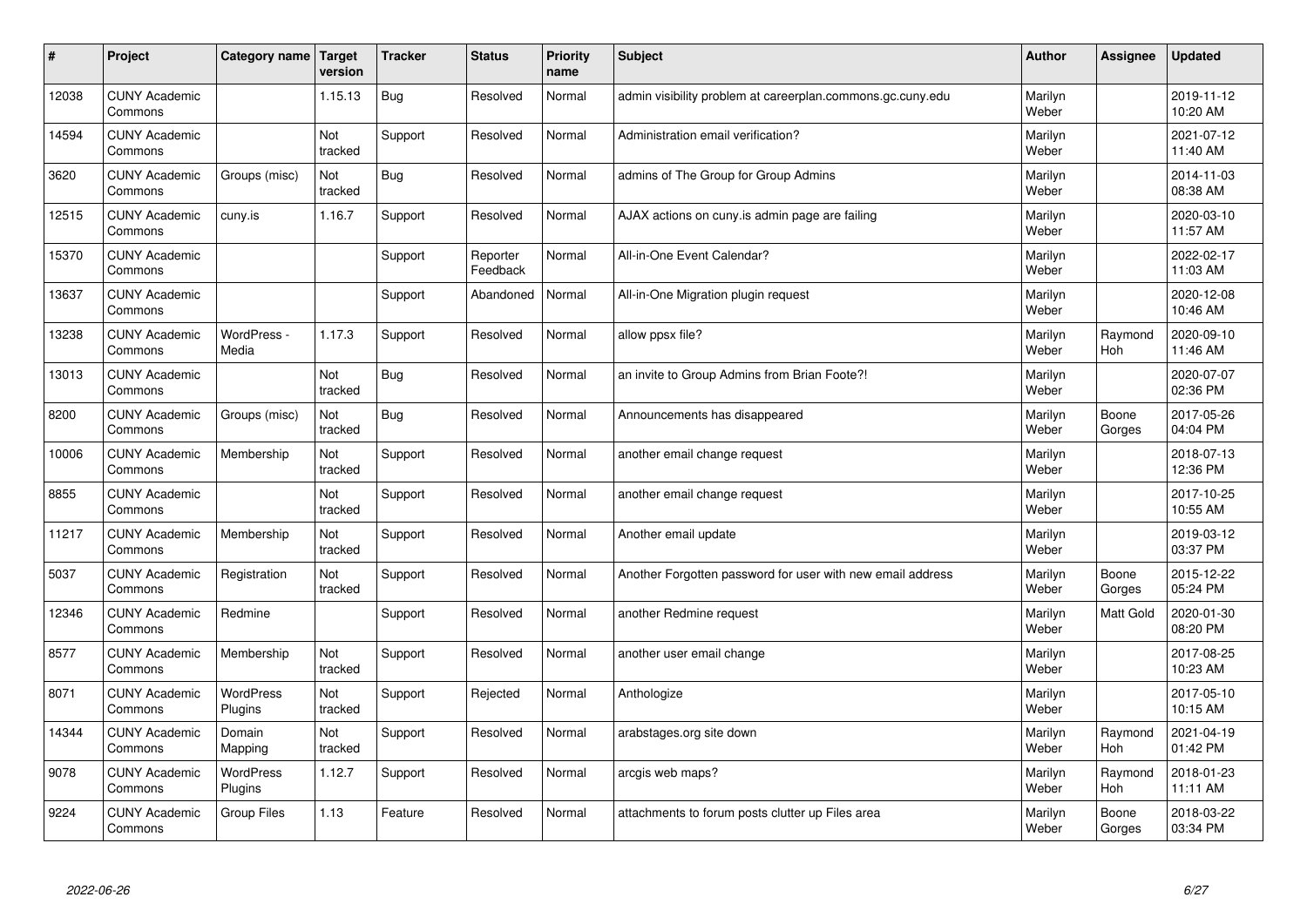| $\sharp$ | Project                         | Category name                     | Target<br>version | <b>Tracker</b> | <b>Status</b>        | <b>Priority</b><br>name | <b>Subject</b>                                   | <b>Author</b>    | Assignee         | <b>Updated</b>         |
|----------|---------------------------------|-----------------------------------|-------------------|----------------|----------------------|-------------------------|--------------------------------------------------|------------------|------------------|------------------------|
| 8924     | <b>CUNY Academic</b><br>Commons | <b>WordPress</b><br>Plugins       | 1.12.4            | Bug            | Resolved             | Normal                  | auto-remove feature on http://pcp.gc.cuny.edu    | Marilyn<br>Weber | <b>Matt Gold</b> | 2017-12-04<br>10:18 AM |
| 11787    | <b>CUNY Academic</b><br>Commons |                                   | Not<br>tracked    | Support        | Reporter<br>Feedback | Normal                  | automated comments notifications on ZenDesk      | Marilyn<br>Weber |                  | 2019-08-26<br>06:18 PM |
| 7376     | <b>CUNY Academic</b><br>Commons | Email<br>Notifications            |                   | <b>Bug</b>     | Rejected             | Normal                  | automatic forwarding of blog posts not working   | Marilyn<br>Weber | Boone<br>Gorges  | 2017-05-01<br>10:36 PM |
| 10260    | <b>CUNY Academic</b><br>Commons |                                   |                   | <b>Bug</b>     | Rejected             | Normal                  | bad activation email                             | Marilyn<br>Weber |                  | 2018-08-30<br>01:25 PM |
| 5630     | <b>CUNY Academic</b><br>Commons | <b>WordPress</b><br><b>Themes</b> | 1.9.17            | Feature        | Resolved             | Normal                  | Bavota magazine Pro theme                        | Marilyn<br>Weber | Boone<br>Gorges  | 2016-06-02<br>12:09 AM |
| 15279    | <b>CUNY Academic</b><br>Commons |                                   |                   | Bug            | Rejected             | Normal                  | big delay - cloning the history site             | Marilyn<br>Weber |                  | 2022-02-09<br>01:49 PM |
| 14404    | <b>CUNY Academic</b><br>Commons |                                   | Not<br>tracked    | Support        | Resolved             | Normal                  | blocked IP of user?                              | Marilyn<br>Weber |                  | 2021-05-10<br>01:00 PM |
| 5319     | <b>CUNY Academic</b><br>Commons |                                   | Not<br>tracked    | Bug            | Resolved             | Normal                  | <b>Broken URL</b>                                | Marilyn<br>Weber | Marilyn<br>Weber | 2017-11-15<br>05:46 PM |
| 14850    | <b>CUNY Academic</b><br>Commons |                                   |                   | Support        | Abandoned            | Normal                  | brooklyn waterfront site "connection not secure" | Marilyn<br>Weber |                  | 2022-04-27<br>04:56 PM |
| 11225    | <b>CUNY Academic</b><br>Commons |                                   | Not<br>tracked    | Support        | Resolved             | Normal                  | bulk upload?                                     | Marilyn<br>Weber |                  | 2019-09-18<br>10:31 AM |
| 9888     | <b>CUNY Academic</b><br>Commons | <b>WordPress</b><br>Plugins       | 1.13.3            | Support        | Resolved             | Normal                  | Business directory Plug-in request               | Marilyn<br>Weber |                  | 2018-06-12<br>11:52 AM |
| 13958    | <b>CUNY Academic</b><br>Commons |                                   | 1.18.4            | Support        | Resolved             | Normal                  | calendar widget problem                          | Marilyn<br>Weber |                  | 2021-02-09<br>11:05 AM |
| 14606    | <b>CUNY Academic</b><br>Commons | WordPress<br>(misc)               | Not<br>tracked    | Support        | Rejected             | Normal                  | calendar wrong month                             | Marilyn<br>Weber |                  | 2021-07-23<br>12:11 PM |
| 14129    | <b>CUNY Academic</b><br>Commons | Onboarding                        | 1.18.6            | Support        | Resolved             | Normal                  | can only see some invites sent                   | Marilyn<br>Weber | Raymond<br>Hoh   | 2021-04-09<br>09:00 AM |
| 13975    | <b>CUNY Academic</b><br>Commons | Social Paper                      | Not<br>tracked    | Support        | Reporter<br>Feedback | Normal                  | can't approve comments on Social Paper paper     | Marilyn<br>Weber |                  | 2021-02-12<br>09:33 AM |
| 10772    | <b>CUNY Academic</b><br>Commons | Groups (misc)                     | 1.14.2            | Bug            | Resolved             | Normal                  | can't create groups                              | Marilyn<br>Weber |                  | 2018-12-04<br>10:42 AM |
| 13295    | <b>CUNY Academic</b><br>Commons |                                   | Not<br>tracked    | Support        | Resolved             | Normal                  | can't find new user                              | Marilyn<br>Weber |                  | 2020-09-08<br>10:18 AM |
| 13065    | <b>CUNY Academic</b><br>Commons |                                   | Not<br>tracked    | Support        | Resolved             | Normal                  | can't invite new user to group                   | Marilyn<br>Weber |                  | 2020-07-22<br>04:24 PM |
| 3674     | <b>CUNY Academic</b><br>Commons |                                   |                   | Bug            | Rejected             | Normal                  | CBox pagination issue with the Wiki              | Marilyn<br>Weber |                  | 2014-11-20<br>05:03 PM |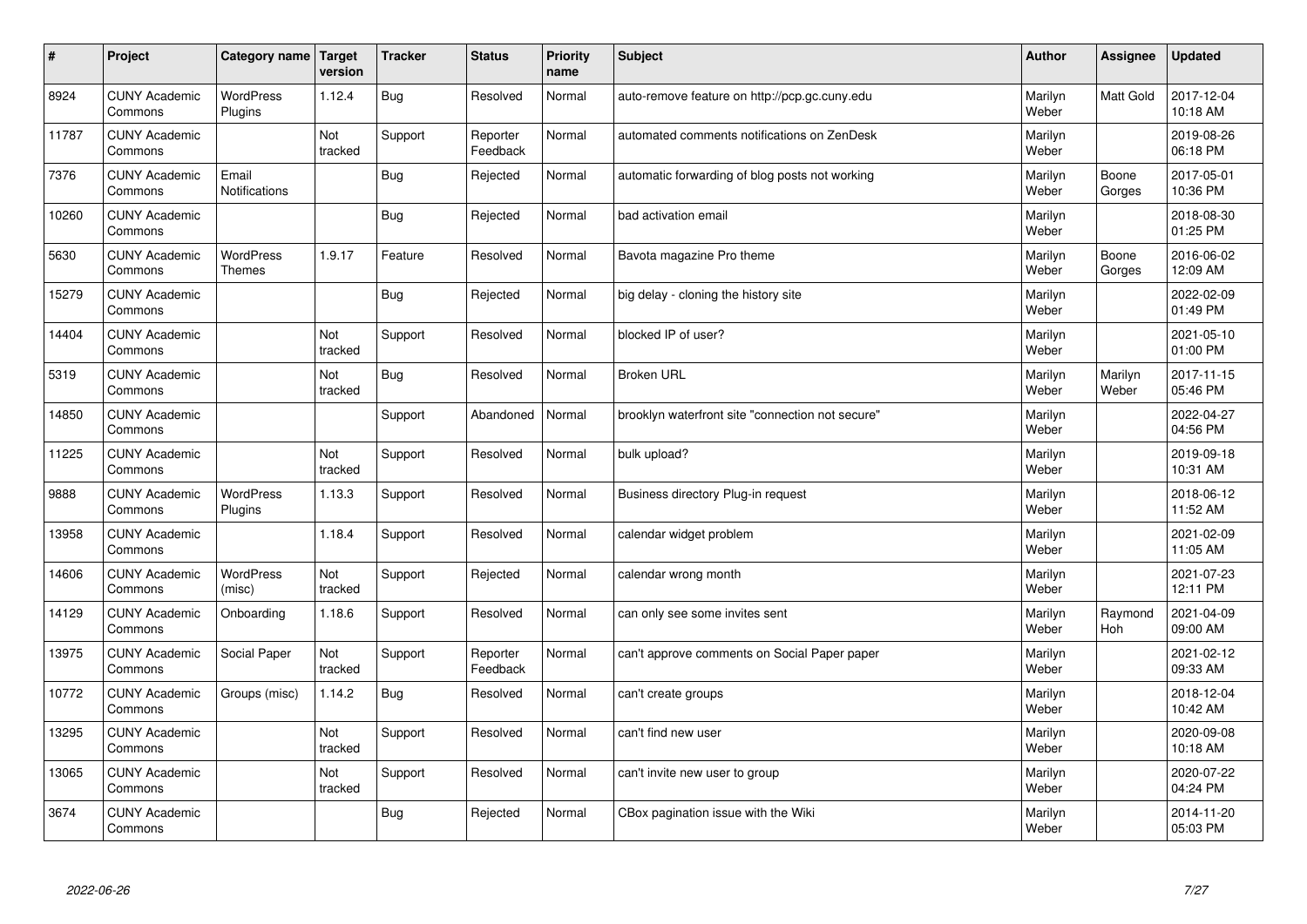| #     | Project                         | Category name                     | <b>Target</b><br>version | <b>Tracker</b> | <b>Status</b>        | <b>Priority</b><br>name | <b>Subject</b>                                       | <b>Author</b>    | Assignee        | <b>Updated</b>         |
|-------|---------------------------------|-----------------------------------|--------------------------|----------------|----------------------|-------------------------|------------------------------------------------------|------------------|-----------------|------------------------|
| 3673  | <b>CUNY Academic</b><br>Commons |                                   |                          | Bug            | Rejected             | Normal                  | CBox pagination issue with the Wiki                  | Marilyn<br>Weber |                 | 2014-11-20<br>04:08 PM |
| 5991  | <b>CUNY Academic</b><br>Commons | Email<br><b>Notifications</b>     | Future<br>release        | Support        | Resolved             | Normal                  | change format of autogenerated blog emails           | Marilyn<br>Weber | Paige<br>Dupont | 2018-01-12<br>02:55 PM |
| 8630  | <b>CUNY Academic</b><br>Commons | Membership                        | Not<br>tracked           | Support        | Resolved             | Normal                  | Change in email/campus                               | Marilyn<br>Weber |                 | 2017-08-30<br>03:48 PM |
| 16198 | <b>CUNY Academic</b><br>Commons |                                   | 2.0.1                    | Bug            | Resolved             | Normal                  | Change role to                                       | Marilyn<br>Weber | Boone<br>Gorges | 2022-06-14<br>11:35 AM |
| 10257 | <b>CUNY Academic</b><br>Commons | Membership                        | Not<br>tracked           | Support        | Resolved             | Normal                  | change the email from @login.cuny.edu to campu email | Marilyn<br>Weber |                 | 2018-12-10<br>03:55 PM |
| 9340  | <b>CUNY Academic</b><br>Commons | <b>WordPress</b><br>Plugins       | 1.12.10                  | Bug            | Resolved             | Normal                  | change the web preview?                              | Marilyn<br>Weber | Raymond<br>Hoh  | 2018-03-13<br>11:50 AM |
| 5985  | <b>CUNY Academic</b><br>Commons | Support                           | Not<br>tracked           | Support        | Resolved             | Normal                  | change user's email address (she cannot access old)  | Marilyn<br>Weber | Boone<br>Gorges | 2016-09-07<br>01:43 PM |
| 7486  | <b>CUNY Academic</b><br>Commons | Membership                        | Not<br>tracked           | Support        | Resolved             | Normal                  | changed email address                                | Marilyn<br>Weber |                 | 2017-01-24<br>10:00 PM |
| 13159 | <b>CUNY Academic</b><br>Commons | Group Library                     | Not<br>tracked           | Support        | Resolved             | Normal                  | changing folder names?                               | Marilyn<br>Weber | Boone<br>Gorges | 2020-08-27<br>08:59 AM |
| 14891 | <b>CUNY Academic</b><br>Commons |                                   | Not<br>tracked           | Support        | Resolved             | Normal                  | changing site template after creation?               | Marilyn<br>Weber |                 | 2022-04-27<br>04:58 PM |
| 5992  | <b>CUNY Academic</b><br>Commons | Email<br><b>Notifications</b>     | Future<br>release        | Feature        | New                  | Normal                  | Changing the From line of autogenerated blog emails  | Marilyn<br>Weber |                 | 2018-09-27<br>05:19 PM |
| 10657 | <b>CUNY Academic</b><br>Commons |                                   | Not<br>tracked           | Support        | Reporter<br>Feedback | Normal                  | child theme problems                                 | Marilyn<br>Weber |                 | 2018-11-08<br>01:19 PM |
| 9335  | <b>CUNY Academic</b><br>Commons | <b>WordPress</b><br><b>Themes</b> | 1.12.10                  | Bug            | Resolved             | Normal                  | clone http://digitalscholarship.ccny.cuny.edu site?  | Marilyn<br>Weber | Boone<br>Gorges | 2018-03-14<br>12:43 PM |
| 3138  | <b>CUNY Academic</b><br>Commons | Documentation                     | Not<br>tracked           | Bug            | Resolved             | Normal                  | Codex documentation                                  | Marilyn<br>Weber | scott voth      | 2016-03-04<br>08:49 AM |
| 11976 | <b>CUNY Academic</b><br>Commons | WordPress<br>Themes               | Not<br>tracked           | Support        | Resolved             | Normal                  | ColorMag request                                     | Marilyn<br>Weber |                 | 2021-02-01<br>10:25 AM |
| 11519 | <b>CUNY Academic</b><br>Commons |                                   | Not<br>tracked           | Support        | Assigned             | Normal                  | comment option not appearing                         | Marilyn<br>Weber |                 | 2019-09-24<br>10:28 AM |
| 12395 | <b>CUNY Academic</b><br>Commons | Spam/Spam<br>Prevention           | Not<br>tracked           | Support        | Resolved             | Normal                  | comments again being blocked                         | Marilyn<br>Weber | Raymond<br>Hoh  | 2020-03-10<br>11:13 AM |
| 11149 | <b>CUNY Academic</b><br>Commons |                                   | Not<br>tracked           | Support        | Reporter<br>Feedback | Normal                  | comments getting blocked                             | Marilyn<br>Weber | Raymond<br>Hoh  | 2019-03-26<br>11:40 AM |
| 6857  | <b>CUNY Academic</b><br>Commons | <b>Blogs</b><br>(BuddyPress)      | Not<br>tracked           | Support        | Resolved             | Normal                  | Committee on Religion website                        | Marilyn<br>Weber | Boone<br>Gorges | 2017-08-17<br>10:24 AM |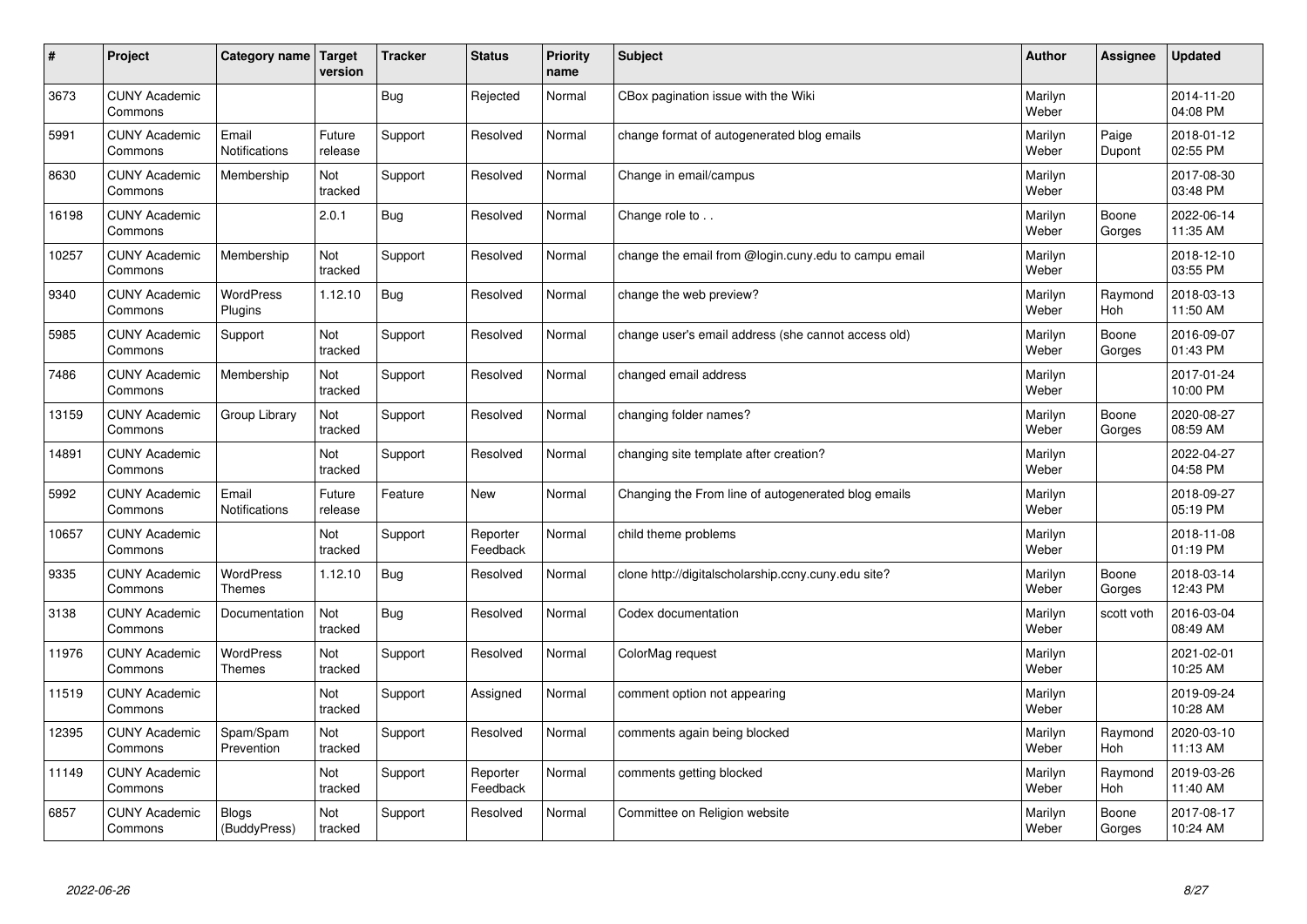| #     | Project                         | Category name               | Target<br>version | <b>Tracker</b>     | <b>Status</b>        | <b>Priority</b><br>name | <b>Subject</b>                                                      | <b>Author</b>    | Assignee         | <b>Updated</b>         |
|-------|---------------------------------|-----------------------------|-------------------|--------------------|----------------------|-------------------------|---------------------------------------------------------------------|------------------|------------------|------------------------|
| 10562 | <b>CUNY Academic</b><br>Commons |                             |                   | Bug                | Rejected             | Normal                  | Commons is down                                                     | Marilyn<br>Weber |                  | 2018-10-23<br>10:49 AM |
| 7226  | <b>CUNY Academic</b><br>Commons | Registration                | Not<br>tracked    | Bug                | Abandoned            | Normal                  | Community college student cannot register?                          | Marilyn<br>Weber |                  | 2017-11-15<br>01:55 PM |
| 8459  | <b>CUNY Academic</b><br>Commons |                             | Not<br>tracked    | Documentatio<br>n. | Resolved             | Normal                  | comprehensive list of plugins?                                      | Marilyn<br>Weber |                  | 2017-10-11<br>11:24 AM |
| 11811 | <b>CUNY Academic</b><br>Commons |                             | Not<br>tracked    | Support            | Duplicate            | Normal                  | Content of Publications widget on profile page being erased on save | Marilyn<br>Weber |                  | 2019-10-08<br>11:16 AM |
| 7608  | <b>CUNY Academic</b><br>Commons | Registration                | Not<br>tracked    | Feature            | Resolved             | Normal                  | create an account                                                   | Marilyn<br>Weber |                  | 2017-02-15<br>10:45 PM |
| 5083  | <b>CUNY Academic</b><br>Commons | WordPress<br>Plugins        | 1.9.5             | Support            | Rejected             | Normal                  | creating a shortcode for the iframe code of the google form         | Marilyn<br>Weber | Marilyn<br>Weber | 2016-01-12<br>04:25 PM |
| 13328 | <b>CUNY Academic</b><br>Commons | Group Forums                | Not<br>tracked    | Bug                | Reporter<br>Feedback | Normal                  | cross-posting in two related groups                                 | Marilyn<br>Weber | Raymond<br>Hoh   | 2020-09-15<br>10:39 PM |
| 6118  | <b>CUNY Academic</b><br>Commons | cuny.is                     |                   | Feature            | Resolved             | Normal                  | Cuny. Is request from Javier Otero Peña                             | Marilyn<br>Weber | Sarah<br>Morgano | 2016-10-04<br>07:02 PM |
| 9886  | <b>CUNY Academic</b><br>Commons | cuny.is                     | Not<br>tracked    | Support            | Resolved             | Normal                  | cuny.is SSL                                                         | Marilyn<br>Weber |                  | 2018-10-26<br>02:07 PM |
| 14711 | <b>CUNY Academic</b><br>Commons |                             |                   | Support            | Rejected             | Normal                  | Custom Facebook Feed plugin problem                                 | Marilyn<br>Weber |                  | 2022-04-27<br>04:29 PM |
| 3093  | <b>CUNY Academic</b><br>Commons | <b>WordPress</b><br>Plugins |                   | Bug                | Rejected             | Normal                  | <b>Custom Google Maps</b>                                           | Marilyn<br>Weber | Boone<br>Gorges  | 2014-05-02<br>10:52 AM |
| 13916 | <b>CUNY Academic</b><br>Commons |                             |                   | Support            | Rejected             | Normal                  | <b>Custom Sidebars</b>                                              | Marilyn<br>Weber |                  | 2021-02-23<br>10:45 AM |
| 14812 | <b>CUNY Academic</b><br>Commons |                             | Not<br>tracked    | Support            | Resolved             | Normal                  | Custom Sidebars and Wordpress 5.6                                   | Marilyn<br>Weber |                  | 2021-09-30<br>10:43 AM |
| 14360 | <b>CUNY Academic</b><br>Commons |                             |                   | Support            | Rejected             | Normal                  | danielgerouldarchives.org?                                          | Marilyn<br>Weber |                  | 2021-04-27<br>10:42 AM |
| 11509 | <b>CUNY Academic</b><br>Commons |                             | Not<br>tracked    | Support            | Reporter<br>Feedback | Normal                  | deleted Page causing a Menu problem?                                | Marilyn<br>Weber |                  | 2019-06-04<br>09:54 AM |
| 5968  | <b>CUNY Academic</b><br>Commons | Membership                  | Not<br>tracked    | <b>Bug</b>         | Resolved             | Normal                  | Deleting account without knowing password                           | Marilyn<br>Weber | Matt Gold        | 2017-11-15<br>06:19 PM |
| 15260 | <b>CUNY Academic</b><br>Commons |                             |                   | Support            | Reporter<br>Feedback | Normal                  | Diacritical markings   European Stages                              | Marilyn<br>Weber |                  | 2022-02-04<br>08:16 AM |
| 8576  | <b>CUNY Academic</b><br>Commons | <b>WordPress</b><br>Plugins | 1.11.11           | Support            | Resolved             | Normal                  | Digital Measures plugin request                                     | Marilyn<br>Weber |                  | 2017-09-01<br>03:44 PM |
| 9207  | <b>CUNY Academic</b><br>Commons |                             | Future<br>release | Support            | Reporter<br>Feedback | Normal                  | display dashboards made in Tableau?                                 | Marilyn<br>Weber | Boone<br>Gorges  | 2018-04-10<br>10:42 AM |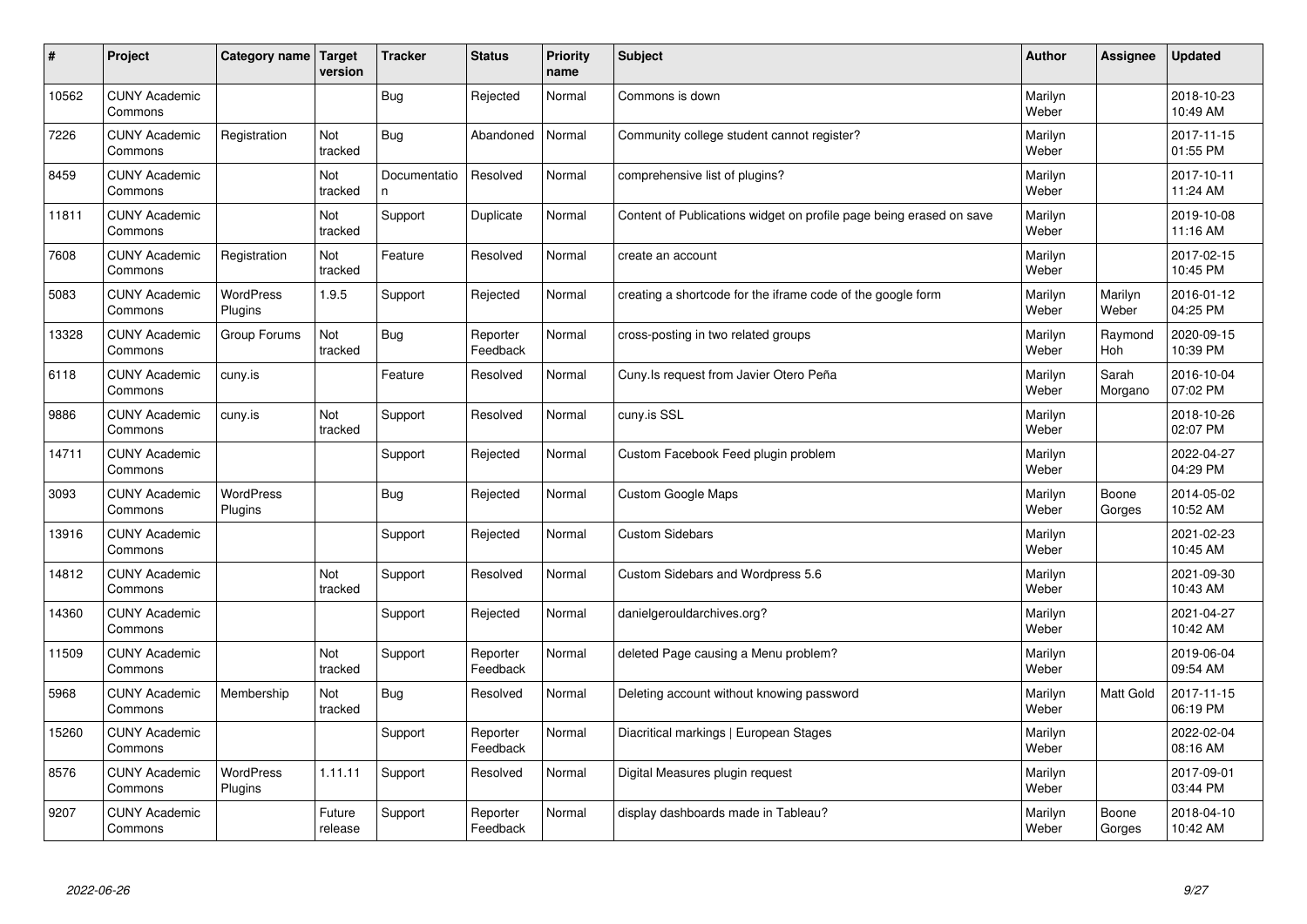| $\sharp$ | Project                         | Category name Target        | version        | <b>Tracker</b> | <b>Status</b> | <b>Priority</b><br>name | <b>Subject</b>                           | <b>Author</b>    | Assignee         | Updated                |
|----------|---------------------------------|-----------------------------|----------------|----------------|---------------|-------------------------|------------------------------------------|------------------|------------------|------------------------|
| 13085    | <b>CUNY Academic</b><br>Commons | Domain<br>Mapping           | Not<br>tracked | Support        | Resolved      | Normal                  | domain mapping request                   | Marilyn<br>Weber | <b>Matt Gold</b> | 2020-07-28<br>03:33 PM |
| 10176    | <b>CUNY Academic</b><br>Commons | Documentation               | Not<br>tracked | Bug            | Resolved      | Normal                  | domain mapping requests                  | Marilyn<br>Weber | scott voth       | 2018-08-29<br>05:30 PM |
| 5844     | <b>CUNY Academic</b><br>Commons |                             | Not<br>tracked | Support        | Resolved      | Normal                  | edit Host Files on Windows 10 problems   | Marilyn<br>Weber |                  | 2016-07-27<br>09:08 AM |
| 14509    | <b>CUNY Academic</b><br>Commons | WordPress<br>Plugins        | 1.18.12        | Bug            | Resolved      | Normal                  | Elementor Editor problem                 | Marilyn<br>Weber |                  | 2021-06-08<br>09:55 AM |
| 13947    | <b>CUNY Academic</b><br>Commons | <b>WordPress</b><br>Plugins | 1.18.4         | Bug            | Resolved      | Normal                  | Elementor plugin problem                 | Marilyn<br>Weber | Raymond<br>Hoh   | 2021-02-08<br>09:34 PM |
| 14077    | <b>CUNY Academic</b><br>Commons | <b>WordPress</b><br>Plugins | 1.18.7         | Support        | Resolved      | Normal                  | Elementor Pro plugin for the slider      | Marilyn<br>Weber | Raymond<br>Hoh   | 2021-03-23<br>11:43 AM |
| 6175     | <b>CUNY Academic</b><br>Commons | Account<br>settings         |                | Support        | Resolved      | Normal                  | Email address (user cannot access old)   | Marilyn<br>Weber | <b>Matt Gold</b> | 2016-11-29<br>06:31 PM |
| 9823     | <b>CUNY Academic</b><br>Commons | Account<br>settings         | Not<br>tracked | Support        | Resolved      | Normal                  | email change                             | Marilyn<br>Weber | Matt Gold        | 2018-05-23<br>01:58 PM |
| 8729     | <b>CUNY Academic</b><br>Commons |                             | Not<br>tracked | Support        | Resolved      | Normal                  | email change                             | Marilyn<br>Weber |                  | 2017-09-25<br>02:14 PM |
| 7775     | <b>CUNY Academic</b><br>Commons | Membership                  | Not<br>tracked | Support        | Resolved      | Normal                  | Email change                             | Marilyn<br>Weber |                  | 2017-03-08<br>10:09 PM |
| 9162     | <b>CUNY Academic</b><br>Commons | Registration                | Not<br>tracked | Support        | Resolved      | Normal                  | email change due to user error           | Marilyn<br>Weber | Matt Gold        | 2018-02-13<br>11:11 AM |
| 9787     | <b>CUNY Academic</b><br>Commons | Registration                |                | Support        | Resolved      | Normal                  | email change request                     | Marilyn<br>Weber | Matt Gold        | 2018-05-16<br>09:55 PM |
| 9477     | <b>CUNY Academic</b><br>Commons | Account<br>settings         |                | Support        | Resolved      | Normal                  | email change request                     | Marilyn<br>Weber | <b>Matt Gold</b> | 2018-03-24<br>08:53 AM |
| 9004     | <b>CUNY Academic</b><br>Commons | Membership                  | Not<br>tracked | Support        | Resolved      | Normal                  | email change request                     | Marilyn<br>Weber |                  | 2017-12-14<br>12:27 PM |
| 8848     | <b>CUNY Academic</b><br>Commons |                             | Not<br>tracked | Support        | Resolved      | Normal                  | email change request                     | Marilyn<br>Weber |                  | 2017-10-24<br>11:19 AM |
| 9928     | <b>CUNY Academic</b><br>Commons | Account<br>settings         |                | Support        | Resolved      | Normal                  | email change request from former student | Marilyn<br>Weber | <b>Matt Gold</b> | 2018-06-14<br>10:20 AM |
| 10256    | <b>CUNY Academic</b><br>Commons |                             |                | Support        | Resolved      | Normal                  | email change requested                   | Marilyn<br>Weber | <b>Matt Gold</b> | 2018-08-29<br>02:52 PM |
| 12382    | <b>CUNY Academic</b><br>Commons | Membership                  | Not<br>tracked | Support        | <b>New</b>    | Normal                  | Email request change                     | Marilyn<br>Weber | Marilyn<br>Weber | 2020-02-06<br>12:56 PM |
| 4542     | <b>CUNY Academic</b><br>Commons | <b>WordPress</b><br>Plugins | 1.8.10         | <b>Bug</b>     | Resolved      | Normal                  | Emailing group users problem             | Marilyn<br>Weber | Boone<br>Gorges  | 2015-09-11<br>11:16 AM |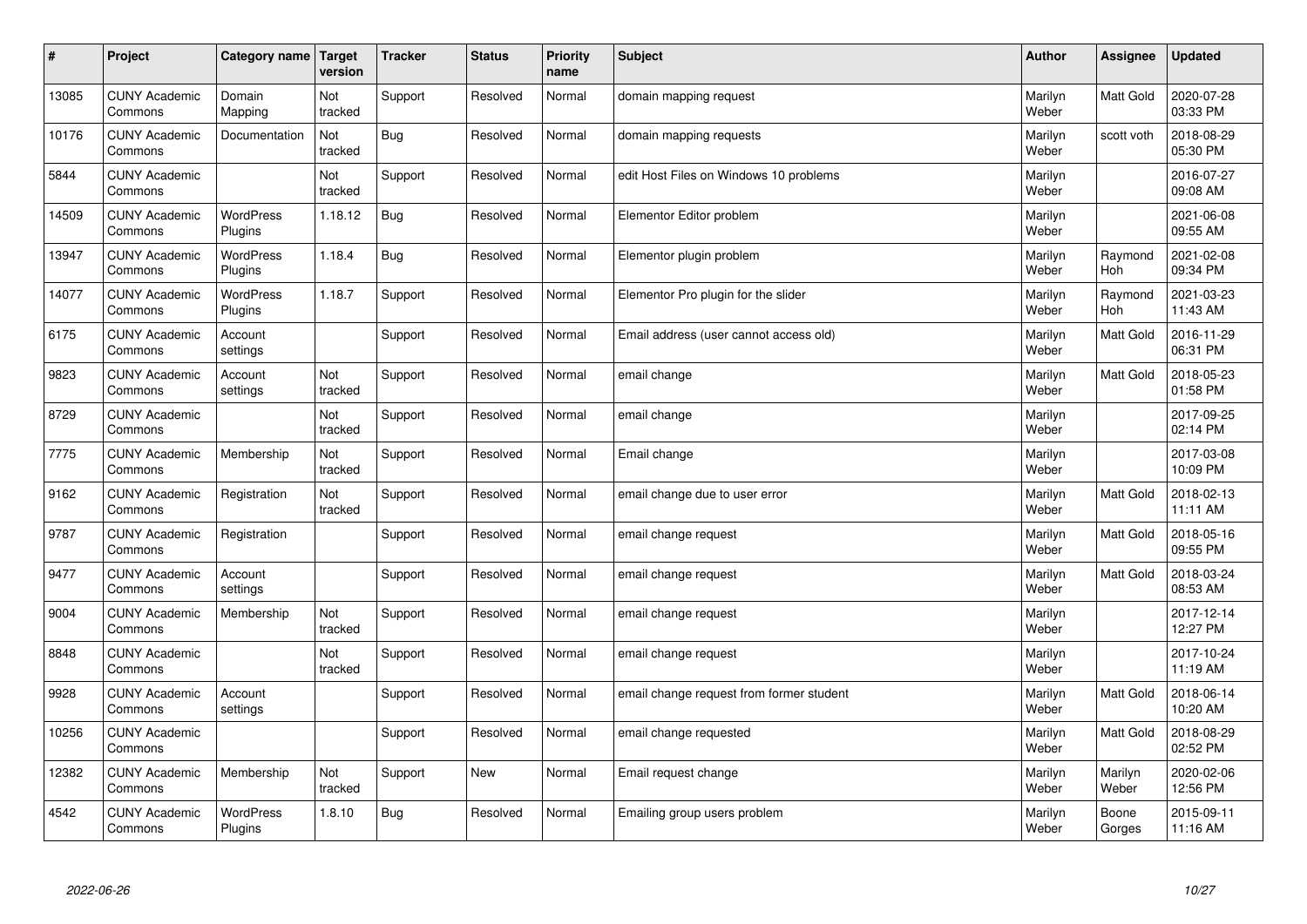| #     | Project                         | Category name   Target      | version        | <b>Tracker</b> | <b>Status</b>        | <b>Priority</b><br>name | <b>Subject</b>                                                  | <b>Author</b>    | Assignee         | <b>Updated</b>         |
|-------|---------------------------------|-----------------------------|----------------|----------------|----------------------|-------------------------|-----------------------------------------------------------------|------------------|------------------|------------------------|
| 15025 | <b>CUNY Academic</b><br>Commons |                             |                | Support        | Duplicate            | Normal                  | emails for all the papers on the commons that have been changed | Marilyn<br>Weber |                  | 2021-12-02<br>11:57 AM |
| 13121 | <b>CUNY Academic</b><br>Commons |                             |                | Support        | Rejected             | Normal                  | embed a DropBox Paper file                                      | Marilyn<br>Weber |                  | 2020-08-25<br>10:56 AM |
| 15120 | <b>CUNY Academic</b><br>Commons |                             |                | Support        | Resolved             | Normal                  | embed Zoom recordings in a post?                                | Marilyn<br>Weber |                  | 2021-12-29<br>08:15 AM |
| 4340  | <b>CUNY Academic</b><br>Commons | WordPress -<br>Media        | 1.8.14         | Feature        | Resolved             | Normal                  | embedding a video                                               | Marilyn<br>Weber | Daniel<br>Jones  | 2015-10-20<br>12:01 AM |
| 5036  | <b>CUNY Academic</b><br>Commons | <b>WordPress</b><br>Plugins | 1.9.1.1        | Feature        | Resolved             | Normal                  | <b>Embeds request</b>                                           | Marilyn<br>Weber | Boone<br>Gorges  | 2015-12-18<br>10:12 PM |
| 11147 | <b>CUNY Academic</b><br>Commons | Membership                  | Not<br>tracked | Support        | Resolved             | Normal                  | employee email change                                           | Marilyn<br>Weber |                  | 2019-03-12<br>03:58 PM |
| 13741 | <b>CUNY Academic</b><br>Commons | <b>WordPress</b><br>Plugins | 1.18.3         | Support        | Resolved             | Normal                  | Ensemble Video Plugin                                           | Marilyn<br>Weber |                  | 2021-01-26<br>04:43 PM |
| 15655 | <b>CUNY Academic</b><br>Commons |                             | 2.0.2          | Support        | Reporter<br>Feedback | Normal                  | Event Aggregator plugin?                                        | Marilyn<br>Weber |                  | 2022-06-14<br>11:36 AM |
| 15565 | <b>CUNY Academic</b><br>Commons |                             |                | Support        | <b>New</b>           | Normal                  | Events - send updates to an email listserv                      | Marilyn<br>Weber |                  | 2022-03-10<br>01:06 PM |
| 5875  | <b>CUNY Academic</b><br>Commons | <b>WordPress</b><br>Plugins | Not<br>tracked | Bug            | Resolved             | Normal                  | Events Calendar garbled in IE                                   | Marilyn<br>Weber | Marilyn<br>Weber | 2017-11-15<br>05:45 PM |
| 8552  | <b>CUNY Academic</b><br>Commons | <b>WordPress</b><br>Plugins | 1.11.10        | Bug            | Resolved             | Normal                  | Events Calendar problem                                         | Marilyn<br>Weber |                  | 2017-08-18<br>04:36 PM |
| 14410 | <b>CUNY Academic</b><br>Commons |                             | 1.18.10        | Bug            | Resolved             | Normal                  | events calendar problem?                                        | Marilyn<br>Weber |                  | 2021-05-10<br>04:45 PM |
| 14889 | <b>CUNY Academic</b><br>Commons | Events                      | 1.19.0         | Support        | Resolved             | Normal                  | events in group - can they be edited by all admins?             | Marilyn<br>Weber | Raymond<br>Hoh   | 2021-12-13<br>03:31 PM |
| 14398 | <b>CUNY Academic</b><br>Commons |                             | Not<br>tracked | Support        | Reporter<br>Feedback | Normal                  | Events plug-in notification problem                             | Marilyn<br>Weber |                  | 2021-05-11<br>11:21 AM |
| 8693  | <b>CUNY Academic</b><br>Commons | WordPress<br>Plugins        |                | Support        | Resolved             | Normal                  | Existing blog wants to replace Mailpoet with Newsletters        | Marilyn<br>Weber |                  | 2017-09-12<br>02:24 PM |
| 7972  | <b>CUNY Academic</b><br>Commons |                             | Not<br>tracked | Support        | Resolved             | Normal                  | expand the memory limit for videos?                             | Marilyn<br>Weber |                  | 2017-04-20<br>10:07 AM |
| 7745  | <b>CUNY Academic</b><br>Commons | WordPress<br>Plugins        | 1.10.13        | Support        | Resolved             | Normal                  | Featured Video Plus plugin requested                            | Marilyn<br>Weber |                  | 2017-03-03<br>01:51 PM |
| 13841 | <b>CUNY Academic</b><br>Commons | <b>WordPress</b><br>Plugins | 1.18.3         | Support        | Resolved             | Normal                  | Folders plugin request                                          | Marilyn<br>Weber | Boone<br>Gorges  | 2021-01-26<br>04:43 PM |
| 13641 | <b>CUNY Academic</b><br>Commons |                             | 1.18.2         | Support        | Resolved             | Normal                  | follow up to migration request                                  | Marilyn<br>Weber | Boone<br>Gorges  | 2021-01-12<br>10:59 AM |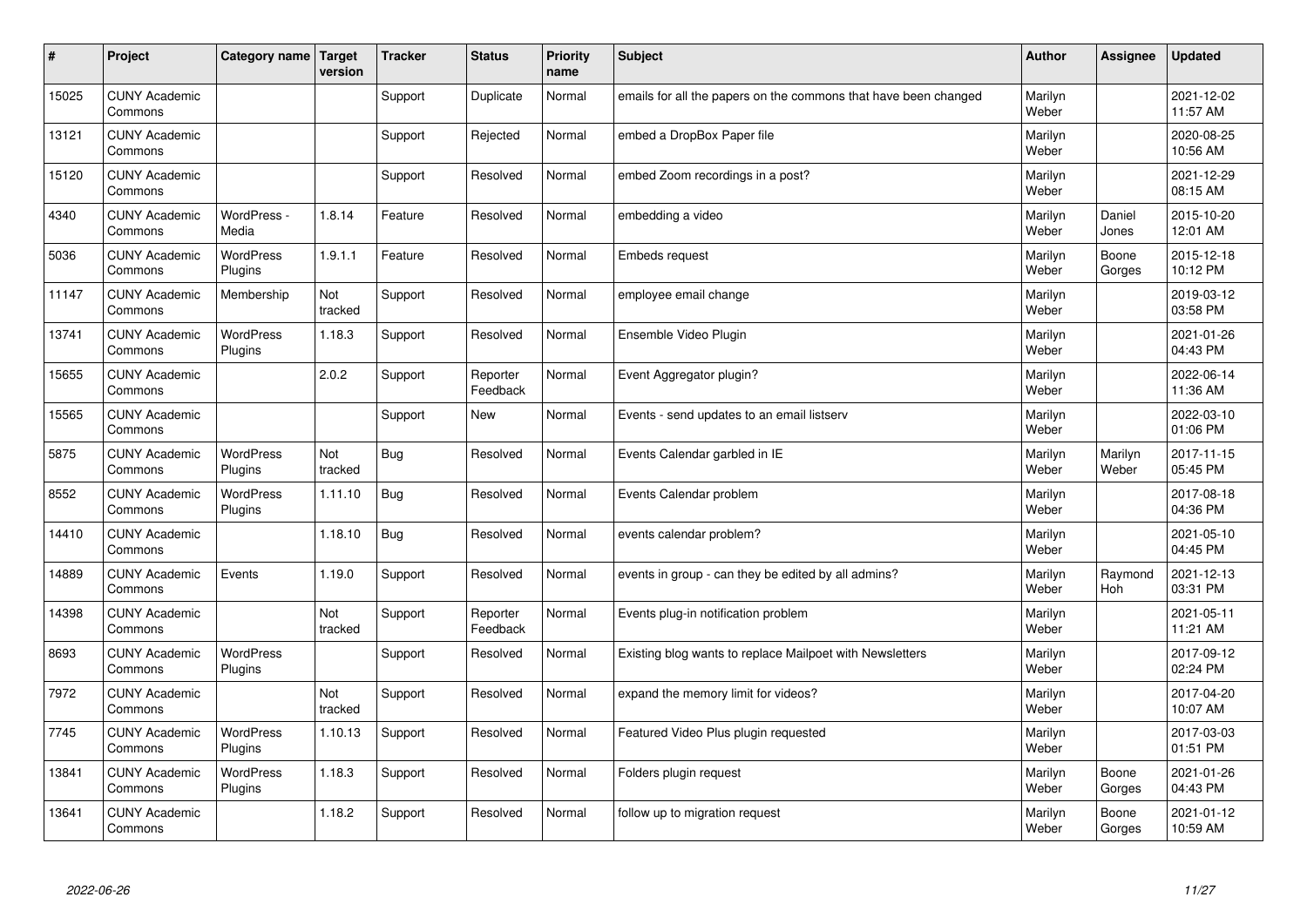| #     | Project                         | Category name   Target        | version           | <b>Tracker</b> | <b>Status</b> | <b>Priority</b><br>name | <b>Subject</b>                                     | <b>Author</b>    | Assignee            | <b>Updated</b>         |
|-------|---------------------------------|-------------------------------|-------------------|----------------|---------------|-------------------------|----------------------------------------------------|------------------|---------------------|------------------------|
| 13169 | <b>CUNY Academic</b><br>Commons |                               | 1.17.4            | Support        | Rejected      | Normal                  | footer logo image has no alt-text                  | Marilyn<br>Weber |                     | 2020-09-22<br>10:18 AM |
| 5988  | <b>CUNY Academic</b><br>Commons | Support                       |                   | Support        | Rejected      | Normal                  | Forbidden error when trying to join                | Marilyn<br>Weber | Boone<br>Gorges     | 2016-09-08<br>01:42 PM |
| 5019  | <b>CUNY Academic</b><br>Commons | Registration                  | Not<br>tracked    | Support        | Resolved      | Normal                  | Forgotten password for user with new email address | Marilyn<br>Weber | Marilyn<br>Weber    | 2015-12-11<br>04:18 PM |
| 11198 | <b>CUNY Academic</b><br>Commons |                               | Not<br>tracked    | Support        | Resolved      | Normal                  | former CUNY employee                               | Marilyn<br>Weber |                     | 2019-03-07<br>02:21 PM |
| 9134  | <b>CUNY Academic</b><br>Commons | Membership                    | Not<br>tracked    | Support        | Abandoned     | Normal                  | former user                                        | Marilyn<br>Weber | Matt Gold           | 2019-09-18<br>10:26 AM |
| 6893  | <b>CUNY Academic</b><br>Commons | Group Forums                  |                   | <b>Bug</b>     | Resolved      | Normal                  | Forum for CUNY Academic Commons Team is gone       | Marilyn<br>Weber | Boone<br>Gorges     | 2016-12-01<br>08:08 AM |
| 10361 | <b>CUNY Academic</b><br>Commons | Group Forums                  | 1.13.10           | <b>Bug</b>     | Resolved      | Normal                  | forum post pending oddity                          | Marilyn<br>Weber |                     | 2018-09-25<br>10:45 AM |
| 13341 | <b>CUNY Academic</b><br>Commons | Group Forums                  | 1.17.4            | Bug            | Resolved      | Normal                  | Forum reply problems                               | Marilyn<br>Weber | Raymond<br>Hoh      | 2020-09-22<br>12:08 PM |
| 7310  | <b>CUNY Academic</b><br>Commons |                               | 1.10.7            | Bug            | Resolved      | Normal                  | Friendship request mystery.                        | Marilyn<br>Weber | Boone<br>Gorges     | 2017-01-05<br>03:12 PM |
| 5397  | <b>CUNY Academic</b><br>Commons | <b>Social Paper</b>           | Future<br>release | Feature        | <b>New</b>    | Normal                  | frustrating to have to enable/disable in SP        | Marilyn<br>Weber | Samantha<br>Raddatz | 2016-04-20<br>03:39 PM |
| 7785  | <b>CUNY Academic</b><br>Commons |                               | Not<br>tracked    | Support        | Resolved      | Normal                  | ftp access or files?                               | Marilyn<br>Weber | Boone<br>Gorges     | 2017-03-13<br>02:34 PM |
| 5448  | <b>CUNY Academic</b><br>Commons | Email<br><b>Notifications</b> | 1.10.2            | Bug            | Rejected      | Normal                  | garbled CAC activity digests                       | Marilyn<br>Weber | Raymond<br>Hoh      | 2016-11-20<br>02:38 AM |
| 10266 | <b>CUNY Academic</b><br>Commons |                               |                   | Support        | Resolved      | Normal                  | GC email change requested                          | Marilyn<br>Weber | Matt Gold           | 2018-08-30<br>03:07 PM |
| 13184 | <b>CUNY Academic</b><br>Commons | WordPress<br>Plugins          | 1.17.2            | Support        | Resolved      | Normal                  | google translate plugin                            | Marilyn<br>Weber |                     | 2020-08-25<br>11:36 AM |
| 13584 | <b>CUNY Academic</b><br>Commons |                               |                   | Support        | Abandoned     | Normal                  | Graphy theme question                              | Marilyn<br>Weber |                     | 2021-09-14<br>10:41 AM |
| 10850 | <b>CUNY Academic</b><br>Commons |                               |                   | Support        | Rejected      | Normal                  | Gravity form being resent                          | Marilyn<br>Weber |                     | 2018-12-20<br>10:18 PM |
| 14270 | <b>CUNY Academic</b><br>Commons | WordPress<br><b>Themes</b>    | 1.18.8            | Support        | Resolved      | Normal                  | grid theme?                                        | Marilyn<br>Weber |                     | 2021-04-13<br>11:20 AM |
| 3037  | <b>CUNY Academic</b><br>Commons | <b>Ground Control</b>         | Not<br>tracked    | Publicity      | Resolved      | Normal                  | <b>Ground Control</b>                              | Marilyn<br>Weber | scott voth          | 2016-01-26<br>05:23 PM |
| 3039  | <b>CUNY Academic</b><br>Commons | <b>Ground Control</b>         | Not<br>tracked    | Publicity      | Resolved      | Normal                  | <b>Ground Control</b>                              | Marilyn<br>Weber | Sarah<br>Morgano    | 2016-01-26<br>05:19 PM |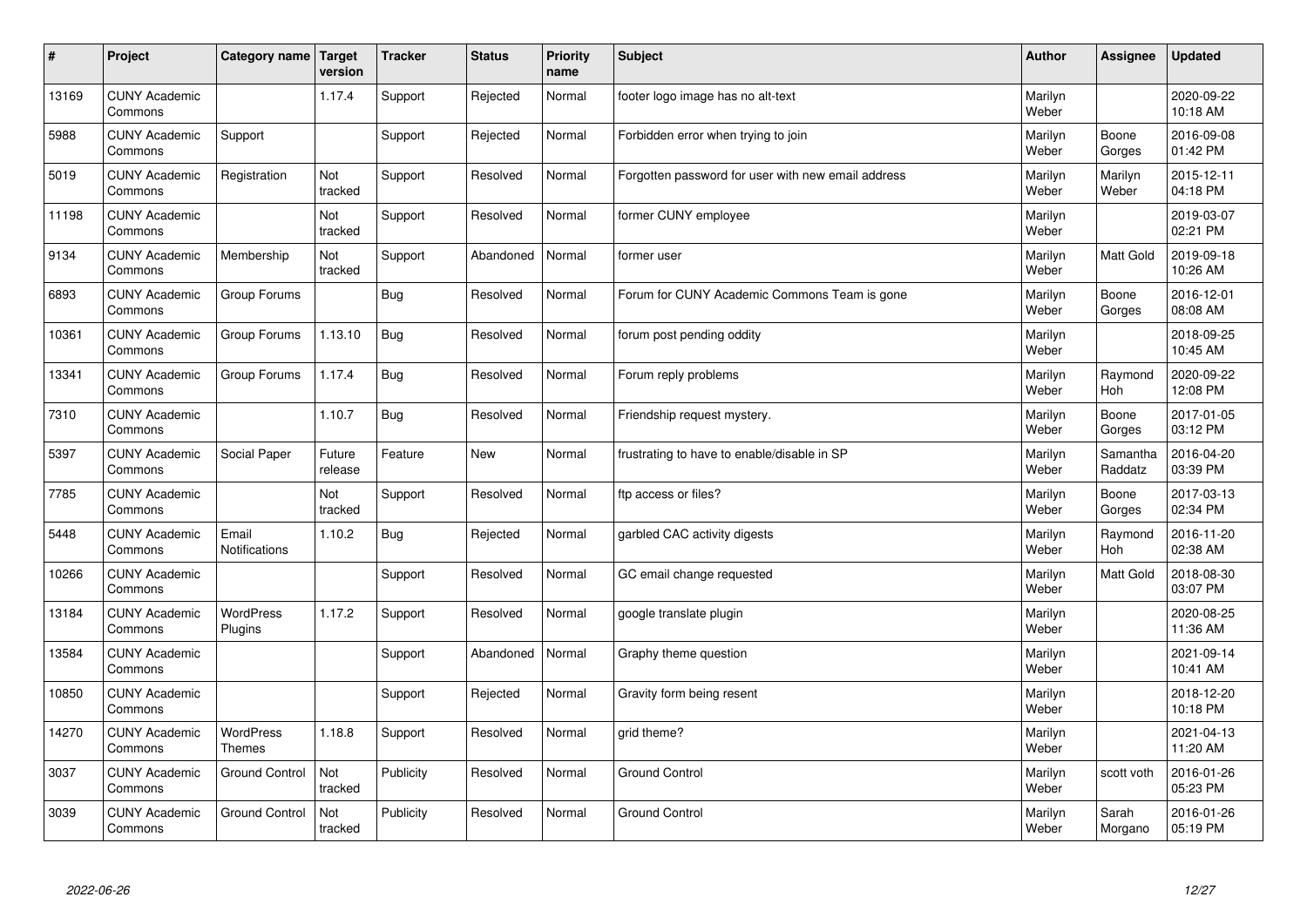| #     | Project                         | Category name               | Target<br>version | <b>Tracker</b> | <b>Status</b> | <b>Priority</b><br>name | <b>Subject</b>                                                                                        | <b>Author</b>    | Assignee          | <b>Updated</b>         |
|-------|---------------------------------|-----------------------------|-------------------|----------------|---------------|-------------------------|-------------------------------------------------------------------------------------------------------|------------------|-------------------|------------------------|
| 3040  | <b>CUNY Academic</b><br>Commons | <b>Ground Control</b>       | Not<br>tracked    | Publicity      | Resolved      | Normal                  | <b>Ground Control</b>                                                                                 | Marilyn<br>Weber | Micki<br>Kaufman  | 2016-01-26<br>05:16 PM |
| 3038  | <b>CUNY Academic</b><br>Commons | <b>Ground Control</b>       | Not<br>tracked    | Publicity      | Resolved      | Normal                  | <b>Ground Control</b>                                                                                 | Marilyn<br>Weber | Matt Gold         | 2016-01-26<br>05:10 PM |
| 3041  | <b>CUNY Academic</b><br>Commons | <b>Ground Control</b>       | Not<br>tracked    | Publicity      | Resolved      | Normal                  | <b>Ground Control</b>                                                                                 | Marilyn<br>Weber | Chris Stein       | 2016-01-26<br>04:52 PM |
| 3036  | <b>CUNY Academic</b><br>Commons | <b>Ground Control</b>       | Not<br>tracked    | Publicity      | Deferred      | Normal                  | <b>Ground Control</b>                                                                                 | Marilyn<br>Weber | Dominic<br>Giglio | 2015-03-21<br>09:10 PM |
| 3035  | <b>CUNY Academic</b><br>Commons | <b>Ground Control</b>       | Not<br>tracked    | Publicity      | Deferred      | Normal                  | <b>Ground Control article</b>                                                                         | Marilyn<br>Weber | Marilyn<br>Weber  | 2015-03-21<br>08:54 PM |
| 11567 | <b>CUNY Academic</b><br>Commons | <b>Group Files</b>          | 1.15.4            | Bug            | Resolved      | Normal                  | Group files pagination doesn't work properly in folders                                               | Marilyn<br>Weber | Boone<br>Gorges   | 2019-06-25<br>04:22 PM |
| 6313  | <b>CUNY Academic</b><br>Commons | Groups (misc)               |                   | <b>Bug</b>     | Duplicate     | Normal                  | group member no longer in group, can't rejoin.                                                        | Marilyn<br>Weber |                   | 2016-10-14<br>09:27 PM |
| 12487 | <b>CUNY Academic</b><br>Commons | Group Forums                | 1.16.7            | <b>Bug</b>     | Resolved      | Normal                  | group posting problems?                                                                               | Marilyn<br>Weber | Raymond<br>Hoh    | 2020-03-10<br>11:40 AM |
| 2777  | <b>CUNY Academic</b><br>Commons | <b>WordPress</b><br>(misc)  | Not<br>tracked    | <b>Bug</b>     | Resolved      | Normal                  | Hero slide access                                                                                     | Marilyn<br>Weber | Boone<br>Gorges   | 2013-09-07<br>12:26 PM |
| 11233 | <b>CUNY Academic</b><br>Commons |                             | 1.14.9            | Support        | Resolved      | Normal                  | Hotjar?                                                                                               | Marilyn<br>Weber |                   | 2019-03-26<br>12:10 PM |
| 6851  | <b>CUNY Academic</b><br>Commons | Redmine                     | Not<br>tracked    | Support        | Resolved      | Normal                  | How do I help users join Redmine?                                                                     | Marilyn<br>Weber | Matt Gold         | 2016-11-28<br>10:16 AM |
| 11964 | <b>CUNY Academic</b><br>Commons | Layout                      | 1.15.12           | <b>Bug</b>     | Resolved      | Normal                  | https://commons.gc.cuny.edu/create/ not displaying correctly in Edge                                  | Marilyn<br>Weber | Raymond<br>Hoh    | 2019-10-22<br>11:54 AM |
| 11650 | <b>CUNY Academic</b><br>Commons |                             | Not<br>tracked    | Support        | Resolved      | Normal                  | https://commons.gc.cuny.edu/groups/introduction-to-literary-studies-eng<br>ish-252-at-hunter-college/ | Marilyn<br>Weber |                   | 2019-07-18<br>02:28 PM |
| 11922 | <b>CUNY Academic</b><br>Commons | Membership                  | Not<br>tracked    | Support        | Resolved      | Normal                  | https://commons.gc.cuny.edu/members/cunyhealthequity/                                                 | Marilyn<br>Weber |                   | 2019-10-02<br>04:05 PM |
| 11896 | <b>CUNY Academic</b><br>Commons |                             | Not<br>tracked    | Support        | Resolved      | Normal                  | https://thenurseswritingproject.commons.gc.cuny.edu                                                   | Marilyn<br>Weber |                   | 2019-09-24<br>08:09 AM |
| 9604  | <b>CUNY Academic</b><br>Commons |                             | Not<br>tracked    | Support        | Resolved      | Normal                  | l (Marilyn) can only log into cdev as teststudent                                                     | Marilyn<br>Weber |                   | 2018-04-21<br>10:20 AM |
| 13012 | <b>CUNY Academic</b><br>Commons | WordPress<br>(misc)         |                   | Support        | Rejected      | Normal                  | icon image associated with the teaching template's Creative Commons<br>License                        | Marilyn<br>Weber | Raymond<br>Hoh    | 2020-08-25<br>10:56 AM |
| 8529  | <b>CUNY Academic</b><br>Commons |                             | Not<br>tracked    | Support        | Resolved      | Normal                  | Iframe regiest?                                                                                       | Marilyn<br>Weber |                   | 2017-08-16<br>04:40 PM |
| 7668  | <b>CUNY Academic</b><br>Commons | <b>WordPress</b><br>Plugins |                   | Support        | Rejected      | Normal                  | Iframes question                                                                                      | Marilyn<br>Weber |                   | 2017-04-11<br>09:29 PM |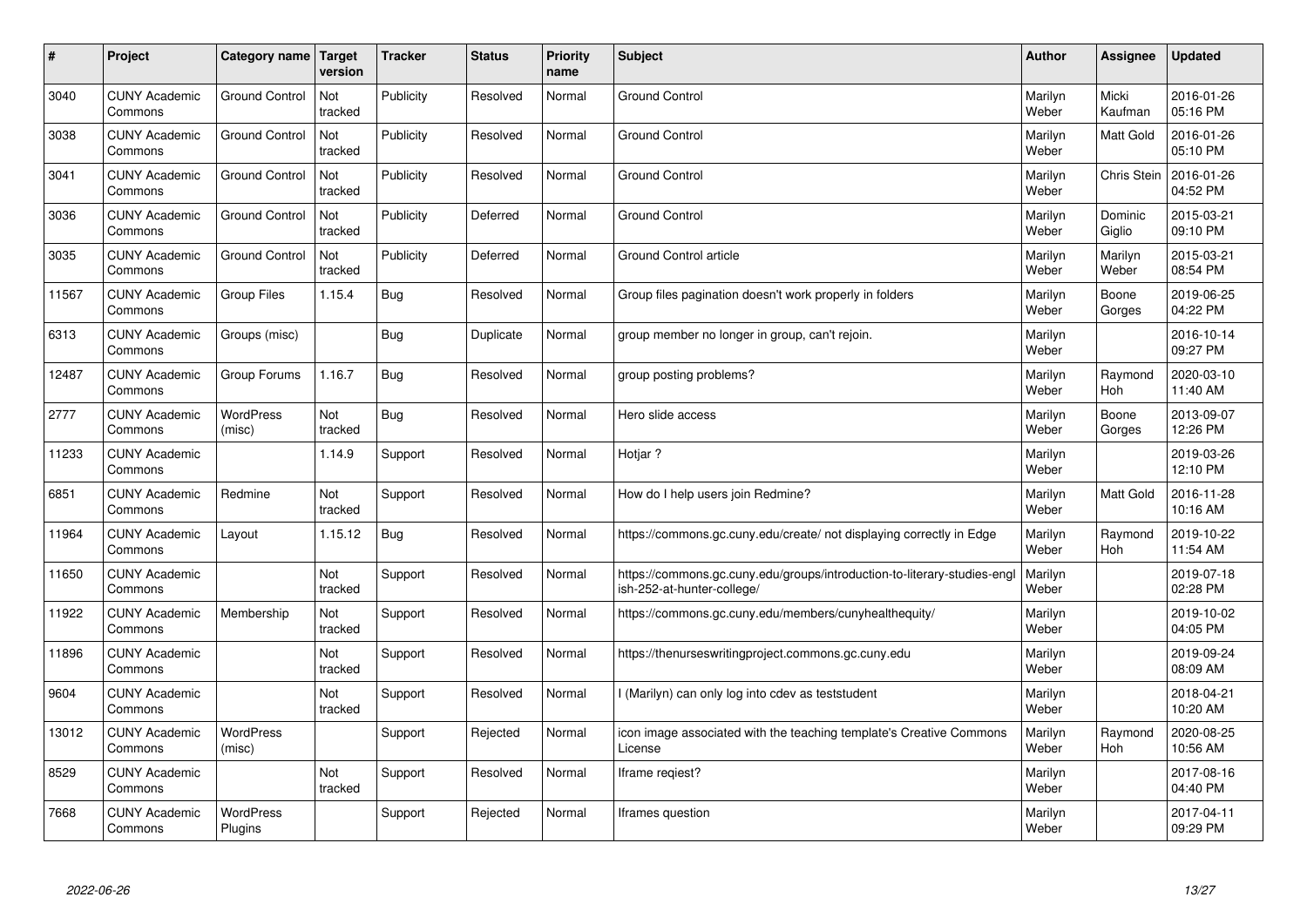| #     | Project                         | Category name   Target            | version        | <b>Tracker</b> | <b>Status</b>                       | <b>Priority</b><br>name | <b>Subject</b>                                                              | <b>Author</b>    | Assignee        | <b>Updated</b>         |
|-------|---------------------------------|-----------------------------------|----------------|----------------|-------------------------------------|-------------------------|-----------------------------------------------------------------------------|------------------|-----------------|------------------------|
| 14625 | <b>CUNY Academic</b><br>Commons |                                   | Not<br>tracked | Support        | Rejected                            | Normal                  | image won't appear in slideshow.                                            | Marilyn<br>Weber |                 | 2021-07-27<br>10:33 AM |
| 16291 | <b>CUNY Academic</b><br>Commons | Site cloning                      | 2.0.2          | Support        | Staged for<br>Production<br>Release | Normal                  | Images coming up blank in Media Library                                     | Marilyn<br>Weber | Raymond<br>Hoh  | 2022-06-23<br>08:28 PM |
| 11912 | <b>CUNY Academic</b><br>Commons |                                   |                | Support        | Resolved                            | Normal                  | influence search results?                                                   | Marilyn<br>Weber |                 | 2020-02-11<br>10:51 AM |
| 5059  | <b>CUNY Academic</b><br>Commons |                                   | Not<br>tracked | <b>Bug</b>     | Resolved                            | Normal                  | Instagram embed?                                                            | Marilyn<br>Weber |                 | 2016-01-26<br>12:05 AM |
| 7460  | <b>CUNY Academic</b><br>Commons | <b>WordPress</b><br><b>Themes</b> | 1.10.8         | Support        | Resolved                            | Normal                  | install Independent Publisher theme?                                        | Marilyn<br>Weber | Boone<br>Gorges | 2017-01-21<br>09:34 PM |
| 6860  | <b>CUNY Academic</b><br>Commons | User<br>Onboarding                | 1.12           | <b>Bug</b>     | Resolved                            | Normal                  | Invitation to join a group is appearing as an invitiation to join the site! | Marilyn<br>Weber | Boone<br>Gorges | 2017-10-30<br>10:03 AM |
| 13596 | <b>CUNY Academic</b><br>Commons |                                   |                | Support        | Abandoned                           | Normal                  | invited as Author but show as Contributor                                   | Marilyn<br>Weber |                 | 2021-09-14<br>10:41 AM |
| 13826 | <b>CUNY Academic</b><br>Commons |                                   |                | Support        | Resolved                            | Normal                  | January 14th                                                                | Marilyn<br>Weber |                 | 2021-01-26<br>04:26 PM |
| 10537 | <b>CUNY Academic</b><br>Commons |                                   | Not<br>tracked | <b>Bug</b>     | Resolved                            | Normal                  | jpegs not showing                                                           | Marilyn<br>Weber |                 | 2018-10-23<br>10:51 AM |
| 15266 | <b>CUNY Academic</b><br>Commons |                                   |                | Support        | Resolved                            | Normal                  | Just an appreciation                                                        | Marilyn<br>Weber |                 | 2022-02-07<br>10:42 AM |
| 7349  | <b>CUNY Academic</b><br>Commons | Membership                        | Not<br>tracked | <b>Bug</b>     | Resolved                            | Normal                  | <b>LACUNY Institute website</b>                                             | Marilyn<br>Weber | Boone<br>Gorges | 2017-01-11<br>04:26 PM |
| 14242 | <b>CUNY Academic</b><br>Commons |                                   |                | Support        | Resolved                            | Normal                  | LAILAC site missing content                                                 | Marilyn<br>Weber |                 | 2021-03-27<br>08:40 AM |
| 13185 | <b>CUNY Academic</b><br>Commons | <b>WordPress</b><br><b>Themes</b> | 1.17.2         | Support        | Resolved                            | Normal                  | Less theme?                                                                 | Marilyn<br>Weber |                 | 2020-08-25<br>11:26 AM |
| 14304 | <b>CUNY Academic</b><br>Commons | Group Library                     | 1.18.8         | <b>Bug</b>     | Resolved                            | Normal                  | Library items change folders when adding subsequent items in new<br>folders | Marilyn<br>Weber | Boone<br>Gorges | 2021-04-13<br>11:21 AM |
| 13288 | <b>CUNY Academic</b><br>Commons |                                   |                | Support        | Abandoned                           | Normal                  | log in problems on iPhone 6                                                 | Marilyn<br>Weber |                 | 2020-10-27<br>10:26 AM |
| 14411 | <b>CUNY Academic</b><br>Commons | <b>WordPress</b><br><b>Themes</b> | 1.18.10        | <b>Bug</b>     | Resolved                            | Normal                  | logo problems                                                               | Marilyn<br>Weber |                 | 2021-05-03<br>04:37 PM |
| 14885 | <b>CUNY Academic</b><br>Commons | WordPress<br>Plugins              | 1.18.22        | <b>Bug</b>     | Resolved                            | Normal                  | Long Loading Times -- Wordpress Admin Site                                  | Marilyn<br>Weber | Raymond<br>Hoh  | 2021-10-26<br>12:28 PM |
| 15610 | <b>CUNY Academic</b><br>Commons | WordPress<br>Plugins              | Not<br>tracked | Support        | Rejected                            | Normal                  | Loops & Logic plugin                                                        | Marilyn<br>Weber | Raymond<br>Hoh  | 2022-03-19<br>11:16 AM |
| 10059 | <b>CUNY Academic</b><br>Commons | <b>WordPress</b><br><b>Themes</b> | Not<br>tracked | Support        | Resolved                            | Normal                  | Magazine Premium theme for new site                                         | Marilyn<br>Weber |                 | 2020-02-17<br>03:39 PM |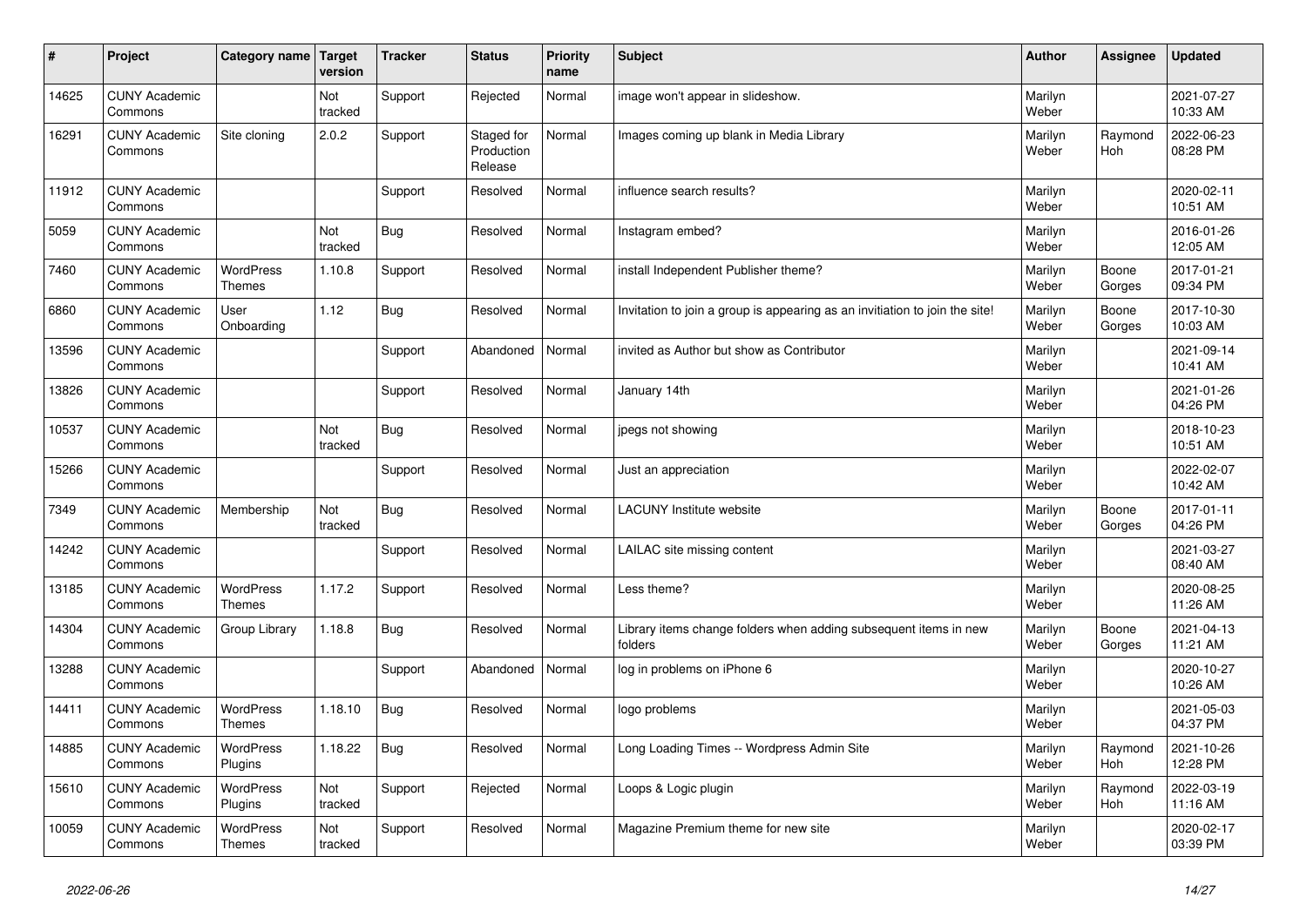| $\sharp$ | Project                         | Category name   Target     | version        | <b>Tracker</b> | <b>Status</b> | <b>Priority</b><br>name | <b>Subject</b>                             | <b>Author</b>    | Assignee        | <b>Updated</b>         |
|----------|---------------------------------|----------------------------|----------------|----------------|---------------|-------------------------|--------------------------------------------|------------------|-----------------|------------------------|
| 14973    | <b>CUNY Academic</b><br>Commons |                            |                | Support        | Resolved      | Normal                  | <b>Mail Poet</b>                           | Marilyn<br>Weber |                 | 2021-12-06<br>10:20 AM |
| 14972    | <b>CUNY Academic</b><br>Commons |                            |                | Support        | Rejected      | Normal                  | Mailchimp plugin                           | Marilyn<br>Weber |                 | 2021-11-17<br>02:13 PM |
| 13918    | <b>CUNY Academic</b><br>Commons |                            | Not<br>tracked | Support        | Rejected      | Normal                  | MailPoet Newsletters Premium plugin        | Marilyn<br>Weber |                 | 2021-02-09<br>11:01 AM |
| 5684     | <b>CUNY Academic</b><br>Commons | Group Files                | Not<br>tracked | Bug            | Resolved      | Normal                  | Making Group files appear as Blog entries  | Marilyn<br>Weber | Boone<br>Gorges | 2017-11-20<br>03:28 PM |
| 13699    | <b>CUNY Academic</b><br>Commons |                            | Not<br>tracked | Support        | Resolved      | Normal                  | Martin Segal Center site down              | Marilyn<br>Weber | Raymond<br>Hoh  | 2020-12-22<br>03:03 PM |
| 4013     | <b>CUNY Academic</b><br>Commons |                            |                | <b>Bug</b>     | Duplicate     | Normal                  | Math question?                             | Marilyn<br>Weber |                 | 2015-04-22<br>04:05 PM |
| 8873     | <b>CUNY Academic</b><br>Commons |                            | Not<br>tracked | Support        | Resolved      | Normal                  | maximum file upload size?                  | Marilyn<br>Weber |                 | 2017-10-30<br>11:23 AM |
| 12137    | <b>CUNY Academic</b><br>Commons | WordPress<br><b>Themes</b> | Not<br>tracked | Support        | Resolved      | Normal                  | media player problem                       | Marilyn<br>Weber |                 | 2019-12-12<br>08:52 PM |
| 8638     | <b>CUNY Academic</b><br>Commons | Group Blogs                | 1.11.11        | <b>Bug</b>     | Resolved      | Normal                  | members not syncing from group to site     | Marilyn<br>Weber |                 | 2017-09-01<br>03:50 PM |
| 5753     | <b>CUNY Academic</b><br>Commons | <b>WordPress</b><br>(misc) | Not<br>tracked | Support        | Resolved      | Normal                  | merging blogs and groups                   | Marilyn<br>Weber | Boone<br>Gorges | 2016-08-29<br>03:09 PM |
| 8259     | <b>CUNY Academic</b><br>Commons |                            | Not<br>tracked | Bug            | Resolved      | Normal                  | missing dashboard                          | Marilyn<br>Weber |                 | 2017-11-15<br>01:28 PM |
| 14734    | <b>CUNY Academic</b><br>Commons | WordPress<br><b>Themes</b> | 1.18.18        | Support        | Resolved      | Normal                  | missing section of Sujatha Fernandes' site | Marilyn<br>Weber | Raymond<br>Hoh  | 2021-09-06<br>04:15 PM |
| 7836     | <b>CUNY Academic</b><br>Commons | Social Paper               | Not<br>tracked | Support        | Resolved      | Normal                  | missing Social Paper                       | Marilyn<br>Weber |                 | 2017-11-15<br>01:31 PM |
| 11609    | <b>CUNY Academic</b><br>Commons |                            | 1.15.5         | Support        | Resolved      | Normal                  | Mixed Content flag                         | Marilyn<br>Weber |                 | 2019-06-27<br>06:54 PM |
| 9163     | <b>CUNY Academic</b><br>Commons | Layout                     | 1.12.8         | Support        | Resolved      | Normal                  | Mobile responsiveness issues               | Marilyn<br>Weber | Raymond<br>Hoh  | 2018-02-13<br>10:49 AM |
| 13827    | <b>CUNY Academic</b><br>Commons | Group Forums               | 1.18.3         | Bug            | Resolved      | Normal                  | more forum post problems                   | Marilyn<br>Weber | Raymond<br>Hoh  | 2021-01-22<br>08:19 PM |
| 8721     | <b>CUNY Academic</b><br>Commons | WordPress<br>Plugins       | 1.11.13        | Bug            | Resolved      | Normal                  | more problems with Events calendar         | Marilyn<br>Weber |                 | 2017-09-21<br>10:35 AM |
| 11907    | <b>CUNY Academic</b><br>Commons | Public Portfolio           | 1.15.13        | Support        | Resolved      | Normal                  | more publications problems (in profile)    | Marilyn<br>Weber |                 | 2019-11-04<br>11:16 AM |
| 13138    | <b>CUNY Academic</b><br>Commons | Group Library              | Not<br>tracked | Support        | Resolved      | Normal                  | moving Library contents for Steve Brier    | Marilyn<br>Weber |                 | 2020-08-03<br>04:00 PM |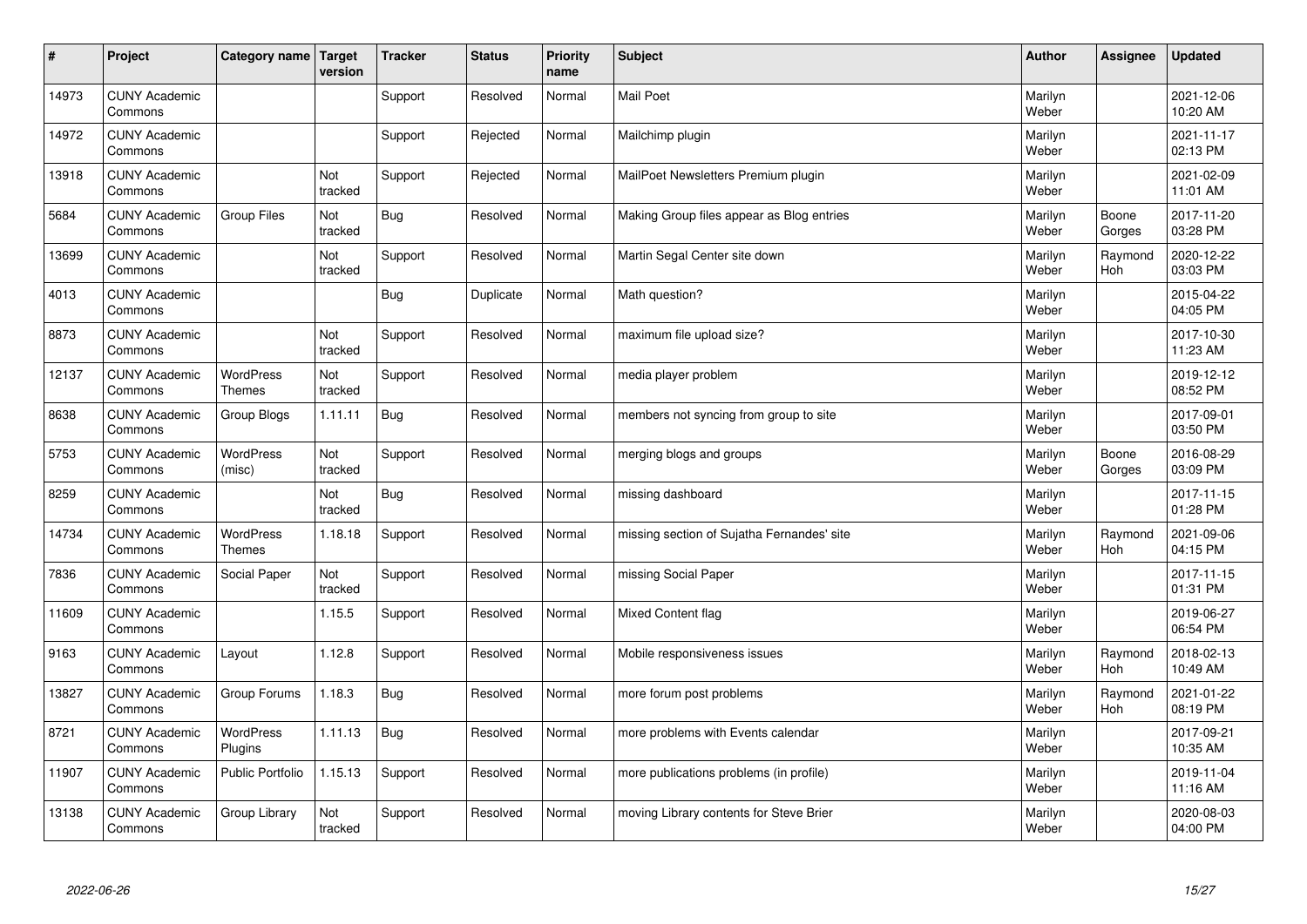| #     | Project                         | Category name              | Target<br>version | <b>Tracker</b> | <b>Status</b>        | <b>Priority</b><br>name | <b>Subject</b>                                                                          | <b>Author</b>    | Assignee        | Updated                |
|-------|---------------------------------|----------------------------|-------------------|----------------|----------------------|-------------------------|-----------------------------------------------------------------------------------------|------------------|-----------------|------------------------|
| 9223  | <b>CUNY Academic</b><br>Commons |                            | Not<br>tracked    | Support        | Resolved             | Normal                  | moving wordpress sites                                                                  | Marilyn<br>Weber |                 | 2018-02-18<br>08:44 PM |
| 7607  | <b>CUNY Academic</b><br>Commons | <b>WordPress</b><br>(misc) | Not<br>tracked    | Feature        | Resolved             | Normal                  | mp4 files                                                                               | Marilyn<br>Weber |                 | 2017-02-15<br>07:37 PM |
| 12176 | <b>CUNY Academic</b><br>Commons |                            | Not<br>tracked    | Support        | Resolved             | Normal                  | Mp4s?                                                                                   | Marilyn<br>Weber |                 | 2019-12-05<br>11:04 AM |
| 6338  | <b>CUNY Academic</b><br>Commons |                            |                   | <b>Bug</b>     | Rejected             | Normal                  | Multiple email notifications for each blog post                                         | Marilyn<br>Weber | Boone<br>Gorges | 2016-10-18<br>08:45 PM |
| 10239 | <b>CUNY Academic</b><br>Commons |                            | Not<br>tracked    | Support        | Resolved             | Normal                  | musicroombooking.commons.gc.cuny.edu                                                    | Marilyn<br>Weber |                 | 2018-08-29<br>03:06 PM |
| 12960 | <b>CUNY Academic</b><br>Commons |                            | 1.16.14           | Support        | Resolved             | Normal                  | mutiple plugin in requests                                                              | Marilyn<br>Weber | Boone<br>Gorges | 2020-06-23<br>10:53 AM |
| 5834  | <b>CUNY Academic</b><br>Commons |                            |                   | Bug            | Resolved             | Normal                  | My access to cdev                                                                       | Marilyn<br>Weber | Boone<br>Gorges | 2016-07-25<br>03:12 PM |
| 12156 | <b>CUNY Academic</b><br>Commons | Blogs<br>(BuddyPress)      | Not<br>tracked    | Support        | Resolved             | Normal                  | My Sites list (Commons Profile or Sites directory) doesn't match toolbar<br>dropdown    | Marilyn<br>Weber |                 | 2019-12-11<br>10:20 AM |
| 13783 | <b>CUNY Academic</b><br>Commons |                            | 1.18.2            | Support        | Resolved             | Normal                  | new CUNY OneSearch url                                                                  | Marilyn<br>Weber |                 | 2021-01-14<br>04:53 PM |
| 11031 | <b>CUNY Academic</b><br>Commons |                            | Not<br>tracked    | Support        | Resolved             | Normal                  | new group with seemingly old topics                                                     | Marilyn<br>Weber |                 | 2019-02-11<br>12:17 PM |
| 8661  | <b>CUNY Academic</b><br>Commons | Group Blogs                | Not<br>tracked    | <b>Bug</b>     | Resolved             | Normal                  | new group, old site, can't link?                                                        | Marilyn<br>Weber |                 | 2017-11-15<br>01:26 PM |
| 15169 | <b>CUNY Academic</b><br>Commons |                            | 2.0.2             | Support        | Reporter<br>Feedback | Normal                  | new Prelude website zipfiles for custom theme and other files.                          | Marilyn<br>Weber |                 | 2022-06-14<br>11:36 AM |
| 13134 | <b>CUNY Academic</b><br>Commons | Site cloning               | 1.17.1            | Support        | Resolved             | Normal                  | New site (a clone) point to old dashboard                                               | Marilyn<br>Weber |                 | 2020-08-12<br>03:22 PM |
| 6899  | <b>CUNY Academic</b><br>Commons | Account<br>settings        | Not<br>tracked    | Support        | Resolved             | Normal                  | New user has misspelled her own name                                                    | Marilyn<br>Weber | Boone<br>Gorges | 2016-12-01<br>05:10 PM |
| 4577  | <b>CUNY Academic</b><br>Commons | Registration               | Not<br>tracked    | <b>Bug</b>     | Resolved             | Normal                  | New users are not getting their email verification                                      | Marilyn<br>Weber | Boone<br>Gorges | 2016-01-26<br>03:30 PM |
| 10571 | <b>CUNY Academic</b><br>Commons |                            | Not<br>tracked    | Support        | Abandoned            | Normal                  | newsletter queue problem                                                                | Marilyn<br>Weber |                 | 2018-12-10<br>03:58 PM |
| 8131  | <b>CUNY Academic</b><br>Commons | WordPress<br>Plugins       | 1.11              | <b>Bug</b>     | Resolved             | Normal                  | Newsletters plug-in                                                                     | Marilyn<br>Weber | Boone<br>Gorges | 2017-05-11<br>09:42 PM |
| 5177  | <b>CUNY Academic</b><br>Commons | Toolbar                    | 1.9.6             | <b>Bug</b>     | Resolved             | Normal                  | No "My Papers" tab                                                                      | Marilyn<br>Weber | Raymond<br>Hoh  | 2016-01-29<br>08:37 AM |
| 15211 | <b>CUNY Academic</b><br>Commons | Blogs<br>(BuddyPress)      | 1.19.2            | Support        | Resolved             | Normal                  | No good error reporting for already-used domain name when creating a<br>site in Firefox | Marilyn<br>Weber | Boone<br>Gorges | 2022-01-25<br>11:33 AM |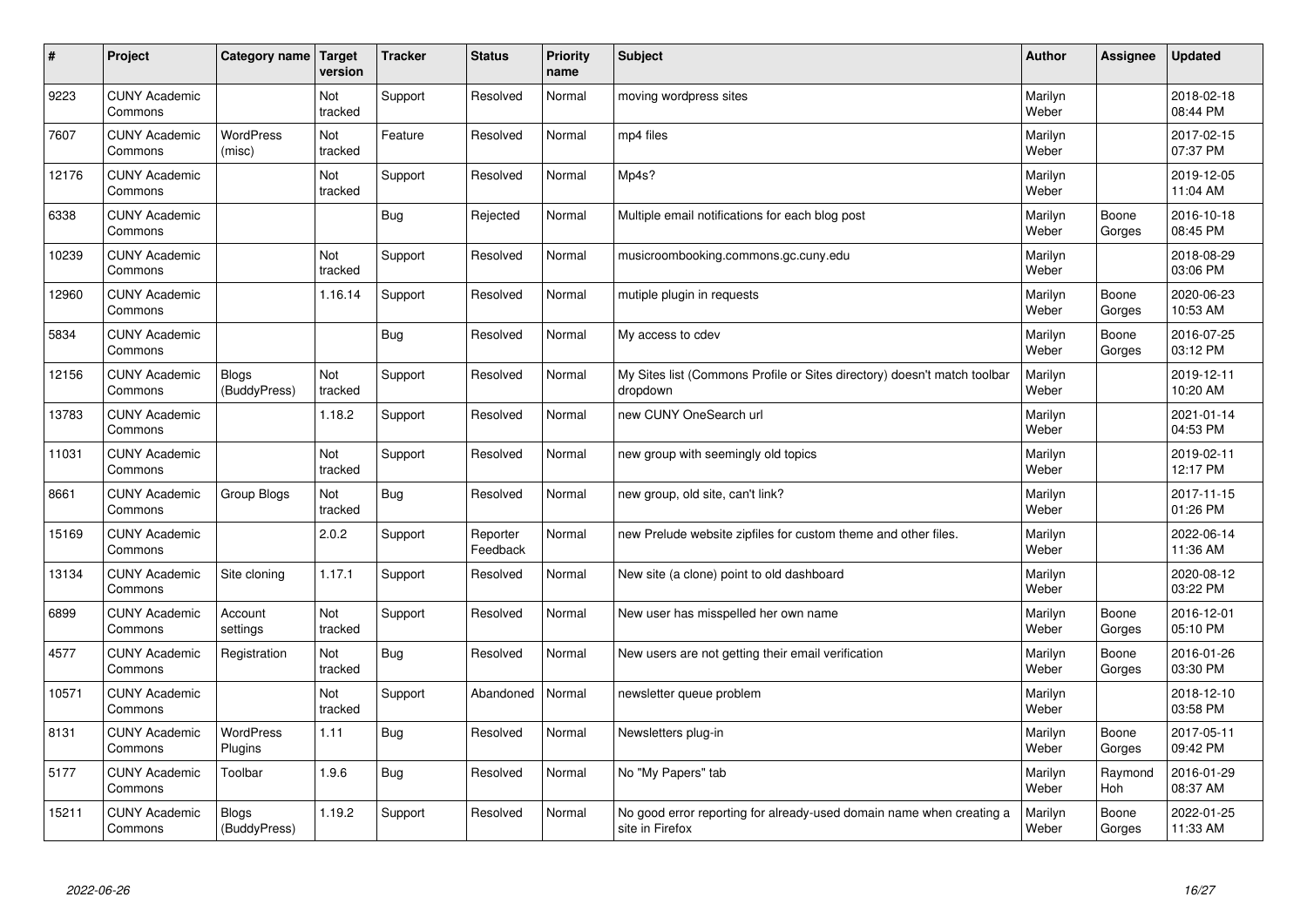| #     | Project                         | Category name   Target            | version        | <b>Tracker</b> | <b>Status</b>        | <b>Priority</b><br>name | <b>Subject</b>                                      | <b>Author</b>    | Assignee         | <b>Updated</b>         |
|-------|---------------------------------|-----------------------------------|----------------|----------------|----------------------|-------------------------|-----------------------------------------------------|------------------|------------------|------------------------|
| 6818  | <b>CUNY Academic</b><br>Commons | Email<br><b>Notifications</b>     | 1.10.3         | Support        | Resolved             | Normal                  | No more email notifications?                        | Marilyn<br>Weber |                  | 2016-11-22<br>02:51 PM |
| 11088 | <b>CUNY Academic</b><br>Commons | Group Blogs                       | Not<br>tracked | Bug            | Resolved             | Normal                  | no notification for comments                        | Marilyn<br>Weber |                  | 2019-02-15<br>03:30 PM |
| 6575  | <b>CUNY Academic</b><br>Commons | Groups (misc)                     |                | Bug            | Rejected             | Normal                  | No papers link for the group "social paper"         | Marilyn<br>Weber |                  | 2016-11-02<br>10:39 PM |
| 15045 | <b>CUNY Academic</b><br>Commons |                                   |                | Support        | <b>New</b>           | Normal                  | no result for KCeL in the search box on the commons | Marilyn<br>Weber |                  | 2021-12-10<br>11:29 AM |
| 7613  | <b>CUNY Academic</b><br>Commons | Registration                      | Not<br>tracked | Support        | Resolved             | Normal                  | non-matriculated students                           | Marilyn<br>Weber | Boone<br>Gorges  | 2017-11-15<br>11:03 AM |
| 15654 | <b>CUNY Academic</b><br>Commons | WordPress<br>Plugins              | 1.19.6         | Support        | Resolved             | Normal                  | Numerous Copies of Events showing up                | Marilyn<br>Weber | Boone<br>Gorges  | 2022-03-22<br>11:30 AM |
| 13441 | <b>CUNY Academic</b><br>Commons |                                   | 1.17.5         | Support        | Resolved             | Normal                  | ongoing user problems with daily digests            | Marilyn<br>Weber |                  | 2020-10-13<br>10:02 AM |
| 3592  | <b>CUNY Academic</b><br>Commons | <b>WordPress</b><br>(Permissions) | Not<br>tracked | Publicity      | Resolved             | Normal                  | Oops - Announcing 1.6!                              | Marilyn<br>Weber | Boone<br>Gorges  | 2014-10-22<br>03:03 PM |
| 14012 | <b>CUNY Academic</b><br>Commons | <b>WordPress</b><br>Plugins       | 1.18.5         | Support        | Resolved             | Normal                  | Open External Links in a New Window plugin?         | Marilyn<br>Weber | Boone<br>Gorges  | 2021-03-02<br>02:07 PM |
| 11002 | <b>CUNY Academic</b><br>Commons |                                   | Not<br>tracked | Support        | Resolved             | Normal                  | open link in a new tab not working                  | Marilyn<br>Weber |                  | 2019-06-03<br>07:57 PM |
| 12427 | <b>CUNY Academic</b><br>Commons |                                   | Not<br>tracked | Support        | Resolved             | Normal                  | organizing PDF on a site?                           | Marilyn<br>Weber | scott voth       | 2020-03-10<br>11:11 AM |
| 7619  | <b>CUNY Academic</b><br>Commons | Membership                        | Not<br>tracked | Support        | Resolved             | Normal                  | outside users for a site that isn't a class?        | Marilyn<br>Weber | Matt Gold        | 2017-11-15<br>06:18 PM |
| 11908 | <b>CUNY Academic</b><br>Commons | Spam/Spam<br>Prevention           | 1.17.7         | Support        | Resolved             | Normal                  | overeager spam filter                               | Marilyn<br>Weber | Raymond<br>Hoh   | 2020-11-05<br>04:36 PM |
| 14074 | <b>CUNY Academic</b><br>Commons | WordPress<br>(misc)               | Not<br>tracked | Support        | Reporter<br>Feedback | Normal                  | page password protection problem                    | Marilyn<br>Weber |                  | 2021-03-02<br>11:03 AM |
| 9330  | <b>CUNY Academic</b><br>Commons | <b>WordPress</b><br>Plugins       | 1.12.10        | <b>Bug</b>     | Resolved             | Normal                  | part 2 of problems with the Leaflet plug -in        | Marilyn<br>Weber |                  | 2018-03-04<br>05:58 PM |
| 6815  | <b>CUNY Academic</b><br>Commons | Password<br>Reset                 | Not<br>tracked | Support        | Resolved             | Normal                  | password reset requested                            | Marilyn<br>Weber | <b>Matt Gold</b> | 2016-11-22<br>10:30 AM |
| 14448 | <b>CUNY Academic</b><br>Commons | Password<br>Reset                 | Not<br>tracked | Bug            | Rejected             | Normal                  | password reset weirdness                            | Marilyn<br>Weber | Raymond<br>Hoh   | 2021-05-12<br>01:34 PM |
| 13768 | <b>CUNY Academic</b><br>Commons | Domain<br>Mapping                 | Not<br>tracked | <b>Bug</b>     | Resolved             | Normal                  | patricksweeney.commons.gc.cuny.edu down             | Marilyn<br>Weber | Raymond<br>Hoh   | 2021-01-12<br>10:47 AM |
| 8607  | <b>CUNY Academic</b><br>Commons |                                   | Not<br>tracked | Support        | <b>New</b>           | Normal                  | Paypal?                                             | Marilyn<br>Weber | <b>Matt Gold</b> | 2018-05-15<br>01:37 PM |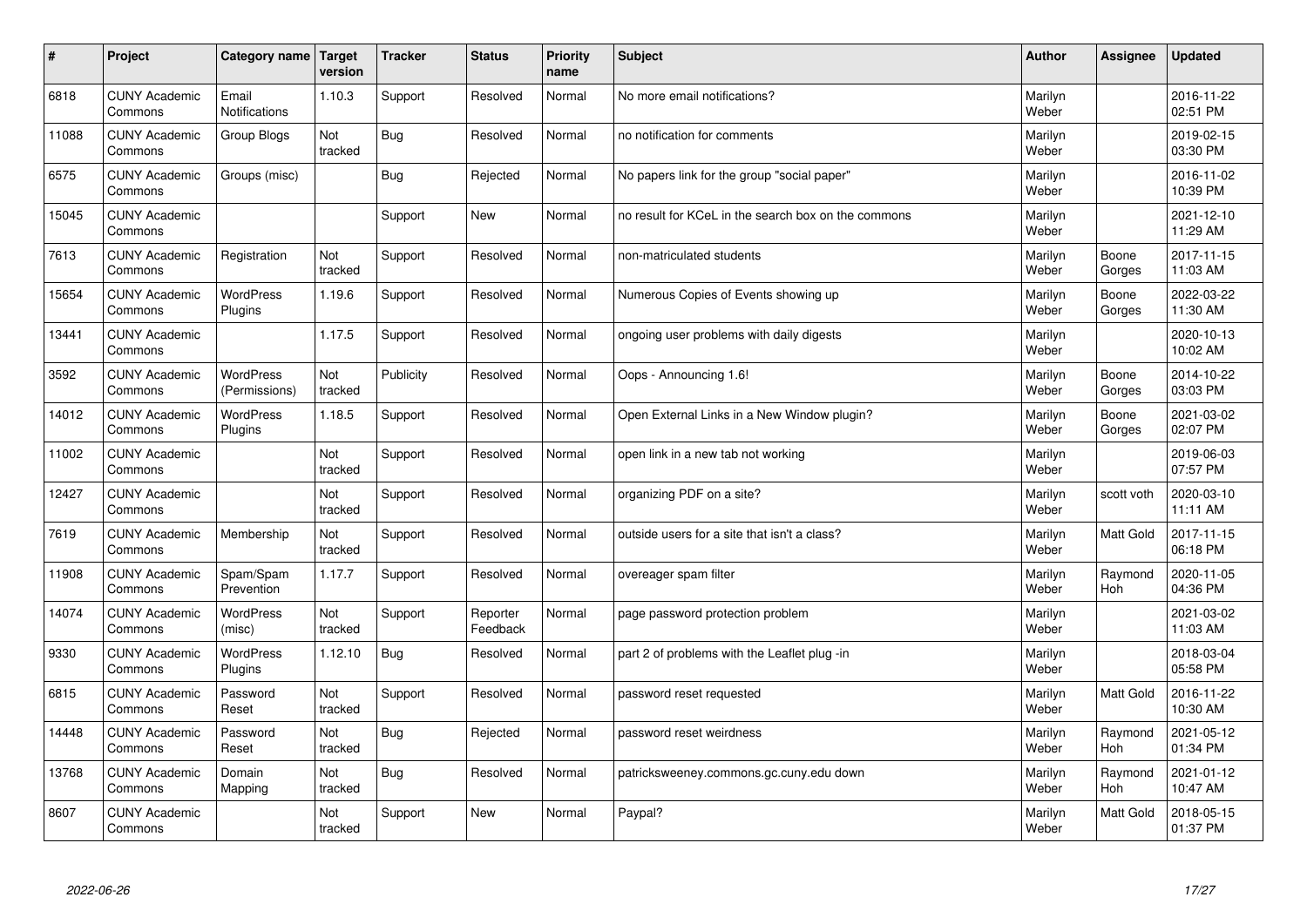| $\sharp$ | Project                         | Category name   Target            | version        | <b>Tracker</b> | <b>Status</b>        | <b>Priority</b><br>name | <b>Subject</b>                                             | <b>Author</b>    | Assignee          | <b>Updated</b>         |
|----------|---------------------------------|-----------------------------------|----------------|----------------|----------------------|-------------------------|------------------------------------------------------------|------------------|-------------------|------------------------|
| 10986    | <b>CUNY Academic</b><br>Commons |                                   | Not<br>tracked | Support        | Resolved             | Normal                  | PDF embedder provoking error                               | Marilyn<br>Weber |                   | 2019-03-29<br>04:28 PM |
| 14016    | <b>CUNY Academic</b><br>Commons |                                   |                | Support        | Rejected             | Normal                  | PDFs not downloading                                       | Marilyn<br>Weber |                   | 2021-02-22<br>11:00 AM |
| 12302    | <b>CUNY Academic</b><br>Commons | <b>WordPress</b><br><b>Themes</b> | 1.16.4         | Support        | Resolved             | Normal                  | Pictorio theme request                                     | Marilyn<br>Weber | Raymond<br>Hoh    | 2020-01-28<br>11:44 AM |
| 11210    | <b>CUNY Academic</b><br>Commons | Membership                        | Not<br>tracked | Support        | Resolved             | Normal                  | Please change the email                                    | Marilyn<br>Weber |                   | 2019-03-11<br>04:16 PM |
| 8429     | <b>CUNY Academic</b><br>Commons | Membership                        | Not<br>tracked | Support        | Resolved             | Normal                  | Please make me an admin of https://arc.commons.gc.cuny.edu | Marilyn<br>Weber | Boone<br>Gorges   | 2017-07-24<br>03:33 PM |
| 11977    | <b>CUNY Academic</b><br>Commons |                                   | Not<br>tracked | Support        | Resolved             | Normal                  | please remove me from many sites                           | Marilyn<br>Weber |                   | 2019-11-21<br>01:05 PM |
| 9965     | <b>CUNY Academic</b><br>Commons | <b>WordPress</b><br>Plugins       | 1.13.4         | Support        | Resolved             | Normal                  | plug-in request for OneTone Companion                      | Marilyn<br>Weber | Raymond<br>Hoh    | 2018-06-26<br>12:00 PM |
| 5522     | <b>CUNY Academic</b><br>Commons | WordPress<br>Plugins              | 1.9.15         | Feature        | Resolved             | Normal                  | plugin request                                             | Marilyn<br>Weber | Boone<br>Gorges   | 2016-05-09<br>10:36 AM |
| 5657     | <b>CUNY Academic</b><br>Commons | WordPress<br>Plugins              | 1.9.18         | Feature        | Resolved             | Normal                  | Plugin Request - Instagram Feed WD                         | Marilyn<br>Weber | Boone<br>Gorges   | 2016-06-08<br>12:36 PM |
| 9026     | <b>CUNY Academic</b><br>Commons | WordPress<br>Plugins              | 1.12.6         | Support        | Resolved             | Normal                  | plugin request from Carlos Guevara                         | Marilyn<br>Weber |                   | 2018-01-03<br>09:33 AM |
| 8908     | <b>CUNY Academic</b><br>Commons | <b>WordPress</b><br>Plugins       | 1.12.2         | Support        | Resolved             | Normal                  | Plugin request from Steve Brier                            | Marilyn<br>Weber |                   | 2017-11-27<br>11:39 AM |
| 5345     | <b>CUNY Academic</b><br>Commons | Social Paper                      | 1.9.17         | Feature        | Rejected             | Normal                  | Plus symbol problem in SP                                  | Marilyn<br>Weber | Christian<br>Wach | 2016-05-27<br>04:26 AM |
| 5346     | <b>CUNY Academic</b><br>Commons | Toolbar                           | 1.9.11         | Bug            | Resolved             | Normal                  | possible dynamic HTML code bug?                            | Marilyn<br>Weber | Boone<br>Gorges   | 2016-03-22<br>10:53 AM |
| 9587     | <b>CUNY Academic</b><br>Commons |                                   |                | Support        | Rejected             | Normal                  | possible request for the "PDF Poster" plugin               | Marilyn<br>Weber |                   | 2018-04-24<br>10:52 AM |
| 8195     | <b>CUNY Academic</b><br>Commons |                                   |                | Support        | Rejected             | Normal                  | possible to make the Profile pic semi-hidden?              | Marilyn<br>Weber |                   | 2017-05-24<br>11:00 PM |
| 13016    | <b>CUNY Academic</b><br>Commons | Shortcodes and<br>embeds          | 1.16.15        | Support        | Resolved             | Normal                  | possible to run code examples, like in Jupyter Notebooks?  | Marilyn<br>Weber |                   | 2020-07-16<br>11:52 AM |
| 12205    | <b>CUNY Academic</b><br>Commons |                                   |                | Support        | Rejected             | Normal                  | possible update to the 2019 theme?                         | Marilyn<br>Weber |                   | 2020-01-14<br>12:08 PM |
| 11771    | <b>CUNY Academic</b><br>Commons |                                   | Not<br>tracked | Support        | Reporter<br>Feedback | Normal                  | post displays in sections                                  | Marilyn<br>Weber |                   | 2019-08-20<br>10:34 AM |
| 14148    | <b>CUNY Academic</b><br>Commons |                                   |                | Support        | Abandoned            | Normal                  | post notification problem                                  | Marilyn<br>Weber |                   | 2021-09-14<br>10:43 AM |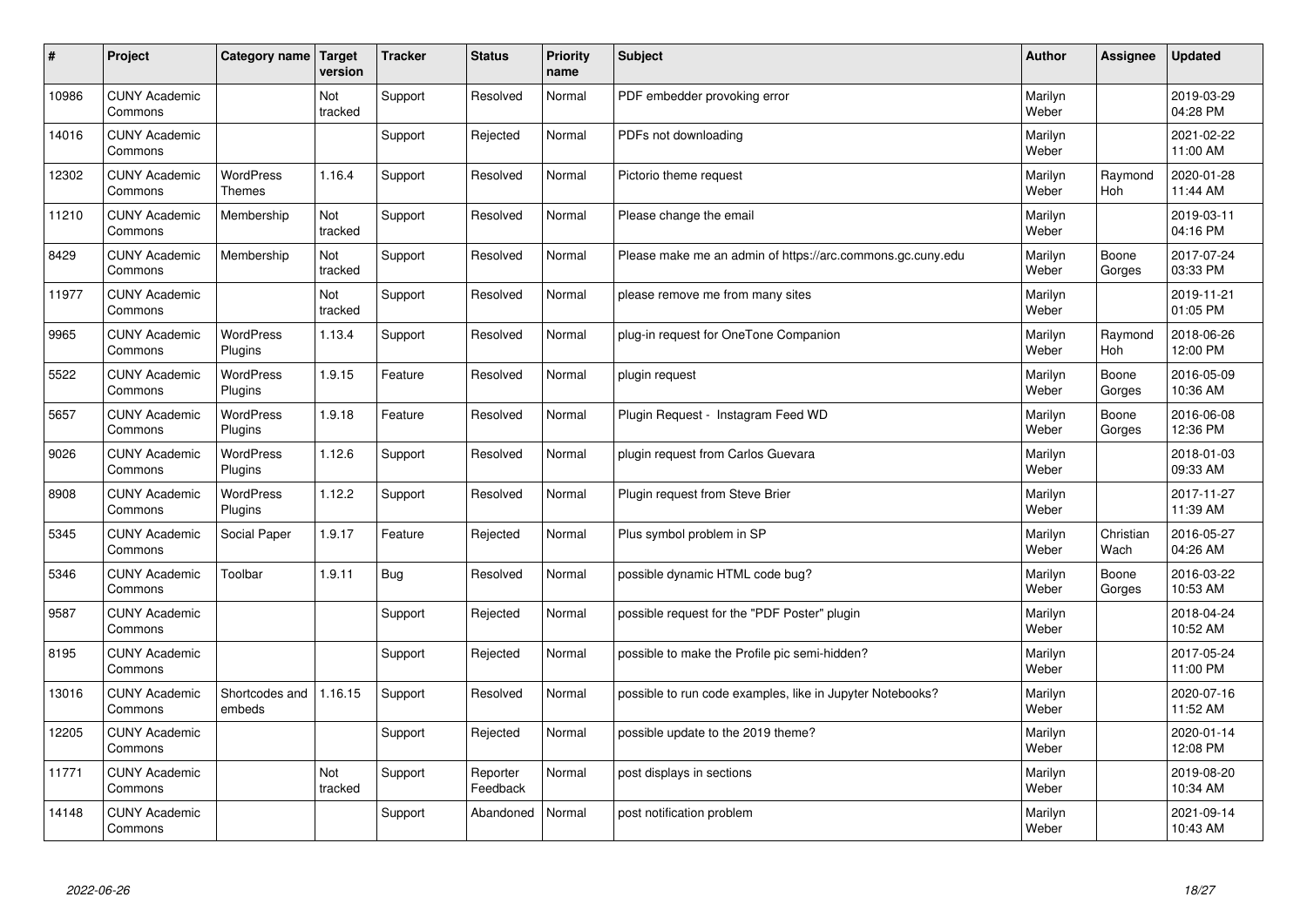| $\sharp$ | Project                         | Category name               | Target<br>version | <b>Tracker</b> | <b>Status</b>        | <b>Priority</b><br>name | <b>Subject</b>                                                | <b>Author</b>    | Assignee              | Updated                |
|----------|---------------------------------|-----------------------------|-------------------|----------------|----------------------|-------------------------|---------------------------------------------------------------|------------------|-----------------------|------------------------|
| 9500     | <b>CUNY Academic</b><br>Commons | <b>WordPress</b><br>Plugins | 1.12.12           | Support        | Resolved             | Normal                  | PowerPoint in the media library?                              | Marilyn<br>Weber | Raymond<br><b>Hoh</b> | 2018-04-12<br>02:28 PM |
| 14378    | <b>CUNY Academic</b><br>Commons |                             | Not<br>tracked    | Support        | Resolved             | Normal                  | <b>PPTX</b> files unfetchable                                 | Marilyn<br>Weber |                       | 2021-05-11<br>11:25 AM |
| 14900    | <b>CUNY Academic</b><br>Commons |                             | Not<br>tracked    | Support        | Reporter<br>Feedback | Normal                  | previous theme?                                               | Marilyn<br>Weber |                       | 2021-10-25<br>10:31 AM |
| 13286    | <b>CUNY Academic</b><br>Commons |                             | Not<br>tracked    | Support        | <b>New</b>           | Normal                  | problem connecting with WordPress app                         | Marilyn<br>Weber | Raymond<br>Hoh        | 2020-09-08<br>11:16 AM |
| 5184     | <b>CUNY Academic</b><br>Commons | Social Paper                |                   | Bug            | Rejected             | Normal                  | Problem linking SP to a group                                 | Marilyn<br>Weber | Boone<br>Gorges       | 2016-02-21<br>12:27 PM |
| 13378    | <b>CUNY Academic</b><br>Commons |                             | 1.17.5            | Bug            | Resolved             | Normal                  | problem on one of my sites                                    | Marilyn<br>Weber |                       | 2020-09-24<br>05:27 PM |
| 9154     | <b>CUNY Academic</b><br>Commons | Events                      | 1.12.8            | Bug            | Resolved             | Normal                  | problem with group calendar                                   | Marilyn<br>Weber | Raymond<br><b>Hoh</b> | 2018-02-13<br>10:49 AM |
| 13091    | <b>CUNY Academic</b><br>Commons |                             | 1.17.0            | Support        | Resolved             | Normal                  | problem with latex (math equations)                           | Marilyn<br>Weber |                       | 2020-07-28<br>11:09 AM |
| 11866    | <b>CUNY Academic</b><br>Commons | WordPress<br><b>Themes</b>  | 1.15.10           | Support        | Resolved             | Normal                  | problem with project widget and the 'skills' to generate tags | Marilyn<br>Weber | Raymond<br>Hoh        | 2019-09-19<br>03:20 PM |
| 9725     | <b>CUNY Academic</b><br>Commons |                             | Not<br>tracked    | Support        | Resolved             | Normal                  | problems with deleting a site                                 | Marilyn<br>Weber |                       | 2018-05-07<br>10:24 PM |
| 11205    | <b>CUNY Academic</b><br>Commons | <b>WordPress</b><br>Plugins | Not<br>tracked    | Support        | Resolved             | Normal                  | problems with Google calendar                                 | Marilyn<br>Weber | Raymond<br>Hoh        | 2019-03-11<br>02:17 PM |
| 9518     | <b>CUNY Academic</b><br>Commons |                             | Not<br>tracked    | Support        | Rejected             | Normal                  | problems with site on Internet Explorer                       | Marilyn<br>Weber | Raymond<br>Hoh        | 2019-03-11<br>11:18 PM |
| 10606    | <b>CUNY Academic</b><br>Commons | cdev.gc.cuny.ed<br>u.       | Not<br>tracked    | Support        | Resolved             | Normal                  | problems with testing environment                             | Marilyn<br>Weber |                       | 2018-11-02<br>10:27 AM |
| 9192     | <b>CUNY Academic</b><br>Commons | WordPress<br>Plugins        | 1.12.8            | <b>Bug</b>     | Resolved             | Normal                  | problems with the Leaflet plug -in                            | Marilyn<br>Weber | Boone<br>Gorges       | 2018-02-13<br>11:07 AM |
| 5667     | <b>CUNY Academic</b><br>Commons | <b>Public Portfolio</b>     | 1.9.18            | Bug            | Resolved             | Normal                  | publication section on my public portfolio won't update       | Marilyn<br>Weber | Boone<br>Gorges       | 2016-06-12<br>10:19 AM |
| 9885     | <b>CUNY Academic</b><br>Commons |                             |                   | Support        | Rejected             | Normal                  | Publications field problem                                    | Marilyn<br>Weber |                       | 2018-06-06<br>01:18 PM |
| 5969     | <b>CUNY Academic</b><br>Commons | Registration                | 1.9.27            | Bug            | Resolved             | Normal                  | Queens students unable to join                                | Marilyn<br>Weber | Boone<br>Gorges       | 2016-09-04<br>09:41 PM |
| 8882     | <b>CUNY Academic</b><br>Commons |                             | Not<br>tracked    | Support        | Resolved             | Normal                  | question about search engines                                 | Marilyn<br>Weber |                       | 2017-11-01<br>03:26 PM |
| 4496     | <b>CUNY Academic</b><br>Commons | cuny.is                     | 1.8.9             | <b>Bug</b>     | Resolved             | Normal                  | Quick links broken?                                           | Marilyn<br>Weber | Boone<br>Gorges       | 2015-08-28<br>10:39 AM |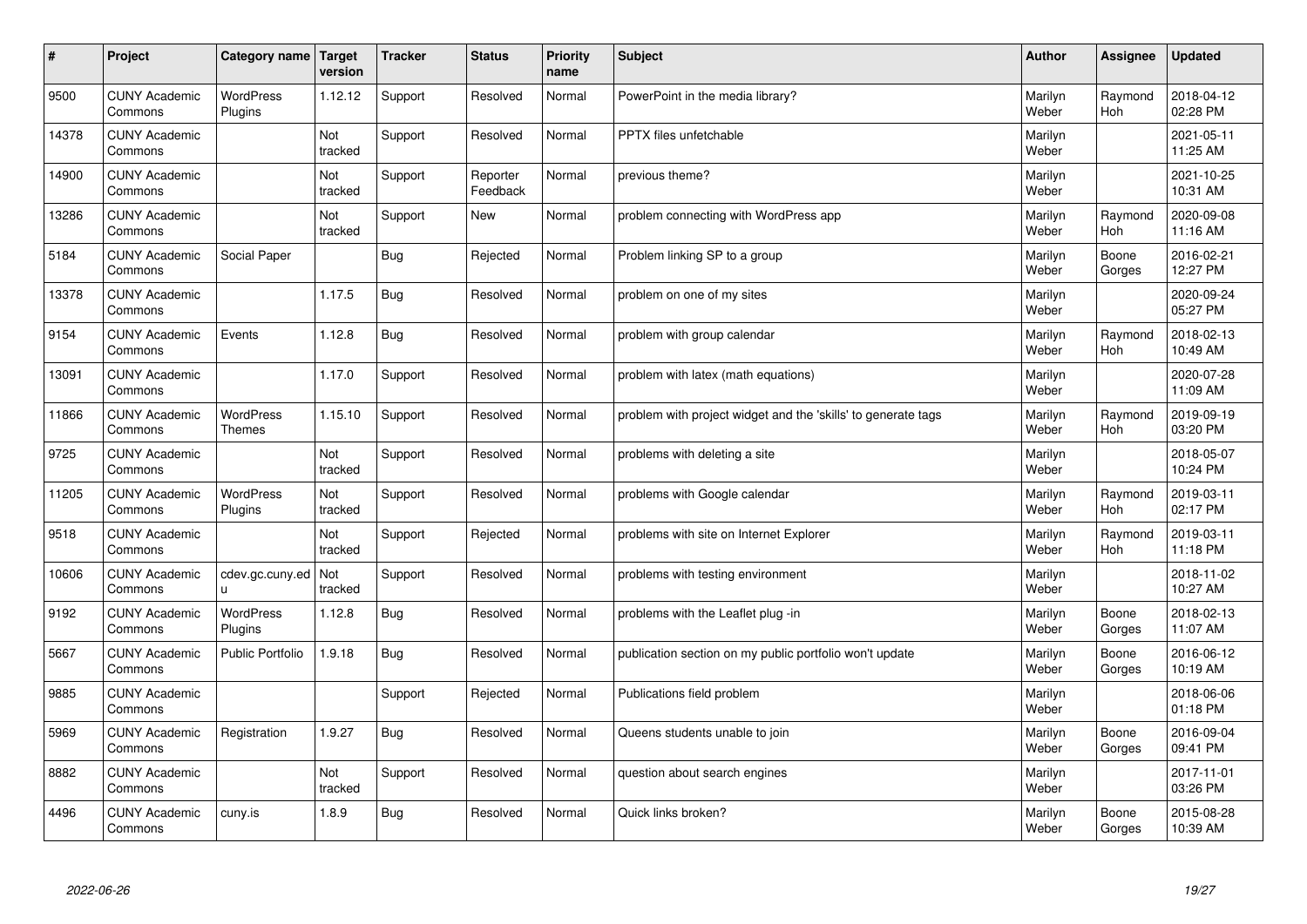| $\sharp$ | Project                         | Category name                | Target<br>version | <b>Tracker</b> | <b>Status</b>        | <b>Priority</b><br>name | <b>Subject</b>                                                  | <b>Author</b>    | Assignee        | Updated                |
|----------|---------------------------------|------------------------------|-------------------|----------------|----------------------|-------------------------|-----------------------------------------------------------------|------------------|-----------------|------------------------|
| 9949     | <b>CUNY Academic</b><br>Commons |                              | 1.13.4            | Support        | Resolved             | Normal                  | raise storage space limit?                                      | Marilyn<br>Weber | Boone<br>Gorges | 2018-06-26<br>12:00 PM |
| 14813    | <b>CUNY Academic</b><br>Commons |                              | Not<br>tracked    | Support        | Resolved             | Normal                  | raise the file size limit                                       | Marilyn<br>Weber |                 | 2021-09-30<br>12:02 PM |
| 9062     | <b>CUNY Academic</b><br>Commons |                              | Not<br>tracked    | <b>Bug</b>     | Resolved             | Normal                  | re-add me as admin of https://commons.gc.cuny.edu/              | Marilyn<br>Weber |                 | 2018-01-08<br>12:03 PM |
| 10035    | <b>CUNY Academic</b><br>Commons |                              | Not<br>tracked    | <b>Bug</b>     | Resolved             | Normal                  | Reconnecting user to site                                       | Marilyn<br>Weber |                 | 2018-07-23<br>11:55 AM |
| 8726     | <b>CUNY Academic</b><br>Commons |                              |                   | Support        | Resolved             | Normal                  | Redirect problem                                                | Marilyn<br>Weber |                 | 2017-09-21<br>12:14 PM |
| 5072     | <b>CUNY Academic</b><br>Commons |                              |                   | Feature        | Duplicate            | Normal                  | redirect shortcode handler                                      | Marilyn<br>Weber | Boone<br>Gorges | 2016-01-07<br>12:34 PM |
| 8906     | <b>CUNY Academic</b><br>Commons | Redmine                      | Not<br>tracked    | Support        | Resolved             | Normal                  | Redmine access?                                                 | Marilyn<br>Weber | Matt Gold       | 2017-11-13<br>06:02 PM |
| 9889     | <b>CUNY Academic</b><br>Commons |                              | Not<br>tracked    | Support        | Resolved             | Normal                  | remove comments from activity feed?                             | Marilyn<br>Weber |                 | 2018-12-10<br>03:53 PM |
| 16110    | <b>CUNY Academic</b><br>Commons |                              |                   | Support        | Reporter<br>Feedback | Normal                  | remove Creative Commons license from pages?                     | Marilyn<br>Weber | Raymond<br>Hoh  | 2022-05-17<br>06:11 PM |
| 9780     | <b>CUNY Academic</b><br>Commons |                              | Not<br>tracked    | Support        | Resolved             | Normal                  | remove the phone number on this profile?                        | Marilyn<br>Weber |                 | 2018-05-15<br>10:35 AM |
| 10387    | <b>CUNY Academic</b><br>Commons | Membership                   | Not<br>tracked    | Support        | Resolved             | Normal                  | remove user page                                                | Marilyn<br>Weber |                 | 2018-09-28<br>02:26 PM |
| 6656     | <b>CUNY Academic</b><br>Commons | Support                      | Not<br>tracked    | Support        | Resolved             | Normal                  | Remove user profile                                             | Marilyn<br>Weber | Matt Gold       | 2016-11-10<br>02:18 PM |
| 11006    | <b>CUNY Academic</b><br>Commons | Groups (misc)                | 1.14.6            | Support        | Resolved             | Normal                  | removing members from a group isn't working                     | Marilyn<br>Weber |                 | 2019-01-24<br>03:18 PM |
| 8289     | <b>CUNY Academic</b><br>Commons |                              | Not<br>tracked    | Support        | Resolved             | Normal                  | removing my access to sites                                     | Marilyn<br>Weber | Luke<br>Waltzer | 2017-06-19<br>12:40 PM |
| 8978     | <b>CUNY Academic</b><br>Commons | Groups (misc)                | Not<br>tracked    | Support        | Resolved             | Normal                  | removing old groups                                             | Marilyn<br>Weber |                 | 2018-12-10<br>03:52 PM |
| 5799     | <b>CUNY Academic</b><br>Commons | <b>Blogs</b><br>(BuddyPress) | Not<br>tracked    | Feature        | Resolved             | Normal                  | removing one's own access to sites?                             | Marilyn<br>Weber | Boone<br>Gorges | 2016-07-26<br>01:55 PM |
| 14369    | <b>CUNY Academic</b><br>Commons | WordPress -<br>Media         | Not<br>tracked    | Support        | Resolved             | Normal                  | renewed problem with ppsx files                                 | Marilyn<br>Weber |                 | 2021-04-27<br>12:44 PM |
| 9541     | <b>CUNY Academic</b><br>Commons | <b>WordPress</b><br>(misc)   | Not<br>tracked    | Support        | Resolved             | Normal                  | repeating header banner                                         | Marilyn<br>Weber | Raymond<br>Hoh  | 2018-04-06<br>12:33 PM |
| 5282     | <b>CUNY Academic</b><br>Commons | Social Paper                 | Future<br>release | Bug            | <b>New</b>           | Normal                  | Replying via email directs to paper but not individual comment. | Marilyn<br>Weber | Raymond<br>Hoh  | 2016-03-02<br>01:48 PM |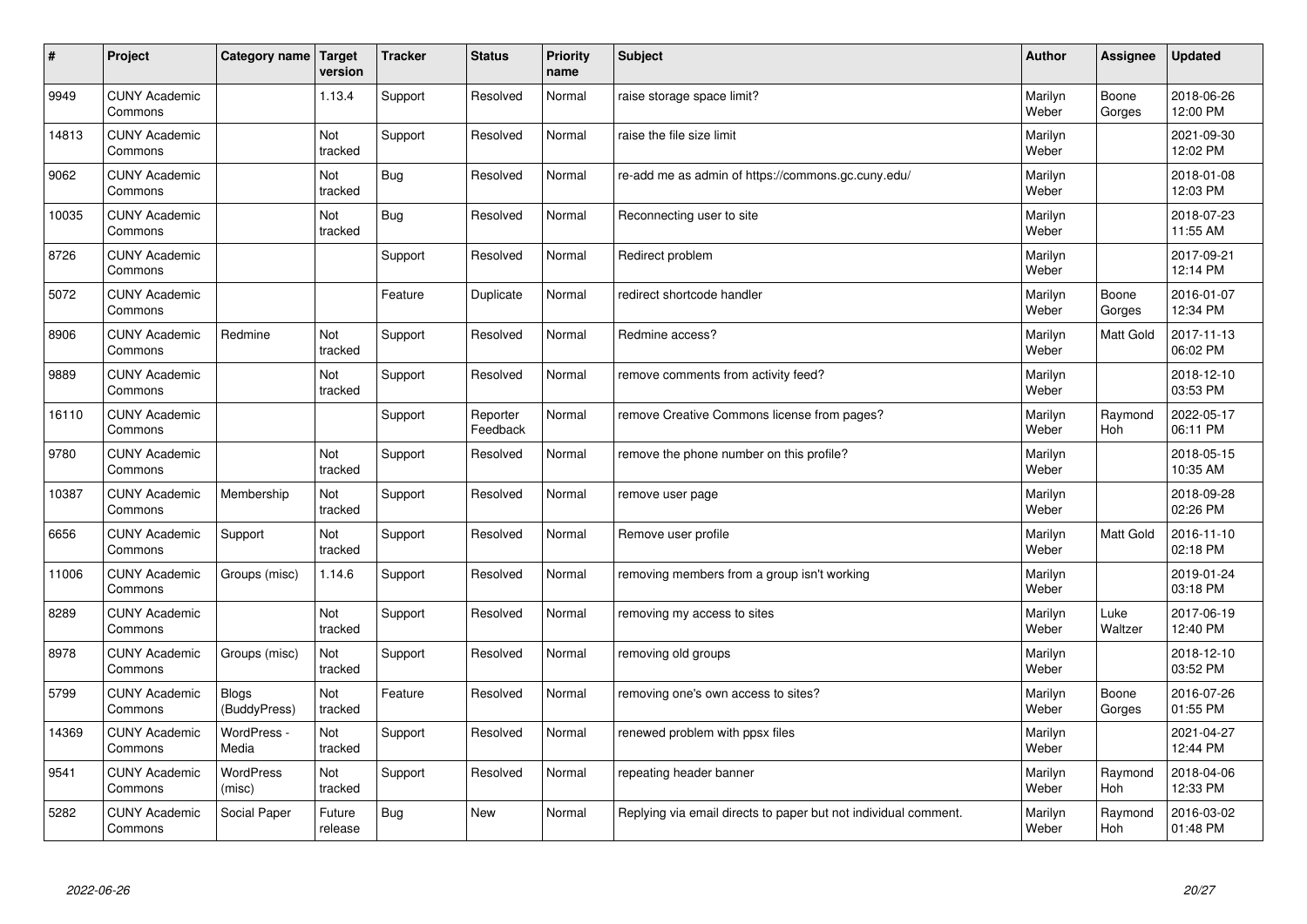| #     | Project                         | Category name   Target      | version        | <b>Tracker</b> | <b>Status</b>        | <b>Priority</b><br>name | <b>Subject</b>                                                  | <b>Author</b>    | Assignee         | <b>Updated</b>         |
|-------|---------------------------------|-----------------------------|----------------|----------------|----------------------|-------------------------|-----------------------------------------------------------------|------------------|------------------|------------------------|
| 12334 | <b>CUNY Academic</b><br>Commons |                             |                | Support        | Resolved             | Normal                  | request for a Redmine account                                   | Marilyn<br>Weber | <b>Matt Gold</b> | 2020-01-30<br>12:01 PM |
| 12999 | <b>CUNY Academic</b><br>Commons |                             | 1.18.1         | Support        | Resolved             | Normal                  | request for Dentist theme                                       | Marilyn<br>Weber | Boone<br>Gorges  | 2020-12-22<br>03:31 PM |
| 11516 | <b>CUNY Academic</b><br>Commons | Membership                  | Not<br>tracked | Support        | Resolved             | Normal                  | request for email change                                        | Marilyn<br>Weber |                  | 2019-06-04<br>01:48 PM |
| 8446  | <b>CUNY Academic</b><br>Commons | <b>WordPress</b><br>Plugins | 1.11.14        | Support        | Resolved             | Normal                  | request for multiple accordion menu plugins                     | Marilyn<br>Weber |                  | 2018-05-07<br>09:57 PM |
| 16099 | <b>CUNY Academic</b><br>Commons |                             |                | Support        | Reporter<br>Feedback | Normal                  | request for Newsletter Glue                                     | Marilyn<br>Weber |                  | 2022-05-13<br>12:14 PM |
| 12676 | <b>CUNY Academic</b><br>Commons | <b>WordPress</b><br>Plugins | 1.16.10        | Support        | Resolved             | Normal                  | request for Require Post Category plug-in                       | Marilyn<br>Weber |                  | 2020-04-28<br>11:03 AM |
| 8379  | <b>CUNY Academic</b><br>Commons |                             | Not<br>tracked | Support        | Resolved             | Normal                  | request for site build help                                     | Marilyn<br>Weber |                  | 2017-07-01<br>10:48 AM |
| 5302  | <b>CUNY Academic</b><br>Commons | WordPress<br>Plugins        | 1.9.10         | Feature        | Resolved             | Normal                  | request for WP Gallery Custom Links plug-in                     | Marilyn<br>Weber | Boone<br>Gorges  | 2016-03-11<br>09:20 PM |
| 9087  | <b>CUNY Academic</b><br>Commons | <b>WordPress</b><br>Plugins | 1.12.7         | Support        | Resolved             | Normal                  | request for WP Social Sharing                                   | Marilyn<br>Weber |                  | 2018-01-23<br>11:17 AM |
| 10910 | <b>CUNY Academic</b><br>Commons | Membership                  | Not<br>tracked | Support        | Resolved             | Normal                  | request to be an admin to a prof's site                         | Marilyn<br>Weber |                  | 2019-01-04<br>10:45 AM |
| 12777 | <b>CUNY Academic</b><br>Commons |                             | 1.16.14        | Support        | Resolved             | Normal                  | request to include custom javascript into a Commons-hosted site | Marilyn<br>Weber |                  | 2020-06-16<br>04:03 PM |
| 10240 | <b>CUNY Academic</b><br>Commons | <b>WordPress</b><br>Plugins | 1.13.8         | Support        | Resolved             | Normal                  | require-featured-image plug-in request                          | Marilyn<br>Weber |                  | 2018-08-29<br>05:15 PM |
| 3466  | <b>CUNY Academic</b><br>Commons | Membership                  | 1.6.16         | Feature        | Resolved             | Normal                  | restricting undergrad registration                              | Marilyn<br>Weber | Boone<br>Gorges  | 2014-09-18<br>12:02 AM |
| 10820 | <b>CUNY Academic</b><br>Commons |                             | Not<br>tracked | Support        | Resolved             | Normal                  | retrieve deleted pages/posts                                    | Marilyn<br>Weber |                  | 2018-12-13<br>06:33 PM |
| 10298 | <b>CUNY Academic</b><br>Commons |                             | Not<br>tracked | Support        | Resolved             | Normal                  | RSS feed to itunes problem                                      | Marilyn<br>Weber |                  | 2018-12-10<br>03:57 PM |
| 6025  | <b>CUNY Academic</b><br>Commons | Search                      | Not<br>tracked | Bug            | Resolved             | Normal                  | Search function not working                                     | Marilyn<br>Weber | Boone<br>Gorges  | 2016-10-12<br>09:41 AM |
| 15269 | <b>CUNY Academic</b><br>Commons | Redmine                     | Not<br>tracked | Support        | Resolved             | Normal                  | Segal Theater sites                                             | Marilyn<br>Weber |                  | 2022-02-07<br>04:11 PM |
| 13521 | <b>CUNY Academic</b><br>Commons | Onboarding                  | 1.17.7         | Support        | Resolved             | Normal                  | sent invitations page                                           | Marilyn<br>Weber | Raymond<br>Hoh   | 2020-11-10<br>10:31 AM |
| 9684  | <b>CUNY Academic</b><br>Commons |                             |                | Support        | Rejected             | Normal                  | SEO cleanup for newlaborforum.cuny.edu                          | Marilyn<br>Weber |                  | 2018-04-30<br>10:29 AM |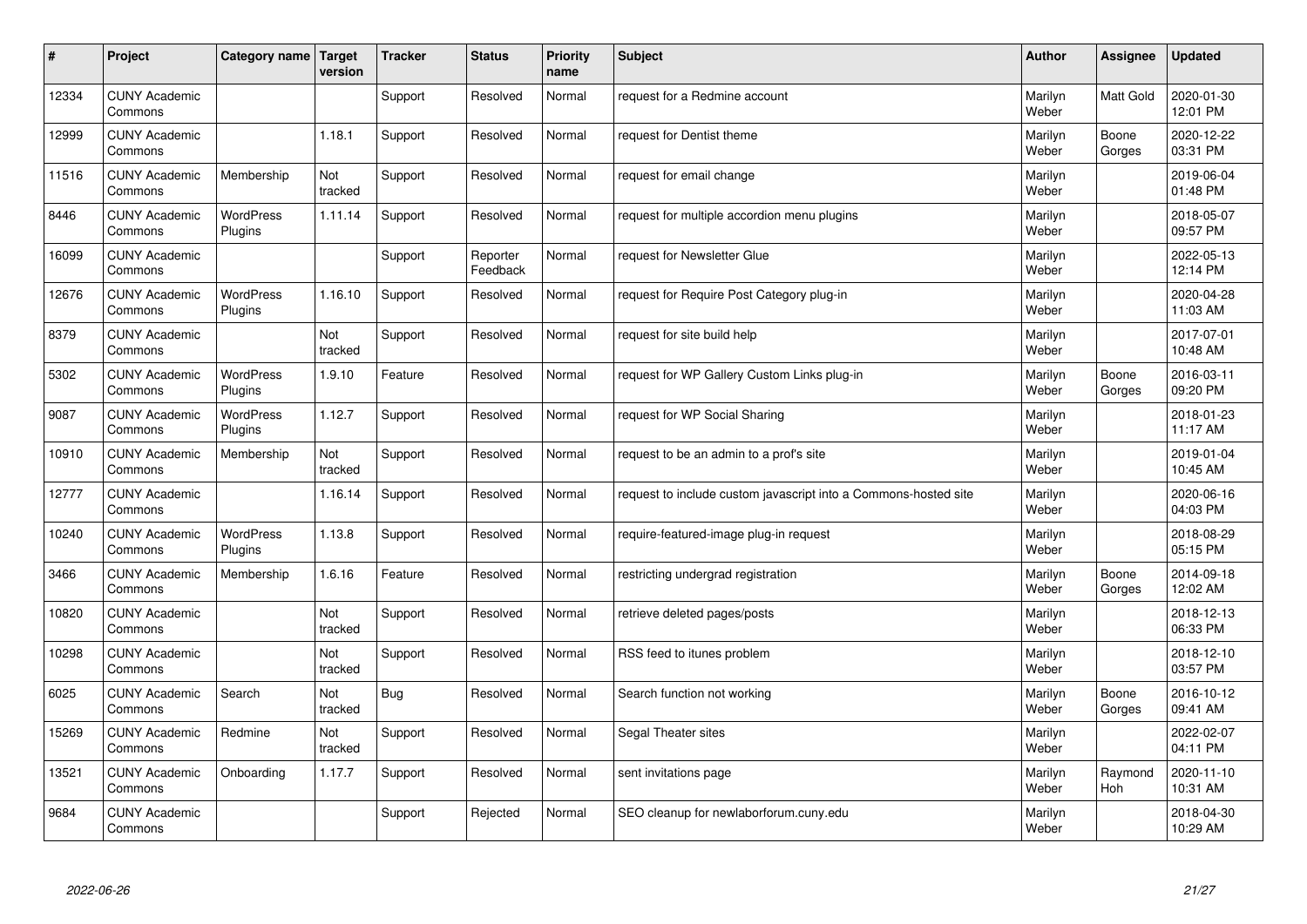| #     | Project                         | Category name                     | Target<br>version | <b>Tracker</b> | <b>Status</b>        | <b>Priority</b><br>name | <b>Subject</b>                                                                             | <b>Author</b>    | Assignee        | Updated                |
|-------|---------------------------------|-----------------------------------|-------------------|----------------|----------------------|-------------------------|--------------------------------------------------------------------------------------------|------------------|-----------------|------------------------|
| 14265 | <b>CUNY Academic</b><br>Commons | <b>WordPress</b><br>Plugins       | 1.18.10           | Support        | Resolved             | Normal                  | separate the tag cloud in the blog sidebar                                                 | Marilyn<br>Weber | Boone<br>Gorges | 2021-05-12<br>05:19 PM |
| 14534 | <b>CUNY Academic</b><br>Commons | <b>WordPress</b><br>Plugins       | 1.18.12           | Support        | Resolved             | Normal                  | Share This Image plugin?                                                                   | Marilyn<br>Weber |                 | 2021-06-08<br>11:50 AM |
| 3029  | <b>CUNY Academic</b><br>Commons | cuny.is                           | Not<br>tracked    | Support        | Resolved             | Normal                  | shortlink request                                                                          | Marilyn<br>Weber | Boone<br>Gorges | 2014-02-12<br>10:03 AM |
| 3001  | <b>CUNY Academic</b><br>Commons | <b>WordPress</b><br>(misc)        | Not<br>tracked    | Support        | Resolved             | Normal                  | shortlink requested                                                                        | Marilyn<br>Weber | Boone<br>Gorges | 2014-01-30<br>01:26 PM |
| 11267 | <b>CUNY Academic</b><br>Commons |                                   |                   | Support        | Rejected             | Normal                  | signing up with a nonCUNY signup code from the Register page                               | Marilyn<br>Weber |                 | 2019-03-26<br>03:00 PM |
| 12190 | <b>CUNY Academic</b><br>Commons | Blogs<br>(BuddyPress)             | Not<br>tracked    | Support        | Resolved             | Normal                  | Site avatar in directory is not what user expects                                          | Marilyn<br>Weber |                 | 2019-12-12<br>08:51 PM |
| 11017 | <b>CUNY Academic</b><br>Commons |                                   | Not<br>tracked    | Support        | Resolved             | Normal                  | site didn't save?                                                                          | Marilyn<br>Weber |                 | 2019-01-25<br>03:47 PM |
| 12360 | <b>CUNY Academic</b><br>Commons | <b>WordPress</b><br><b>Themes</b> | Not<br>tracked    | Bug            | Reporter<br>Feedback | Normal                  | site just says "DANTE We are currently in maintenance mode, please<br>check back shortly." | Marilyn<br>Weber |                 | 2020-02-04<br>12:13 PM |
| 7767  | <b>CUNY Academic</b><br>Commons |                                   | Not<br>tracked    | Bug            | Resolved             | Normal                  | Site loading problems                                                                      | Marilyn<br>Weber |                 | 2017-03-21<br>09:57 PM |
| 11865 | <b>CUNY Academic</b><br>Commons | Onboarding                        | 1.15.10           | <b>Bug</b>     | Resolved             | Normal                  | Site name not appearing in "Membership" lists of Invitation modal                          | Marilyn<br>Weber | Boone<br>Gorges | 2019-09-24<br>11:09 AM |
| 13160 | <b>CUNY Academic</b><br>Commons |                                   |                   | Support        | Rejected             | Normal                  | site not working on iphone                                                                 | Marilyn<br>Weber |                 | 2020-08-25<br>10:58 AM |
| 9033  | <b>CUNY Academic</b><br>Commons |                                   |                   | Support        | Rejected             | Normal                  | Site search terms                                                                          | Marilyn<br>Weber |                 | 2017-12-22<br>01:10 PM |
| 10810 | <b>CUNY Academic</b><br>Commons | <b>WordPress</b><br>(misc)        | 1.14.2            | Bug            | Resolved             | Normal                  | Sites set as public are becoming private                                                   | Marilyn<br>Weber |                 | 2018-12-11<br>10:15 AM |
| 15816 | <b>CUNY Academic</b><br>Commons |                                   | Not<br>tracked    | Support        | <b>New</b>           | Normal                  | slow loading at SPS                                                                        | Marilyn<br>Weber |                 | 2022-04-05<br>01:26 PM |
| 7700  | <b>CUNY Academic</b><br>Commons |                                   | Not<br>tracked    | Support        | Abandoned            | Normal                  | slow loading Page on site                                                                  | Marilyn<br>Weber | Boone<br>Gorges | 2017-11-15<br>11:02 AM |
| 14075 | <b>CUNY Academic</b><br>Commons | <b>WordPress</b><br>Plugins       | Not<br>tracked    | Bug            | Resolved             | Normal                  | sludigitalportfolios.commons.gc.cuny.edu                                                   | Marilyn<br>Weber | Boone<br>Gorges | 2021-03-01<br>10:46 AM |
| 13710 | <b>CUNY Academic</b><br>Commons |                                   | Not<br>tracked    | Support        | Resolved             | Normal                  | small change to Hosting Partner Handbook                                                   | Marilyn<br>Weber |                 | 2020-12-16<br>04:29 PM |
| 14019 | <b>CUNY Academic</b><br>Commons | <b>WordPress</b><br>Plugins       | 1.18.5            | <b>Bug</b>     | Resolved             | Normal                  | smorales.commons.gc.cuny.edu                                                               | Marilyn<br>Weber | Boone<br>Gorges | 2021-02-23<br>11:06 AM |
| 5205  | <b>CUNY Academic</b><br>Commons | Social Paper                      | Future<br>release | Feature        | <b>New</b>           | Normal                  | Social Paper folders                                                                       | Marilyn<br>Weber |                 | 2016-02-11<br>10:24 PM |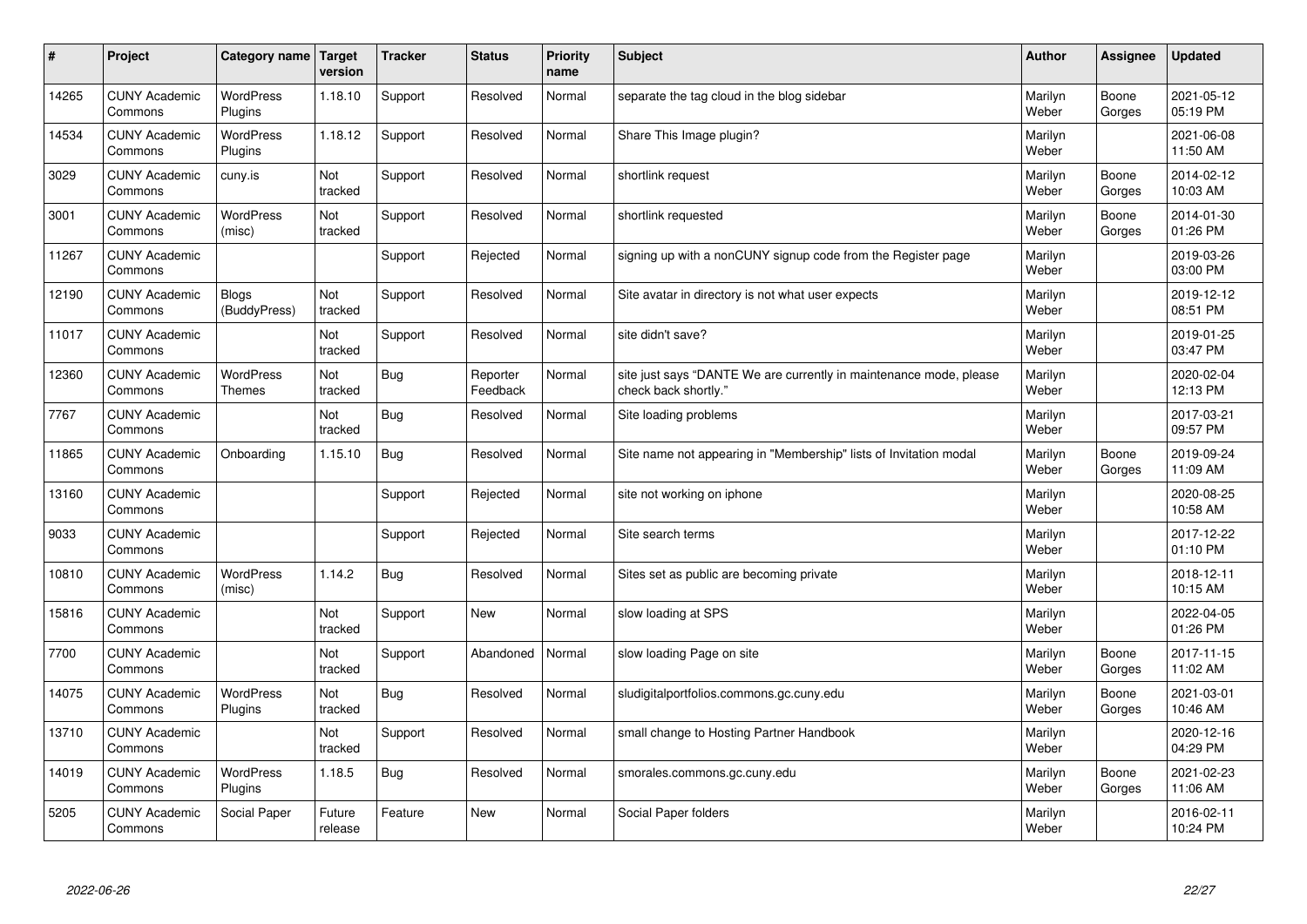| $\#$  | Project                         | <b>Category name</b>              | Target<br>version | <b>Tracker</b> | <b>Status</b> | <b>Priority</b><br>name | <b>Subject</b>                                                       | <b>Author</b>    | <b>Assignee</b> | <b>Updated</b>         |
|-------|---------------------------------|-----------------------------------|-------------------|----------------|---------------|-------------------------|----------------------------------------------------------------------|------------------|-----------------|------------------------|
| 8893  | <b>CUNY Academic</b><br>Commons | Social Paper                      | 1.12.1            | Support        | Resolved      | Normal                  | Social paper won't connect to group?                                 | Marilyn<br>Weber |                 | 2017-12-11<br>01:16 PM |
| 9275  | <b>CUNY Academic</b><br>Commons |                                   |                   | Support        | Rejected      | Normal                  | soft chalk page?                                                     | Marilyn<br>Weber | Boone<br>Gorges | 2018-04-09<br>10:37 AM |
| 11448 | <b>CUNY Academic</b><br>Commons | <b>BuddyPress</b><br>(misc)       | 1.15.1            | Support        | Resolved      | Normal                  | sole administrator listed on sites is not an admin at all?           | Marilyn<br>Weber | Raymond<br>Hoh  | 2019-05-14<br>11:15 AM |
| 12986 | <b>CUNY Academic</b><br>Commons |                                   |                   | Support        | Rejected      | Normal                  | Someone is trying to create accounts using random CUNY entity emails | Marilyn<br>Weber |                 | 2020-07-02<br>09:47 PM |
| 8553  | <b>CUNY Academic</b><br>Commons |                                   | Not<br>tracked    | Support        | Resolved      | Normal                  | storage limits?                                                      | Marilyn<br>Weber |                 | 2017-08-18<br>04:36 PM |
| 11294 | <b>CUNY Academic</b><br>Commons | Account<br>settings               | Not<br>tracked    | Support        | Resolved      | Normal                  | student emgail change                                                | Marilyn<br>Weber | Matt Gold       | 2019-04-07<br>09:11 PM |
| 11029 | <b>CUNY Academic</b><br>Commons | Authentication                    | 1.14.9            | Support        | Resolved      | Normal                  | Sujatha Fernandes cannot edit her site                               | Marilyn<br>Weber | Raymond<br>Hoh  | 2019-03-26<br>12:10 PM |
| 13116 | <b>CUNY Academic</b><br>Commons | ZenDesk                           | 1.17.1            | Support        | Resolved      | Normal                  | support/send us a message link obscured                              | Marilyn<br>Weber | Raymond<br>Hoh  | 2020-07-29<br>09:33 PM |
| 11961 | <b>CUNY Academic</b><br>Commons | Membership                        | Not<br>tracked    | Support        | Resolved      | Normal                  | switch email for student user                                        | Marilyn<br>Weber |                 | 2019-10-09<br>01:56 PM |
| 5621  | <b>CUNY Academic</b><br>Commons | WordPress<br>Plugins              | 1.9.17            | Feature        | Resolved      | Normal                  | Taxonomy plugin request                                              | Marilyn<br>Weber | Boone<br>Gorges | 2016-06-01<br>11:28 PM |
| 9726  | <b>CUNY Academic</b><br>Commons | <b>WordPress</b><br>Plugins       | Not<br>tracked    | Support        | Abandoned     | Normal                  | technical error on Contact page                                      | Marilyn<br>Weber |                 | 2018-12-10<br>03:53 PM |
| 7328  | <b>CUNY Academic</b><br>Commons | <b>WordPress</b><br>Plugins       | Not<br>tracked    | <b>Bug</b>     | Resolved      | Normal                  | technical issue with the Events Manager plugin                       | Marilyn<br>Weber | Raymond<br>Hoh  | 2017-11-15<br>06:19 PM |
| 7685  | <b>CUNY Academic</b><br>Commons | Password<br>Reset                 | Not<br>tracked    | Support        | Resolved      | Normal                  | temporary password                                                   | Marilyn<br>Weber | Boone<br>Gorges | 2017-02-15<br>07:36 PM |
| 3136  | <b>CUNY Academic</b><br>Commons | <b>WordPress</b><br>Plugins       |                   | <b>Bug</b>     | Rejected      | Normal                  | The Easy Rotator                                                     | Marilyn<br>Weber | Boone<br>Gorges | 2014-04-01<br>10:26 PM |
| 8941  | <b>CUNY Academic</b><br>Commons | <b>WordPress</b><br><b>Themes</b> | 1.13.1            | Support        | Resolved      | Normal                  | Theme request: ColorNews                                             | Marilyn<br>Weber |                 | 2018-05-08<br>10:42 AM |
| 4965  | <b>CUNY Academic</b><br>Commons | WordPress<br><b>Themes</b>        | Not<br>tracked    | Feature        | Resolved      | Normal                  | Theme requested                                                      | Marilyn<br>Weber | Boone<br>Gorges | 2016-02-24<br>09:46 PM |
| 13738 | <b>CUNY Academic</b><br>Commons |                                   | 1.18.1            | Support        | Resolved      | Normal                  | theme requests from a non-CUY person                                 | Marilyn<br>Weber |                 | 2020-12-23<br>11:34 AM |
| 13512 | <b>CUNY Academic</b><br>Commons | WordPress<br><b>Themes</b>        | 1.17.7            | Support        | Resolved      | Normal                  | theme update                                                         | Marilyn<br>Weber |                 | 2020-11-16<br>04:46 PM |
| 7770  | <b>CUNY Academic</b><br>Commons | <b>WordPress</b><br>Plugins       | Not<br>tracked    | <b>Bug</b>     | Abandoned     | Normal                  | Timeline.js problem                                                  | Marilyn<br>Weber |                 | 2017-11-15<br>01:43 PM |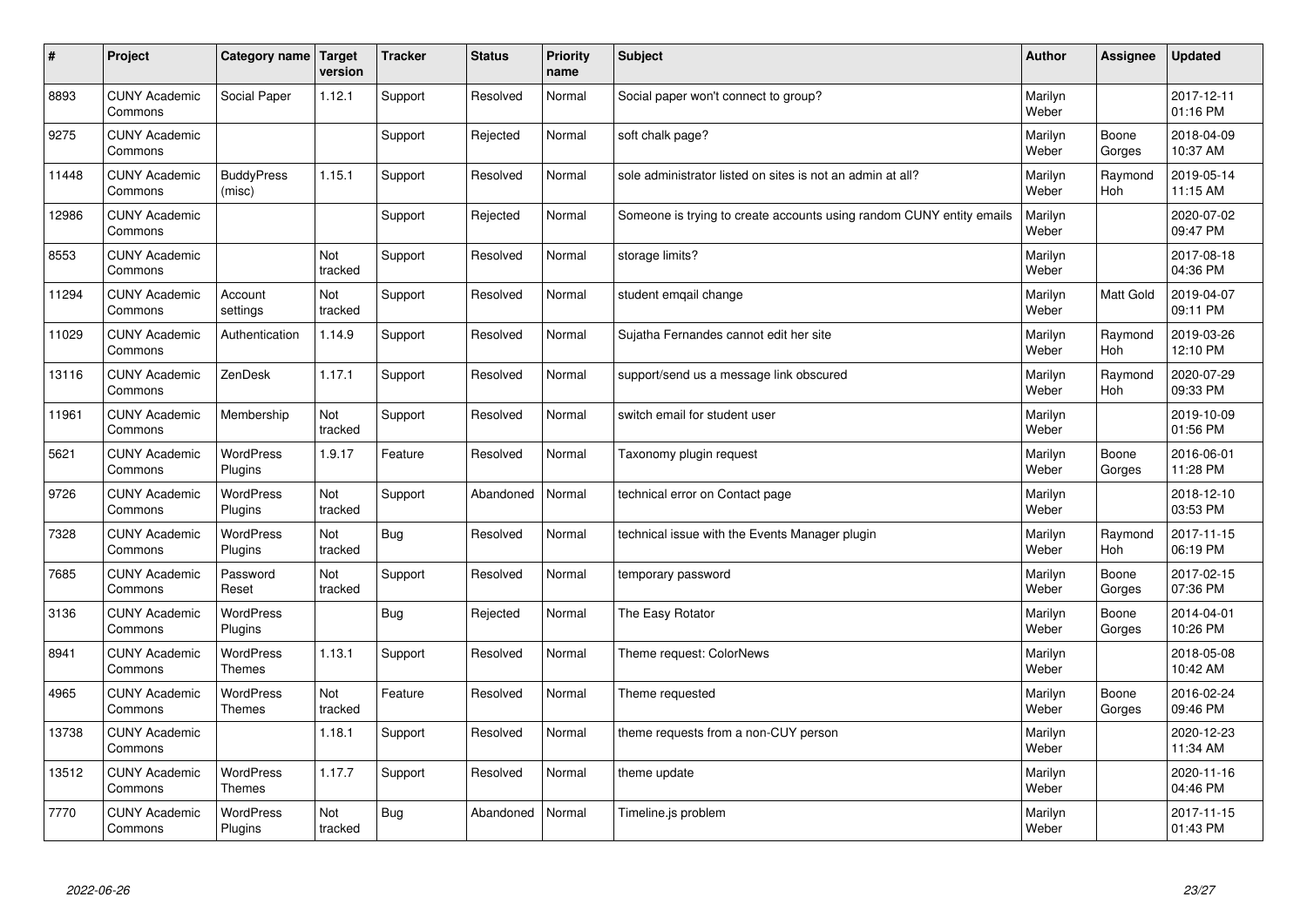| #     | Project                         | Category name   Target            | version        | <b>Tracker</b> | <b>Status</b> | <b>Priority</b><br>name | <b>Subject</b>                                        | <b>Author</b>    | <b>Assignee</b>       | <b>Updated</b>         |
|-------|---------------------------------|-----------------------------------|----------------|----------------|---------------|-------------------------|-------------------------------------------------------|------------------|-----------------------|------------------------|
| 9499  | <b>CUNY Academic</b><br>Commons | <b>WordPress</b><br>(misc)        | Not<br>tracked | Support        | Resolved      | Normal                  | tiny question - preventing dates on posts?            | Marilyn<br>Weber | Raymond<br><b>Hoh</b> | 2018-04-04<br>03:55 PM |
| 5629  | <b>CUNY Academic</b><br>Commons | <b>Public Portfolio</b>           | 1.10.4         | Support        | Resolved      | Normal                  | Title field in profile can't be edited                | Marilyn<br>Weber |                       | 2016-12-13<br>11:19 AM |
| 9130  | <b>CUNY Academic</b><br>Commons | Homepage<br><b>Slides</b>         | Not<br>tracked | <b>Bug</b>     | Resolved      | Normal                  | too many redirects                                    | Marilyn<br>Weber |                       | 2018-01-29<br>10:27 AM |
| 10407 | <b>CUNY Academic</b><br>Commons |                                   | Not<br>tracked | Support        | Resolved      | Normal                  | toolbar problem                                       | Marilyn<br>Weber | Boone<br>Gorges       | 2018-10-23<br>10:52 AM |
| 11647 | <b>CUNY Academic</b><br>Commons |                                   | 1.15.6         | Support        | Resolved      | Normal                  | <b>Tribulant Newsletters update</b>                   | Marilyn<br>Weber |                       | 2019-07-18<br>02:27 PM |
| 12905 | <b>CUNY Academic</b><br>Commons |                                   | 1.16.14        | Support        | Resolved      | Normal                  | trouble embedding a flipbook from Flipsnack           | Marilyn<br>Weber | Boone<br>Gorges       | 2020-06-23<br>10:53 AM |
| 12861 | <b>CUNY Academic</b><br>Commons |                                   |                | Support        | Resolved      | Normal                  | trouble with YouTube                                  | Marilyn<br>Weber | Raymond<br>Hoh        | 2020-06-09<br>11:16 AM |
| 5436  | <b>CUNY Academic</b><br>Commons |                                   | Not<br>tracked | Bug            | Resolved      | Normal                  | Trying to change email settings for                   | Marilyn<br>Weber | Boone<br>Gorges       | 2016-04-21<br>10:12 PM |
| 3197  | <b>CUNY Academic</b><br>Commons | Groups (misc)                     | 1.6.4          | Bug            | Resolved      | Normal                  | trying to set up a hidden group blog with no RSS feed | Marilyn<br>Weber | Boone<br>Gorges       | 2014-05-21<br>09:39 PM |
| 3071  | <b>CUNY Academic</b><br>Commons | <b>WordPress</b><br><b>Themes</b> | 1.5.22         | Bug            | Resolved      | Normal                  | Twenty Fourteen theme differences                     | Marilyn<br>Weber | Boone<br>Gorges       | 2014-04-01<br>08:18 PM |
| 14911 | <b>CUNY Academic</b><br>Commons | <b>WordPress</b><br><b>Themes</b> | Not<br>tracked | Support        | <b>New</b>    | Normal                  | Twentytwentyone theme                                 | Marilyn<br>Weber |                       | 2021-10-28<br>10:37 AM |
| 10133 | <b>CUNY Academic</b><br>Commons | <b>WordPress</b><br>(misc)        | Not<br>tracked | Support        | Resolved      | Normal                  | two Commons sites to be migrated elsewhere            | Marilyn<br>Weber |                       | 2018-12-10<br>03:54 PM |
| 10838 | <b>CUNY Academic</b><br>Commons |                                   | 1.15.3         | Support        | Rejected      | Normal                  | two plugin/theme requests from a digital fellow       | Marilyn<br>Weber |                       | 2019-06-11<br>10:31 AM |
| 12165 | <b>CUNY Academic</b><br>Commons | <b>BuddyPress</b><br>(misc)       | Not<br>tracked | Support        | Resolved      | Normal                  | two reports of Profile problems                       | Marilyn<br>Weber | Boone<br>Gorges       | 2019-12-04<br>05:06 PM |
| 4012  | <b>CUNY Academic</b><br>Commons |                                   | 1.7.20         | Bug            | Resolved      | Normal                  | Two users reporting same Forbidden 403 error message. | Marilyn<br>Weber |                       | 2015-05-01<br>08:13 PM |
| 8768  | <b>CUNY Academic</b><br>Commons |                                   | Not<br>tracked | Support        | Resolved      | Normal                  | unsafe redirect?                                      | Marilyn<br>Weber |                       | 2017-10-06<br>12:14 PM |
| 13929 | <b>CUNY Academic</b><br>Commons |                                   | 1.18.4         | Support        | Resolved      | Normal                  | update error message                                  | Marilyn<br>Weber | Boone<br>Gorges       | 2021-02-09<br>11:05 AM |
| 10941 | <b>CUNY Academic</b><br>Commons | Membership                        | Not<br>tracked | Support        | Resolved      | Normal                  | update user email                                     | Marilyn<br>Weber |                       | 2019-02-13<br>02:24 PM |
| 3116  | <b>CUNY Academic</b><br>Commons | <b>WordPress</b><br>(Permissions) |                | <b>Bug</b>     | Resolved      | Normal                  | Updating the FAQ page                                 | Marilyn<br>Weber | Boone<br>Gorges       | 2014-04-01<br>10:12 PM |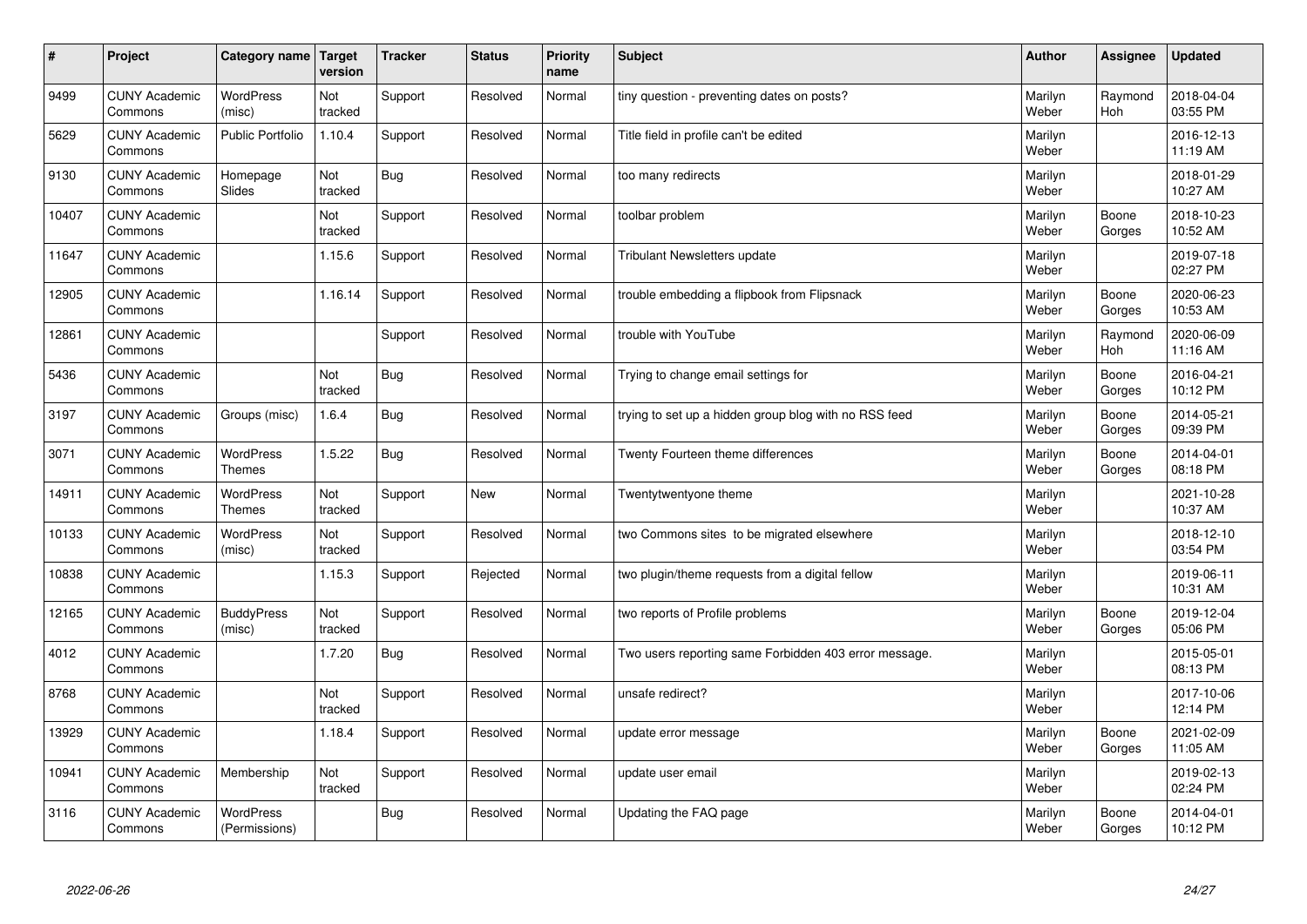| #     | Project                         | Category name                | Target<br>version | <b>Tracker</b> | <b>Status</b>        | <b>Priority</b><br>name | <b>Subject</b>                              | <b>Author</b>    | Assignee         | Updated                |
|-------|---------------------------------|------------------------------|-------------------|----------------|----------------------|-------------------------|---------------------------------------------|------------------|------------------|------------------------|
| 13217 | <b>CUNY Academic</b><br>Commons |                              |                   | Support        | Rejected             | Normal                  | upload recordings of our past webinars?     | Marilyn<br>Weber |                  | 2020-08-25<br>07:56 AM |
| 10101 | <b>CUNY Academic</b><br>Commons |                              | 1.13.7            | Bug            | Resolved             | Normal                  | URL changes within Manage section of groups | Marilyn<br>Weber |                  | 2018-08-03<br>01:54 PM |
| 12350 | <b>CUNY Academic</b><br>Commons | <b>Blogs</b><br>(BuddyPress) | Not<br>tracked    | Support        | Reporter<br>Feedback | Normal                  | URL creation problem                        | Marilyn<br>Weber |                  | 2020-02-03<br>11:27 AM |
| 6812  | <b>CUNY Academic</b><br>Commons |                              | Not<br>tracked    | Support        | Resolved             | Normal                  | User cannot change email                    | Marilyn<br>Weber | Matt Gold        | 2016-12-01<br>06:24 PM |
| 12543 | <b>CUNY Academic</b><br>Commons | <b>Public Portfolio</b>      | Not<br>tracked    | Support        | Resolved             | Normal                  | User cannot find profile edit button        | Marilyn<br>Weber | scott voth       | 2020-03-22<br>02:49 PM |
| 6091  | <b>CUNY Academic</b><br>Commons | Group<br>Invitations         | Not<br>tracked    | Bug            | Resolved             | Normal                  | User cannot re-join a group                 | Marilyn<br>Weber | Boone<br>Gorges  | 2016-09-28<br>01:47 PM |
| 4831  | <b>CUNY Academic</b><br>Commons | <b>Public Portfolio</b>      | 1.9.4             | Bug            | Resolved             | Normal                  | User cannot update profile                  | Marilyn<br>Weber | Boone<br>Gorges  | 2016-01-11<br>10:46 PM |
| 9767  | <b>CUNY Academic</b><br>Commons | Registration                 | Not<br>tracked    | Support        | Resolved             | Normal                  | user deleted account but now needs one      | Marilyn<br>Weber |                  | 2018-05-11<br>02:39 PM |
| 11003 | <b>CUNY Academic</b><br>Commons |                              | Not<br>tracked    | Support        | Resolved             | Normal                  | user email change                           | Marilyn<br>Weber |                  | 2019-01-24<br>02:50 PM |
| 9659  | <b>CUNY Academic</b><br>Commons | Account<br>settings          |                   | Support        | Resolved             | Normal                  | user email change                           | Marilyn<br>Weber | <b>Matt Gold</b> | 2018-04-24<br>12:08 PM |
| 8566  | <b>CUNY Academic</b><br>Commons | Membership                   | Not<br>tracked    | Support        | Resolved             | Normal                  | user email change                           | Marilyn<br>Weber |                  | 2017-11-15<br>01:27 PM |
| 7803  | <b>CUNY Academic</b><br>Commons |                              |                   | Bug            | Resolved             | Normal                  | user email change                           | Marilyn<br>Weber |                  | 2017-03-16<br>11:58 AM |
| 5772  | <b>CUNY Academic</b><br>Commons | Membership                   | Not<br>tracked    | Support        | Resolved             | Normal                  | User email change and forgotten password    | Marilyn<br>Weber | <b>Matt Gold</b> | 2017-11-15<br>06:18 PM |
| 9996  | <b>CUNY Academic</b><br>Commons | Membership                   | Not<br>tracked    | Support        | Rejected             | Normal                  | user email change request                   | Marilyn<br>Weber |                  | 2018-07-16<br>10:49 AM |
| 10227 | <b>CUNY Academic</b><br>Commons |                              |                   | Support        | Resolved             | Normal                  | user incorrectly entered her email address  | Marilyn<br>Weber | Matt Gold        | 2018-08-26<br>08:55 PM |
| 7724  | <b>CUNY Academic</b><br>Commons |                              | Not<br>tracked    | Support        | Abandoned            | Normal                  | User name confusion                         | Marilyn<br>Weber | Boone<br>Gorges  | 2017-11-15<br>11:12 AM |
| 11211 | <b>CUNY Academic</b><br>Commons | WordPress<br><b>Themes</b>   | 1.14.8            | Support        | Resolved             | Normal                  | user needs to edit the HTML coding          | Marilyn<br>Weber |                  | 2019-03-12<br>11:20 AM |
| 11915 | <b>CUNY Academic</b><br>Commons |                              | Not<br>tracked    | Support        | Resolved             | Normal                  | User not in list                            | Marilyn<br>Weber |                  | 2019-10-28<br>10:13 AM |
| 9779  | <b>CUNY Academic</b><br>Commons | Membership                   | Not<br>tracked    | Support        | Resolved             | Normal                  | user not sure if she is registered.         | Marilyn<br>Weber |                  | 2018-12-10<br>03:53 PM |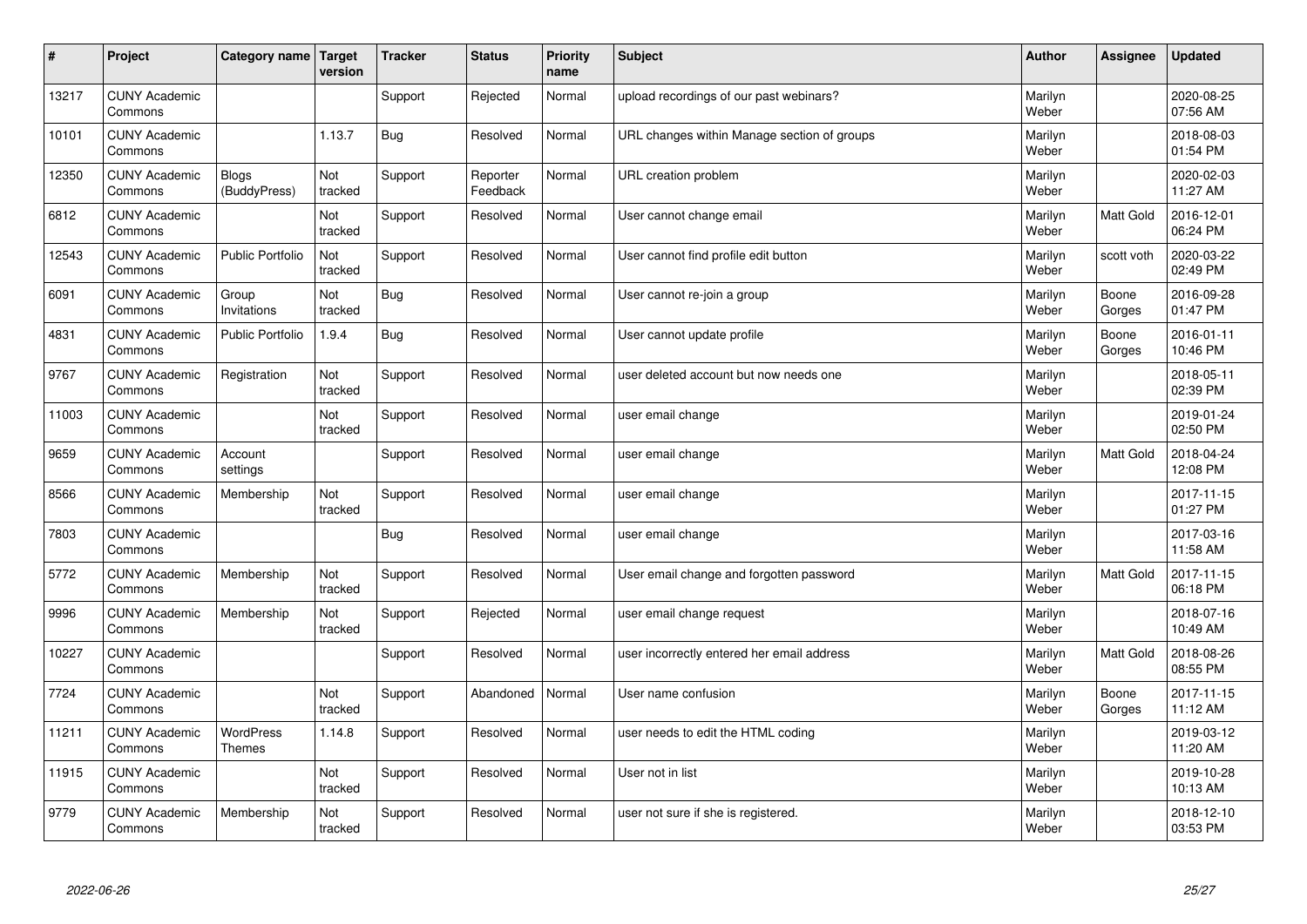| $\sharp$ | Project                         | <b>Category name</b>        | Target<br>version | <b>Tracker</b> | <b>Status</b>        | <b>Priority</b><br>name | <b>Subject</b>                                          | <b>Author</b>    | Assignee            | Updated                |
|----------|---------------------------------|-----------------------------|-------------------|----------------|----------------------|-------------------------|---------------------------------------------------------|------------------|---------------------|------------------------|
| 14784    | <b>CUNY Academic</b><br>Commons |                             |                   | Support        | Reporter<br>Feedback | Normal                  | User report of logo problem when using Customizer theme | Marilyn<br>Weber |                     | 2021-09-17<br>10:25 AM |
| 14718    | <b>CUNY Academic</b><br>Commons |                             | Not<br>tracked    | Support        | Resolved             | Normal                  | User wants to recover deleted account                   | Marilyn<br>Weber |                     | 2021-08-30<br>02:46 PM |
| 11127    | <b>CUNY Academic</b><br>Commons | Membership                  | Not<br>tracked    | Support        | Resolved             | Normal                  | user with new campus affiliation                        | Marilyn<br>Weber |                     | 2019-02-19<br>02:09 PM |
| 7337     | <b>CUNY Academic</b><br>Commons | Membership                  | Not<br>tracked    | <b>Bug</b>     | Resolved             | Normal                  | User with new email                                     | Marilyn<br>Weber |                     | 2017-01-06<br>11:05 AM |
| 7223     | <b>CUNY Academic</b><br>Commons | Membership                  | Not<br>tracked    | <b>Bug</b>     | Resolved             | Normal                  | User with two profiles would like to merge them         | Marilyn<br>Weber | Boone<br>Gorges     | 2017-01-10<br>02:07 PM |
| 7771     | <b>CUNY Academic</b><br>Commons | Membership                  | Not<br>tracked    | Support        | Resolved             | Normal                  | User would like to be uncoupled from sites              | Marilyn<br>Weber | Boone<br>Gorges     | 2017-03-09<br>12:38 PM |
| 6866     | <b>CUNY Academic</b><br>Commons |                             | Not<br>tracked    | Support        | Resolved             | Normal                  | User would like to have her account deleted             | Marilyn<br>Weber | <b>Matt Gold</b>    | 2017-11-15<br>05:49 PM |
| 4102     | <b>CUNY Academic</b><br>Commons | User<br>Experience          | 1.8.1             | Design/UX      | Resolved             | Normal                  | Username rules                                          | Marilyn<br>Weber | Samantha<br>Raddatz | 2015-06-01<br>01:23 PM |
| 10273    | <b>CUNY Academic</b><br>Commons | Registration                | Not<br>tracked    | Support        | Reporter<br>Feedback | Normal                  | users combining CF and campus address                   | Marilyn<br>Weber |                     | 2019-09-18<br>10:58 AM |
| 9470     | <b>CUNY Academic</b><br>Commons |                             |                   | Bug            | Resolved             | Normal                  | Users not appearing via "Add New"                       | Marilyn<br>Weber |                     | 2018-03-22<br>07:44 PM |
| 15252    | <b>CUNY Academic</b><br>Commons | Layout                      | Not<br>tracked    | Bug            | Resolved             | Normal                  | visual glitch with the Segal Center webpage             | Marilyn<br>Weber | Raymond<br>Hoh      | 2022-02-03<br>04:56 PM |
| 14389    | <b>CUNY Academic</b><br>Commons |                             |                   | Support        | Abandoned            | Normal                  | WebflowIO?                                              | Marilyn<br>Weber |                     | 2021-09-14<br>10:45 AM |
| 9133     | <b>CUNY Academic</b><br>Commons |                             |                   | Support        | Duplicate            | Normal                  | webrecorder.io                                          | Marilyn<br>Weber |                     | 2018-01-29<br>10:34 AM |
| 9131     | <b>CUNY Academic</b><br>Commons |                             |                   | Support        | Resolved             | Normal                  | webrecorder.io via Firefox                              | Marilyn<br>Weber |                     | 2018-01-29<br>11:11 AM |
| 15241    | <b>CUNY Academic</b><br>Commons | Onboarding                  | 1.19.3            | Design/UX      | Resolved             | Normal                  | white on gray                                           | Marilyn<br>Weber | Boone<br>Gorges     | 2022-02-08<br>02:38 PM |
| 8098     | <b>CUNY Academic</b><br>Commons | <b>Public Portfolio</b>     | Not<br>tracked    | Bug            | Abandoned            | Normal                  | Widget in profile not working                           | Marilyn<br>Weber |                     | 2017-11-15<br>01:28 PM |
| 5176     | <b>CUNY Academic</b><br>Commons | <b>Public Portfolio</b>     | 1.9.6             | Bug            | Resolved             | Normal                  | Widgets in Profile not saving                           | Marilyn<br>Weber | Boone<br>Gorges     | 2016-02-01<br>11:07 AM |
| 11091    | <b>CUNY Academic</b><br>Commons | <b>BuddyPress</b><br>Docs   | 1.14.7            | Support        | Resolved             | Normal                  | word limit for comments on a group doc?                 | Marilyn<br>Weber |                     | 2019-02-26<br>02:04 PM |
| 8308     | <b>CUNY Academic</b><br>Commons | <b>WordPress</b><br>Plugins | Not<br>tracked    | Support        | Resolved             | Normal                  | WP Migration plugin                                     | Marilyn<br>Weber |                     | 2017-11-15<br>01:27 PM |